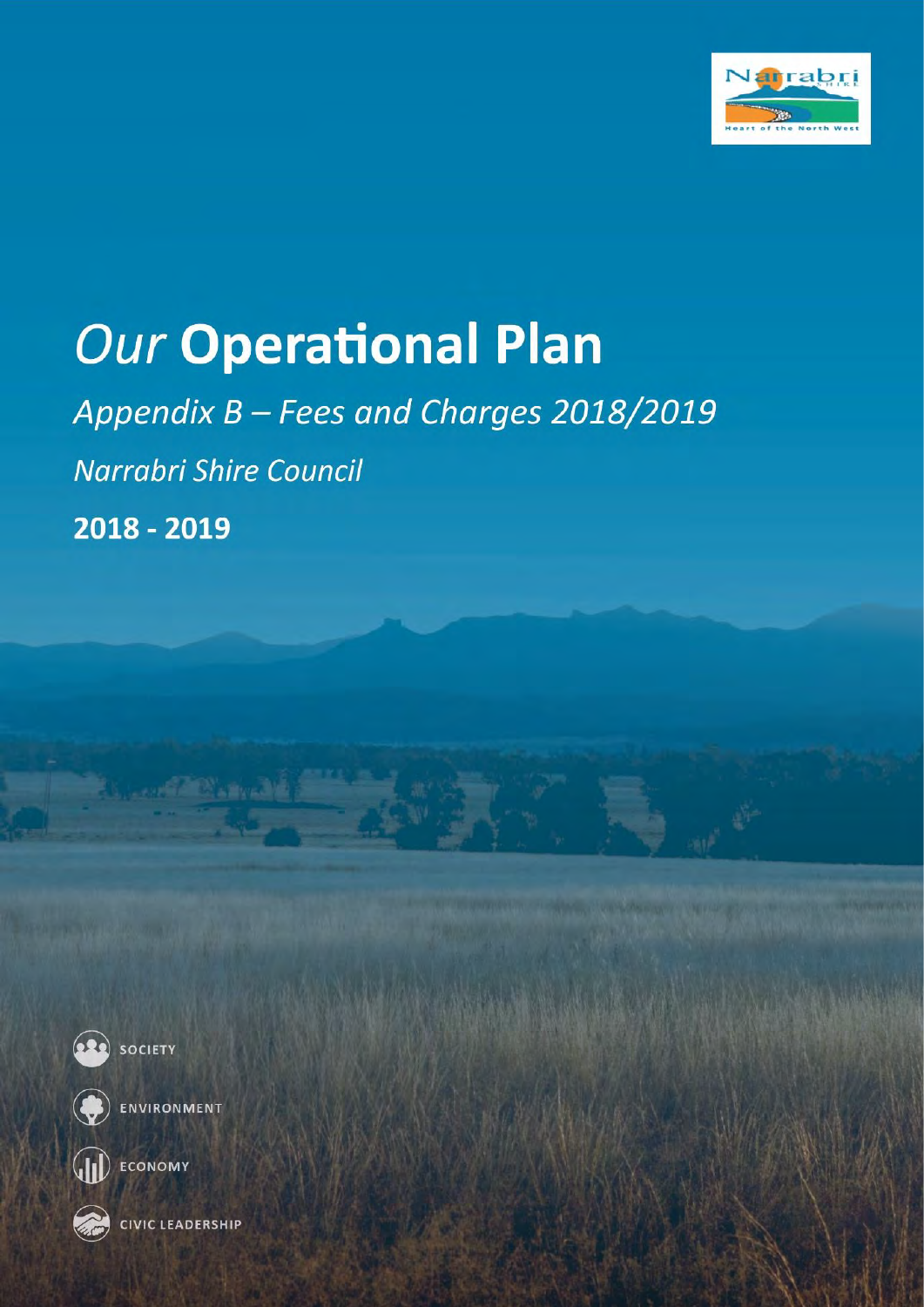Narrabri Shire Council Fees & Charges

 $\mathscr{N}$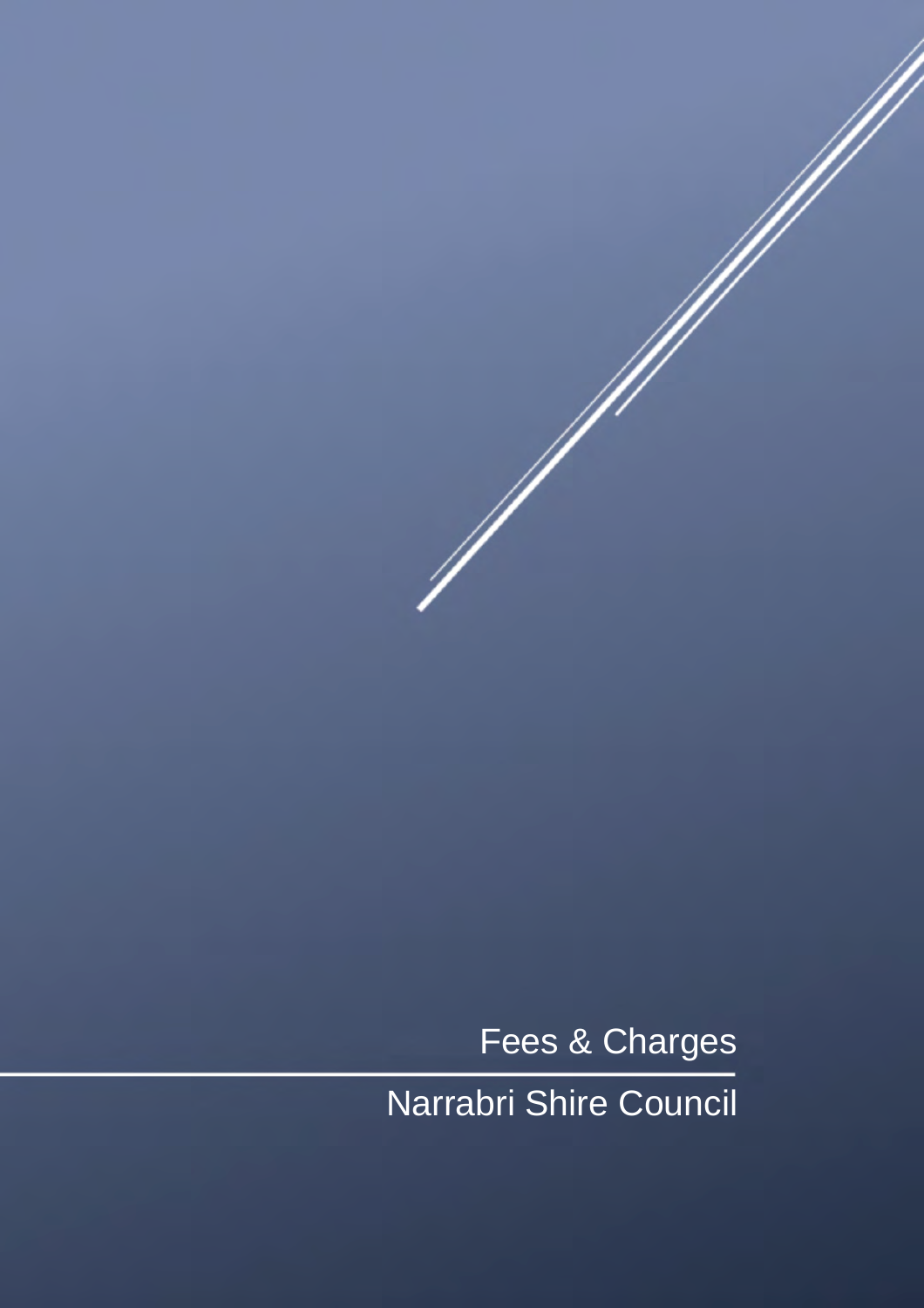## **Table Of Contents**

| SEWERAGE – WEE WAA et electronic entry and the server of the server of the server of the server of the server of the server of the server of the server of the server of the server of the server of the server of the server |  |
|-------------------------------------------------------------------------------------------------------------------------------------------------------------------------------------------------------------------------------|--|
|                                                                                                                                                                                                                               |  |
|                                                                                                                                                                                                                               |  |
|                                                                                                                                                                                                                               |  |
|                                                                                                                                                                                                                               |  |
|                                                                                                                                                                                                                               |  |
|                                                                                                                                                                                                                               |  |
|                                                                                                                                                                                                                               |  |
|                                                                                                                                                                                                                               |  |
|                                                                                                                                                                                                                               |  |
|                                                                                                                                                                                                                               |  |
|                                                                                                                                                                                                                               |  |
|                                                                                                                                                                                                                               |  |
|                                                                                                                                                                                                                               |  |
|                                                                                                                                                                                                                               |  |
|                                                                                                                                                                                                                               |  |
|                                                                                                                                                                                                                               |  |
|                                                                                                                                                                                                                               |  |
|                                                                                                                                                                                                                               |  |
|                                                                                                                                                                                                                               |  |
|                                                                                                                                                                                                                               |  |
| DEVELOPMENT - COMPLYING DEVELOPMENT & CONSTRUCTION CERTIFICATES17                                                                                                                                                             |  |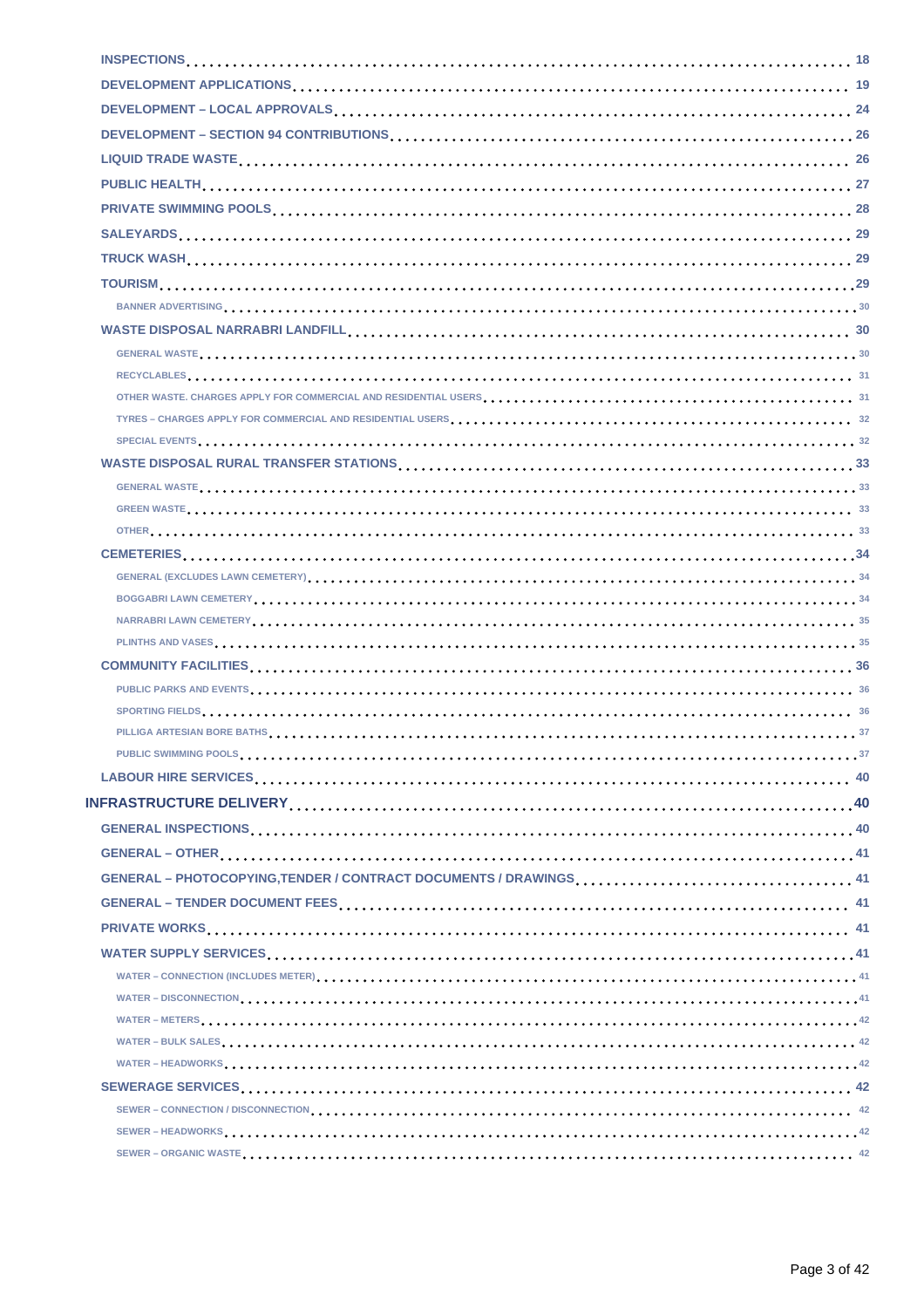## **NARRABRI SHIRE COUNCIL**

## **RATES, ANNUAL & SPECIFIC USER CHARGES ORDINARY RATES**

#### **RESIDENTIAL**

| Residential - Boggabri | Base Rate \$270,<br>Ad Valorem Rate<br>\$0.0058824<br>Min. Fee:<br>\$270.00 |                          |
|------------------------|-----------------------------------------------------------------------------|--------------------------|
| Residential - Narrabri | Base Rate \$270,<br>Ad Valorem Rate<br>\$0.0094915<br>Min. Fee:<br>\$270.00 |                          |
| Residential - Rural    | Base Rate \$270,<br>Ad Valorem Rate<br>\$0.0049197<br>Min. Fee:<br>\$270.00 | $\overline{\phantom{0}}$ |
| Residential - Wee Waa  | Base Rate \$270,<br>Ad Valorem Rate<br>\$0.0311256<br>Min. Fee:<br>\$270.00 |                          |

## **FARMLAND**

| Farmland | Base Rate \$270,<br>Ad Valorem Rate<br>\$0.0041315 | $\overline{\phantom{0}}$ |
|----------|----------------------------------------------------|--------------------------|
|          | Min. Fee:<br>\$270.00                              |                          |

## **MINING**

| Mining | Base Rate<br>\$23,000, Ad<br>Valorem Rate<br>\$0.0271951 | $\overline{\phantom{0}}$ |
|--------|----------------------------------------------------------|--------------------------|
|        | Min. Fee:<br>\$23,000.00                                 |                          |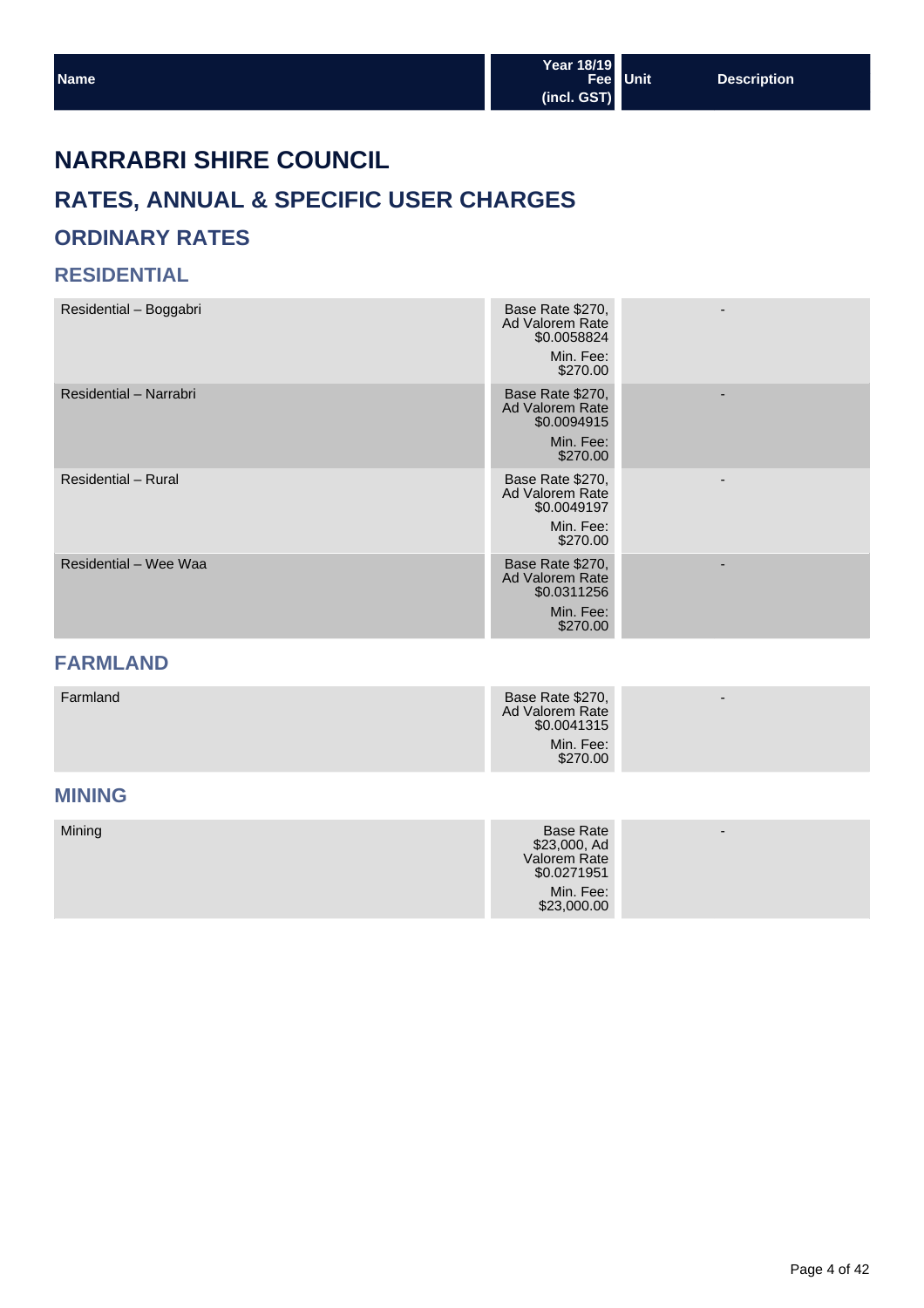| <b>Name</b> | Year 18/19<br>Fee Unit | <b>Description</b> |
|-------------|------------------------|--------------------|
|             | (incl. GST)            |                    |

## **BUSINESS**

| Business - Boggabri | Base Rate \$320,<br>Ad Valorem Rate<br>\$0.0076279<br>Min. Fee:<br>\$320.00 |  |
|---------------------|-----------------------------------------------------------------------------|--|
| Business - Narrabri | Base Rate \$320,<br>Ad Valorem Rate<br>\$0.0151020<br>Min. Fee:<br>\$320.00 |  |
| Business - Rural    | Base Rate \$320,<br>Ad Valorem Rate<br>\$0.0086244<br>Min. Fee:<br>\$320.00 |  |
| Business - Wee Waa  | Base Rate \$320,<br>Ad Valorem Rate<br>\$0.0396752<br>Min. Fee:<br>\$320.00 |  |

## **SPECIAL RATES**

| Tourism |  |
|---------|--|
|         |  |
|         |  |

Tourism Ad Valorem Rate \$0.0009358

-

## **ANNUAL CHARGES**

## **DOMESTIC WASTE MANAGEMENT SERVICES**

| Urban Waste Management                                                    | \$150.00 | Annum                | All urban assessments                                                                                           |
|---------------------------------------------------------------------------|----------|----------------------|-----------------------------------------------------------------------------------------------------------------|
| DWM – Mixed Solid Waste / Recycling / Organics Bins Collection<br>Service | \$320,00 | Annum per<br>service | Includes 1x140L MSW<br>$(\text{red})$ bin, 1x240L<br>recycling (yellow) bin &<br>1x240L organics<br>(green) bin |
| DWM - Additional Waste Bin                                                | \$125.00 | Annum per<br>bin     | Per 140L MSW (red)<br>bin, 240L recycling<br>(yellow) bin & 240L<br>organics (green) bin                        |
| DWM - Upsize Mixed Solid Waste Bin                                        | \$75.00  | Annum                | MSW (red) bin upsized<br>to 240L bin                                                                            |
| DWM - Upsize Recycling Bin                                                | \$60.00  | One-off              | Recycling (yellow) bin<br>upsized to 360L bin                                                                   |

## **URBAN WASTE MANAGEMENT SERVICES (NON-DOMESTIC)**

| Urban Waste Management                        | \$150.00 | Annum                | All Urban<br>Assessments.                                                    |
|-----------------------------------------------|----------|----------------------|------------------------------------------------------------------------------|
| Business - Mixed Solid Waste / Recycling Bins | \$355.00 | Annum per<br>service | Includes 1x240L MSW<br>$(\text{red})$ bin & 1x240L<br>recycling (yellow) bin |
| Business - Additional Waste Bin               | \$155.00 | Annum per<br>bin.    | Per 240L MSW (red)<br>bin & 240L recycling<br>(yellow) bin                   |
| Business - Upsize Recycling Bin               | \$60.00  | One-off              | Recycling (yellow) bin<br>upsize to 360L                                     |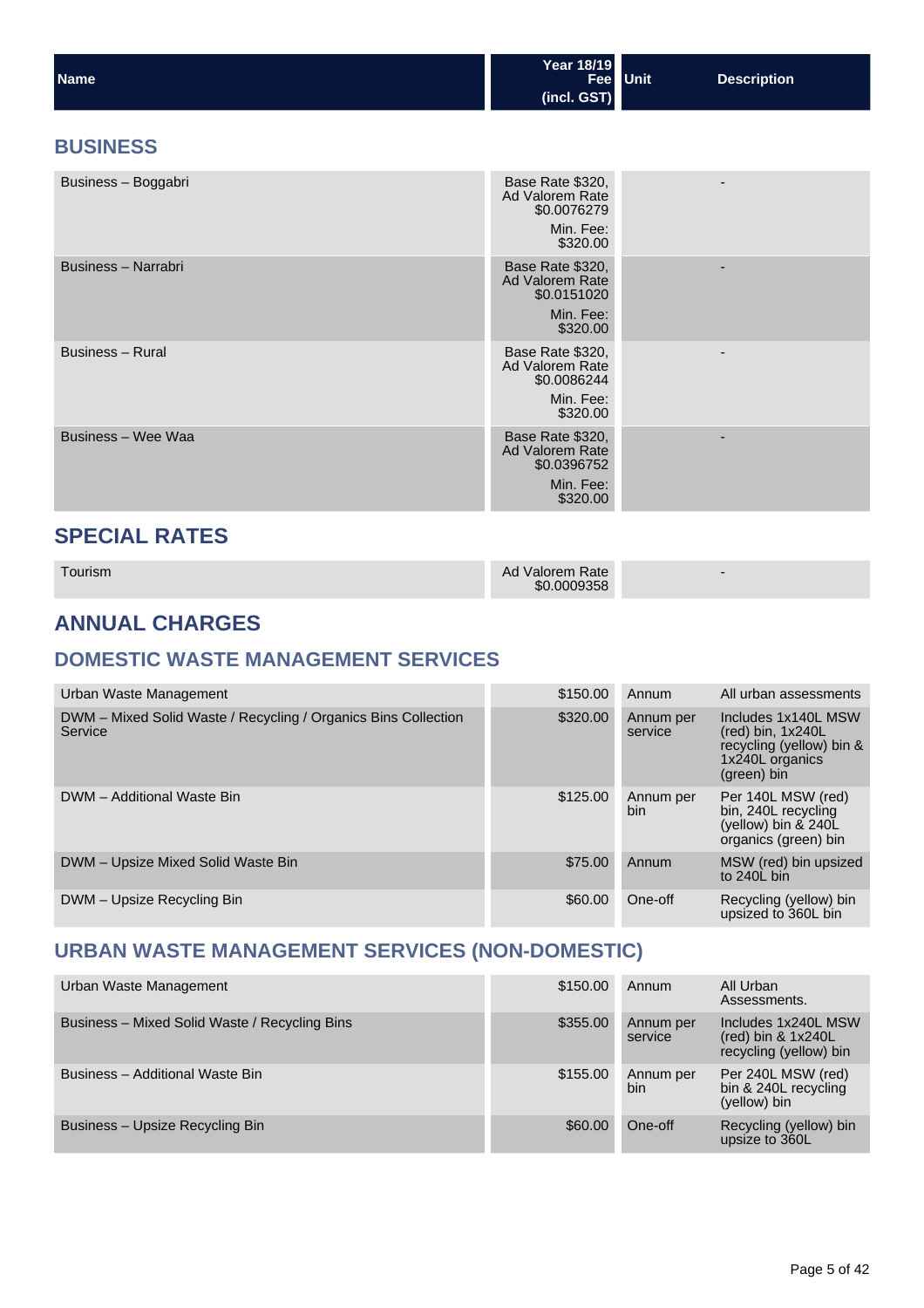| Name | Year 18/19                   | Fee Unit | <b>Description</b> |
|------|------------------------------|----------|--------------------|
|      | $\left  \right $ (incl. GST) |          |                    |

## **RURAL WASTE MANAGEMENT SERVICES**

| Rural Waste Management (Occupied)   | \$150.00 | Annum | All rural occupied<br>assessments   |
|-------------------------------------|----------|-------|-------------------------------------|
| Rural Waste Management (Unoccupied) | \$55.00  | Annum | All rural unoccupied<br>assessments |

## **WATER SUPPLY ANNUAL CHARGES**

#### **WATER – BAAN BAA**

| 20/25mm Service | \$706.00   | Annual |                          |
|-----------------|------------|--------|--------------------------|
| 65mm Service    | \$4,772.00 |        |                          |
| Usage Charge    | \$1.32     | Per kl | $\overline{\phantom{a}}$ |

#### **WATER – BELLATA**

| 20/25mm Service            | \$553.00   | $\overline{\phantom{0}}$ |
|----------------------------|------------|--------------------------|
| 32mm Service               | \$811.00   | -                        |
| 40mm Service               | \$1,264.00 | $\overline{\phantom{0}}$ |
| <b>Unconnected Service</b> | \$574.00   |                          |
| Usage Charge               | \$1.32     | -                        |

#### **WATER – BOGGABRI**

| 20/25mm Service            | \$389.00   | $\overline{\phantom{0}}$ |
|----------------------------|------------|--------------------------|
| 32mm Service               | \$671.00   | $\overline{\phantom{0}}$ |
| 40mm Service               | \$949.00   | $\overline{\phantom{0}}$ |
| 50mm Service               | \$1,484.00 | $\overline{\phantom{0}}$ |
| 80mm Service               | \$3,983.00 | $\overline{\phantom{0}}$ |
| 100mm Service              | \$5,920.00 | $\overline{\phantom{0}}$ |
| <b>Unconnected Service</b> | \$370.00   | $\overline{\phantom{0}}$ |
| <b>Usage Charge</b>        | \$1.12     | -                        |

#### **WATER – GWABEGAR**

| 20/25mm Service     | \$632.00 | $\overline{\phantom{0}}$ |
|---------------------|----------|--------------------------|
| 40mm Service        | \$824.00 | -                        |
| Unconnected Service | \$339.00 | $\overline{\phantom{0}}$ |
| Usage Charge        | \$1.32   | $\overline{\phantom{0}}$ |

#### **WATER – NARRABRI METERED**

| 20/25mm Service            | \$364.00   | $\overline{\phantom{0}}$ |
|----------------------------|------------|--------------------------|
| 32mm Service               | \$397.00   |                          |
| 40mm Service               | \$421.00   | -                        |
| 50mm Service               | \$664.00   | $\overline{\phantom{0}}$ |
| 90mm Service               | \$2,072.00 | -                        |
| 100mm Service              | \$2,631.00 | $\overline{\phantom{0}}$ |
| <b>Unconnected Service</b> | \$170.00   | -                        |
| <b>Usage Charge</b>        | \$0.99     | $\overline{\phantom{0}}$ |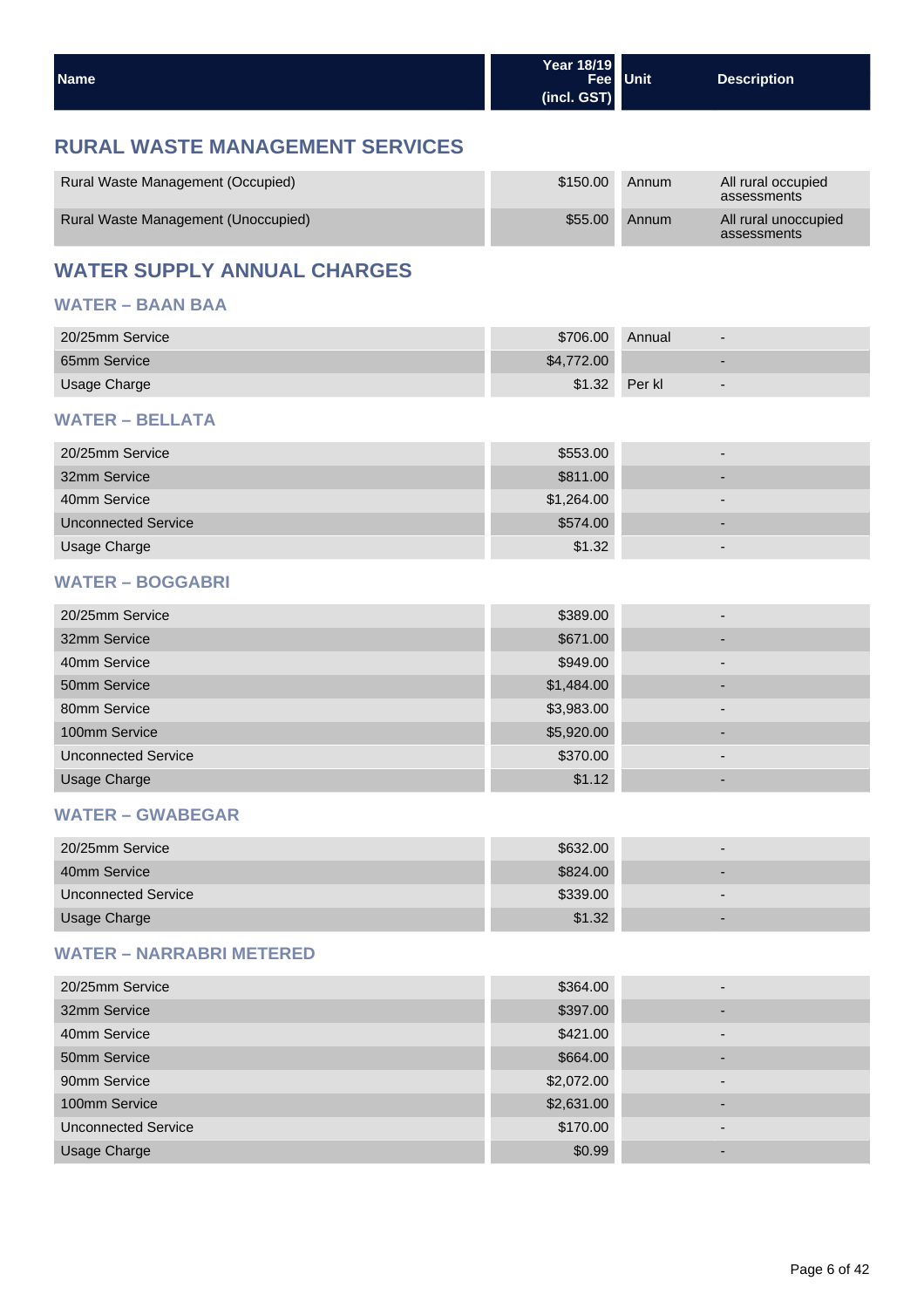| <b>Name</b> | Year 18/19<br>(incl. GST) | Fee Unit | Description |
|-------------|---------------------------|----------|-------------|
|-------------|---------------------------|----------|-------------|

#### **WATER – NARRABRI UNMETERED (EXISTING SERVICES ONLY)**

| 20/25mm Service | \$546.00   |                          |
|-----------------|------------|--------------------------|
| 32mm Service    | \$848.00   |                          |
| 40mm Service    | \$1,360.00 | -                        |
| 50mm Service    | \$1,860.00 | -                        |
| 90mm Service    | \$6,001.00 |                          |
| 100mm Service   | \$8,123.00 | $\overline{\phantom{0}}$ |
| Unoccupied      | \$170.00   | -                        |

#### **WATER – PILLIGA**

| 20/25mm Service | \$591.00   | -                        |
|-----------------|------------|--------------------------|
| 40mm Service    | \$787.00   | $\overline{\phantom{0}}$ |
| 50mm Service    | \$1,263.00 | -                        |
| Unconnected     | \$347.00   | -                        |
| Usage Charge    | \$1.32     | $\overline{\phantom{0}}$ |

#### **WATER – WEE WAA**

| 20/25mm Service            | \$357.00   | -                        |
|----------------------------|------------|--------------------------|
| 32mm Service               | \$383.00   |                          |
| 40mm Service               | \$436.00   | $\overline{\phantom{0}}$ |
| 50mm Service               | \$664.00   |                          |
| 80mm Service               | \$1,691.00 | ۰                        |
| 100mm Service              | \$2,636.00 | -                        |
| <b>Unconnected Service</b> | \$180.00   |                          |
| <b>Usage Charge</b>        | \$0.99     |                          |

## **SEWERAGE ANNUAL CHARGES**

#### **SEWERAGE – BOGGABRI**

| Occupied                                | \$613.00 | $\overline{\phantom{0}}$ |
|-----------------------------------------|----------|--------------------------|
| Unoccupied                              | \$303.00 |                          |
| Pedestal Charges - Per Cistern / >6 WCs | \$96.00  | $\overline{\phantom{0}}$ |
| Pedestal Charges - Water Closets (1-6)  | \$96.00  |                          |

#### **SEWERAGE – NARRABRI**

| Occupied                                | \$762.00 | - |
|-----------------------------------------|----------|---|
| Unoccupied                              | \$390.00 | - |
| Pedestal Charges - Per Cistern / >6 WCs | \$117.00 |   |
| Pedestal Charges - Water Closets (1-6)  | \$117.00 |   |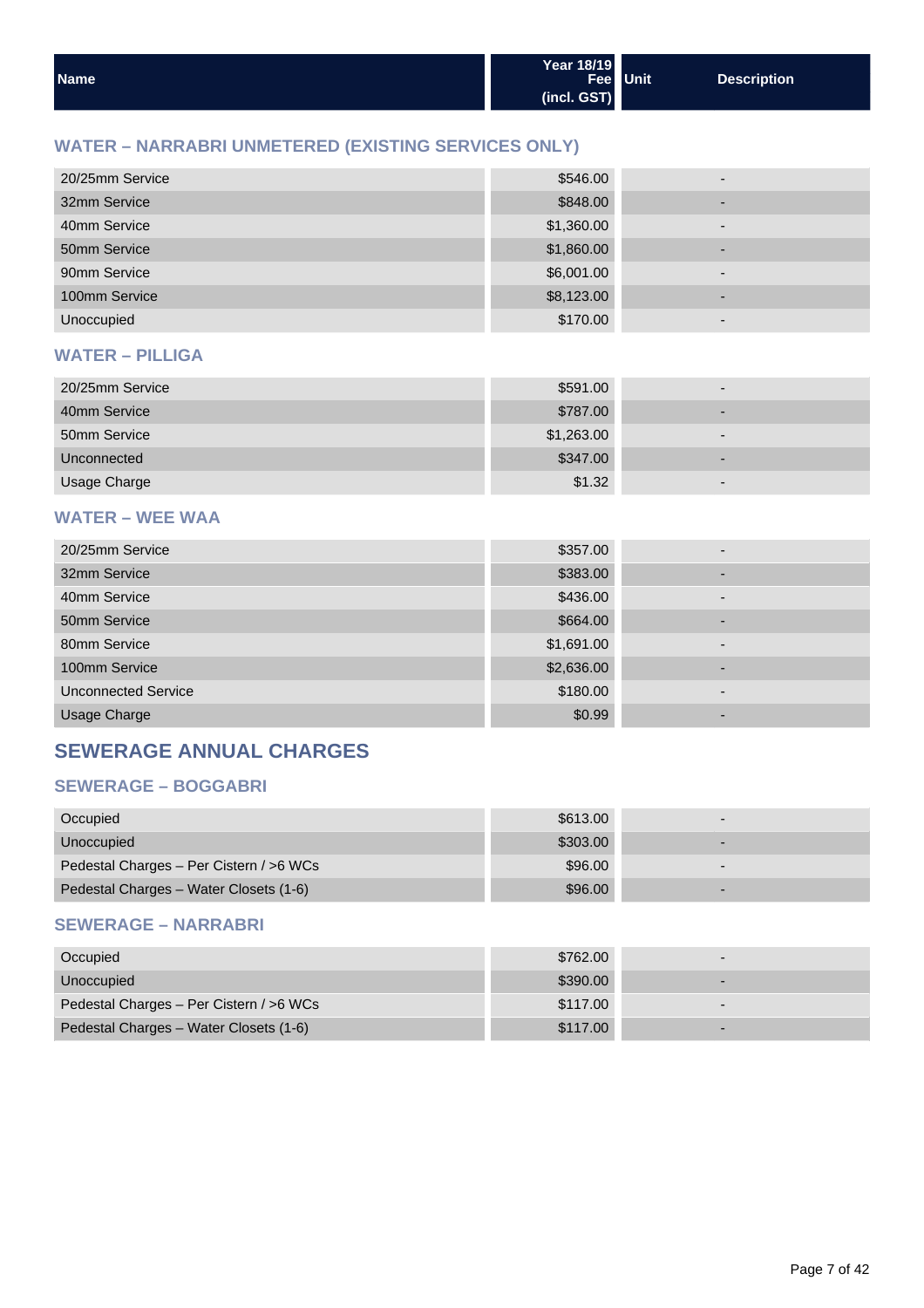| <b>Name</b> | Year 18/19<br>Fee Unit<br>(incl. GST) | <b>Description</b> |
|-------------|---------------------------------------|--------------------|
|-------------|---------------------------------------|--------------------|

#### **SEWERAGE – WEE WAA**

| Occupied                                | \$795.00 |  |
|-----------------------------------------|----------|--|
| Unoccupied                              | \$398.00 |  |
| Pedestal Charges - Per Cistern / >6 WCs | \$117.00 |  |
| Pedestal Charges - Water Closets (1-6)  | \$117.00 |  |

#### **ONSITE WASTEWATER MANAGEMENT FEE**

| Onsite Sewerage Management System |  | \$32.00 Annual Fee |  |
|-----------------------------------|--|--------------------|--|
|-----------------------------------|--|--------------------|--|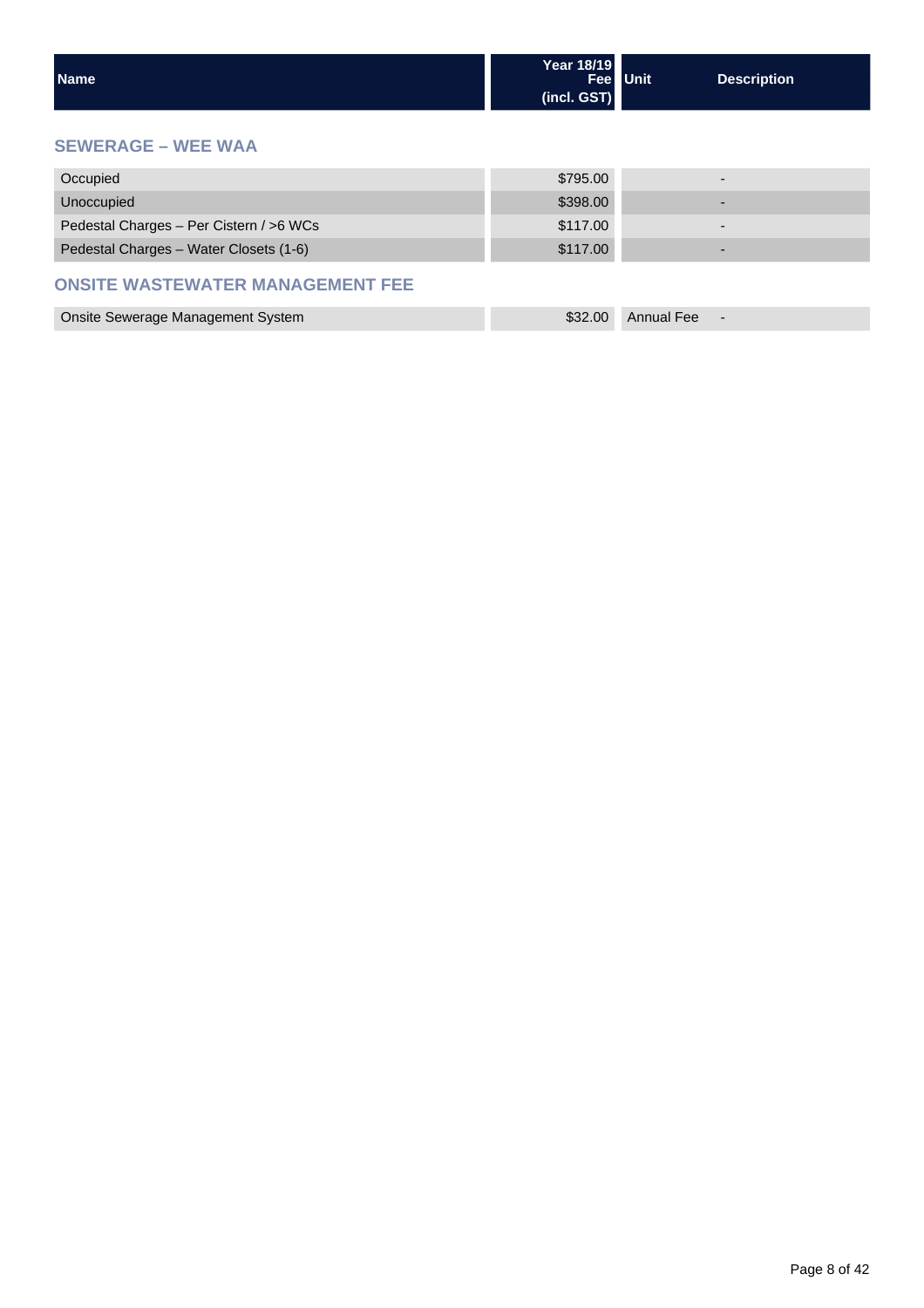## **OTHER USER CHARGES AND FEES**

## **CORPORATE SERVICES**

## **GOVERNMENT INFORMATION PUBLIC ACCESS**

| <b>Public Access Documents</b>   | \$0.40    | Page        | Copies                                                                                                                  |
|----------------------------------|-----------|-------------|-------------------------------------------------------------------------------------------------------------------------|
| <b>Resource Register</b>         | As Quoted |             |                                                                                                                         |
| Formal GIPA Application Fee      | \$30.00   | Application | Includes initial<br>processing of the<br>request and initial<br>search time of one<br>hour                              |
| Additional Search Fee (per hour) | \$30.00   | Hour        | Applicable to extensive<br>searches for<br>information within a<br>formal application after<br>the first hour of search |
| <b>Internal Review Fee</b>       | \$40.00   | Request     | $\overline{\phantom{0}}$                                                                                                |

## **RATES AND PROPERTY**

| Real Estate Valuers' Report             | \$291.50 |      | - |
|-----------------------------------------|----------|------|---|
| Section 603 Certificate                 | \$80.00  |      |   |
| <b>Transfer Summary</b>                 | \$41.00  |      | - |
| <b>Transfer Summary Update</b>          | \$2.90   | Page |   |
| Interest on Outstanding Rates & Charges | $7.50\%$ |      |   |

#### **ADMIN / COPYING CHARGES**

#### Available at Libraries, the Visitor Information Centre and Council's Admin Office

| Photocopies - Black & white (double sided) A3   | \$1.60  | Sheet        |                          |
|-------------------------------------------------|---------|--------------|--------------------------|
| Photocopies - Black & white (double sided) A4   | \$0.80  | Sheet        |                          |
| Photocopies - Black & white (single sided) A3   | \$0.80  | Sheet        | $\overline{\phantom{a}}$ |
| Photocopies - Colour (double sided) A3          | \$3.20  | Sheet        | ٠                        |
| Photocopies - Colour (single sided) A4          | \$0.80  | <b>Sheet</b> |                          |
| Printing Fees - Black & white (double sided) A3 | \$1.60  | Sheet        | ٠                        |
| Printing Fees - Black & white (single sided) A3 | \$0.80  | Sheet        | $\overline{\phantom{a}}$ |
| Printing Fees - Colour (double sided) A3        | \$3.20  | Sheet        | ٠                        |
| Printing Fees - Colour (single sided) A3        | \$1.60  | Sheet        |                          |
| Printing Fees - Colour (single sided) A4        | \$0.80  | Sheet        | ٠                        |
| Printing Fees - Black & white (double sided) A4 | \$0.80  | Sheet        |                          |
| Printing Fees - Black & white (single sided) A4 | \$0.40  | Sheet        | ٠                        |
| Photocopies - Colour (double sided) A4          | \$1.60  | <b>Sheet</b> | A4 Full Page             |
| Photocopies - Black & white (single sided) A4   | \$0.40  | Page         | Single Sided             |
| Photocopies – Colour (single sided) A3          | \$1.60  | Sheet        |                          |
| Fax Outgoing - First page                       | \$3.50  | Page         | <b>First Page</b>        |
| Fax Outgoing - Each additional page             | \$1.10  | Page         | Each Additional Page     |
| $Fax - Incoming$                                | \$0.40  | Page         |                          |
| Laminating - A4                                 | \$5.40  | Page         |                          |
| Laminating - A3                                 | \$10.00 | Page         | ٠                        |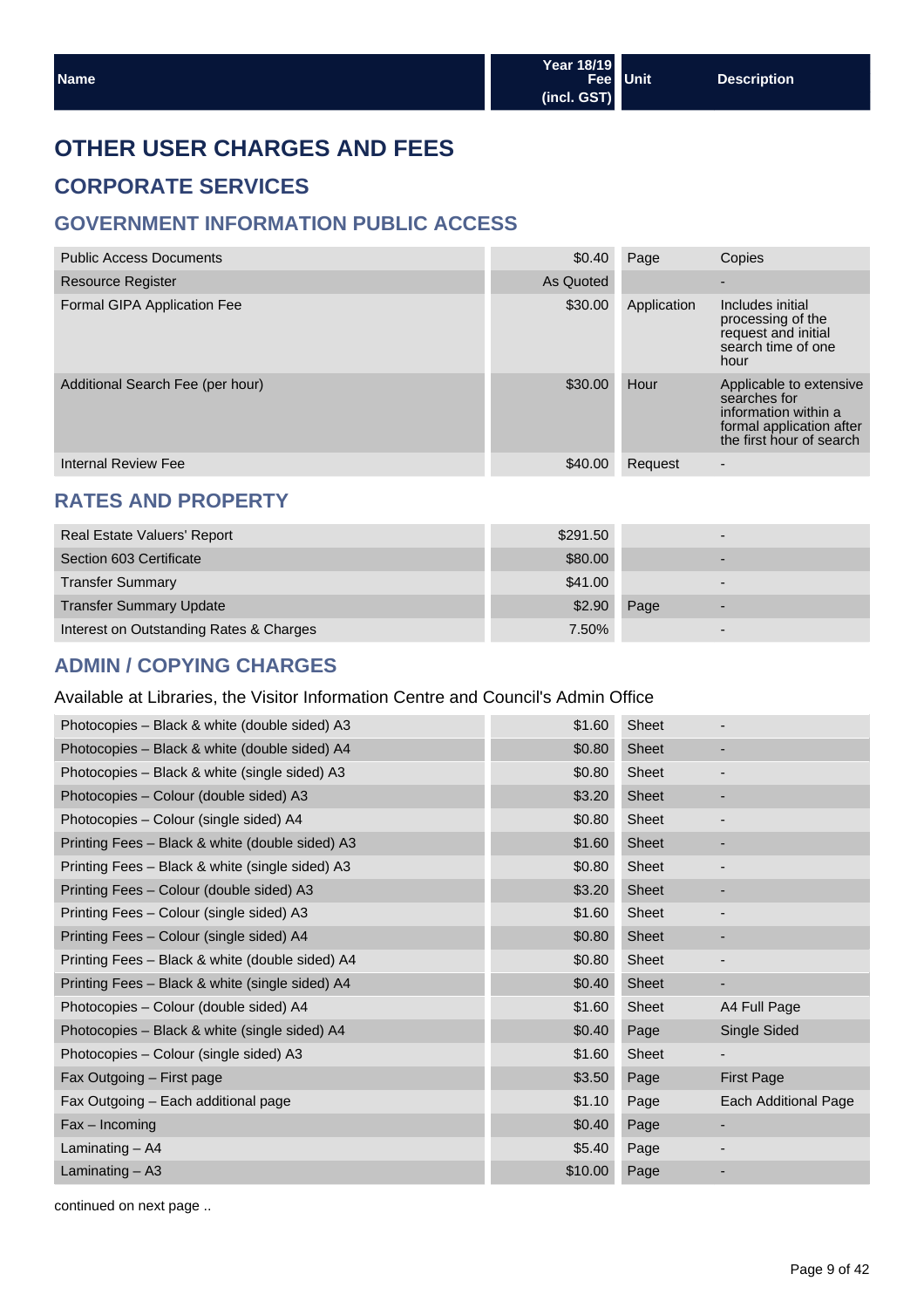| <b>Name</b> | Year 18/19      | Fee Unit | <b>Description</b> |
|-------------|-----------------|----------|--------------------|
|             | $ $ (incl. GST) |          |                    |

## **ADMIN / COPYING CHARGES** [continued]

| Laminating - Business Cards                                            | \$3.10  | Each     | Available at Visitor<br>Information Centre<br>only |
|------------------------------------------------------------------------|---------|----------|----------------------------------------------------|
| Narrabri Shire Town Maps A3 - black & white (double sided pad<br>maps) | \$26.00 | Each     | Available at Visitor<br>Information Centre<br>only |
| Scanning                                                               | \$2.30  | Per page | $\overline{\phantom{0}}$                           |
| Narrabri Shire Town Maps A3 – colour (double sided pad maps)           | \$41.00 | Each     | Available at Visitor<br>Information Centre<br>only |

## **MAPS / RURAL ADDRESSING**

| Custom Printed Map - A0 Colour                                 | \$84.50  | Copy       |                           |
|----------------------------------------------------------------|----------|------------|---------------------------|
| Custom Printed Map - A0 Black & White                          | \$64.00  | Copy       |                           |
| Printed Map - A1 Colour                                        | \$64.00  | Copy       | $\overline{\phantom{a}}$  |
| Printed Map - A1 Black & White                                 | \$48.00  | Copy       | ٠                         |
| Printed Map - A2 Colour                                        | \$38.00  | Copy       |                           |
| Printed Map - A2 Black & White                                 | \$27.00  | Copy       | ٠                         |
| Printed Map - A3 Colour                                        | \$22.00  | Copy       | $\overline{\phantom{a}}$  |
| Printed Map - A3 Black & White                                 | \$19.00  | Copy       | ٠                         |
| Printed Map - A4 Colour                                        | \$16.00  | Copy       |                           |
| Printed Map - A4 Black & White                                 | \$14.00  | Copy       |                           |
| Document Preparation                                           | \$54.00  | 15 minutes | $\overline{\phantom{a}}$  |
| <b>Preparation of Baseline Datasets</b>                        | \$64.00  | 15 minutes | Charged per 15<br>minutes |
| <b>Search Fees</b>                                             | \$138.00 |            |                           |
| <b>Rural Addressing</b>                                        | \$85.00  |            | ٠                         |
| Rural Addressing Secondary or Alternate Address or replacement | \$43.00  |            |                           |
| Plan Scanning - A0                                             | \$32.00  | Copy       |                           |
| Plan Scanning - A1                                             | \$27.00  | Copy       | -                         |
|                                                                |          |            |                           |
| Plan Scanning - A2                                             | \$22.00  | Copy       | ٠                         |
| Plan Scanning - A3                                             | \$13.00  | Copy       | -                         |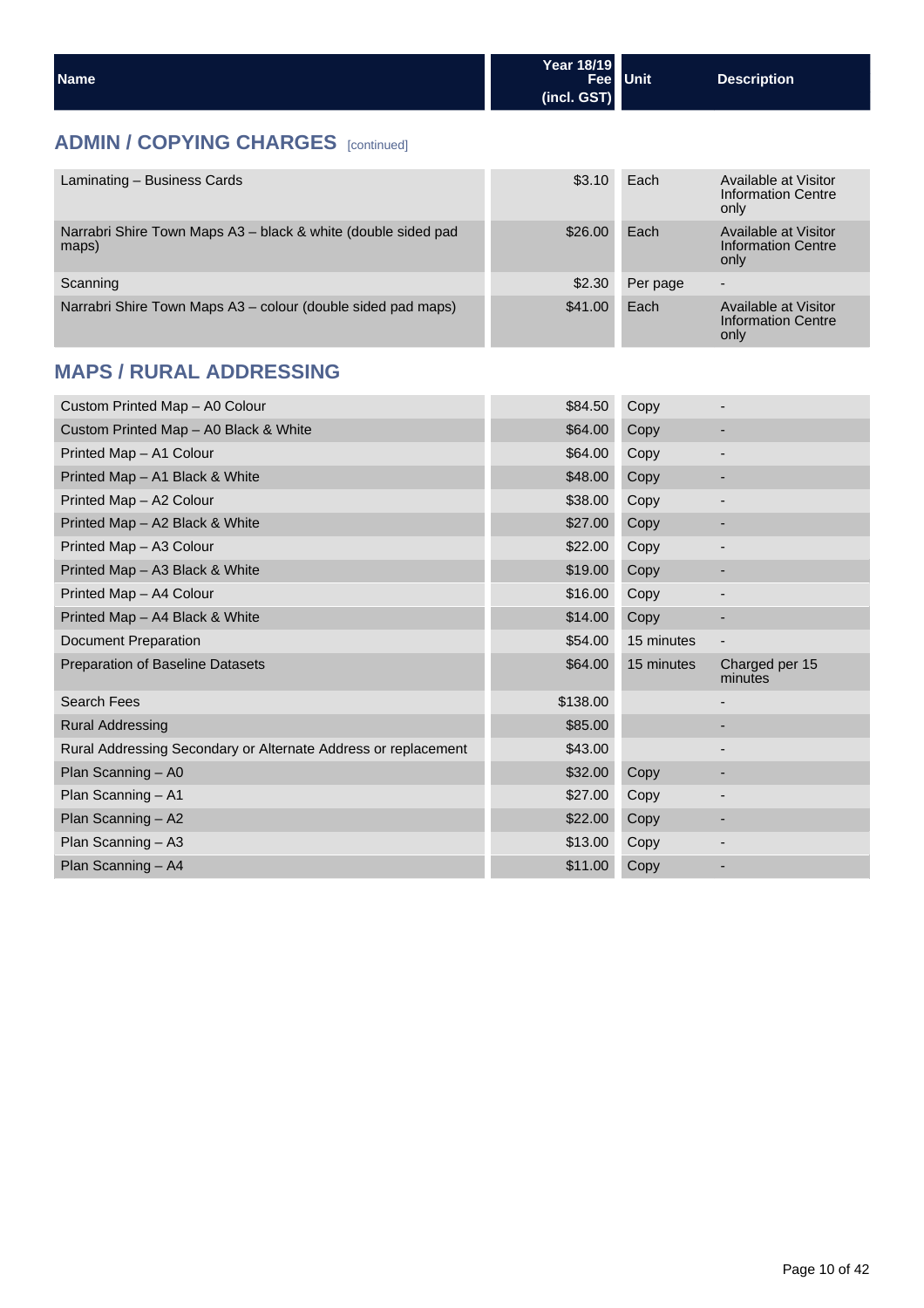| <b>Name</b>                                     | Year 18/19<br>Fee l<br>(incl. GST) | <b>Unit</b>     | <b>Description</b>                    |
|-------------------------------------------------|------------------------------------|-----------------|---------------------------------------|
| <b>LIBRARIES</b>                                |                                    |                 |                                       |
| Fax Incoming                                    | \$0.40                             | Page            | $\overline{\phantom{a}}$              |
| Fax Outgoing - Each additional page             | \$1.20                             | Page            |                                       |
| Fax Outgoing - First page                       | \$3.50                             | Page            | $\overline{\phantom{a}}$              |
| Photocopies - Black & white (double sided) A3   | \$1.60                             | <b>Sheet</b>    | -                                     |
| Photocopies - Black & white (double sided) A4   | \$0.80                             | Sheet           | $\overline{\phantom{a}}$              |
| Photocopies - Black & white (single sided) A3   | \$0.80                             | <b>Sheet</b>    |                                       |
| Photocopies - Black & white (single sided) A4   | \$0.40                             | <b>Sheet</b>    | -                                     |
| Photocopies - Colour (double sided) A3          | \$3.20                             | <b>Sheet</b>    |                                       |
| Photocopies - Colour (double sided) A4          | \$1.60                             | Sheet           | -                                     |
| Photocopies - Colour (single sided) A3          | \$1.60                             | <b>Sheet</b>    |                                       |
| Photocopies - Colour (single sided) A4          | \$0.80                             | Sheet           |                                       |
| Printing Fees - Black & white (double sided) A3 | \$1.60                             | <b>Sheet</b>    | ٠                                     |
| Printing Fees - Black & white (double sided) A4 | \$0.80                             | Sheet           |                                       |
| Printing Fees - Black & white (single sided) A3 | \$0.80                             | <b>Sheet</b>    | ٠                                     |
| Printing Fees - Black & white (single sided) A4 | \$0.40                             | Sheet           |                                       |
| Printing Fees - Colour (double sided) A3        | \$3.20                             | <b>Sheet</b>    | ٠                                     |
| Printing Fees - Colour (single sided) A3        | \$1.60                             | <b>Sheet</b>    |                                       |
| Printing Fees - Colour (single sided) A4        | \$0.80                             | <b>Sheet</b>    | $\overline{\phantom{a}}$              |
| Scanning                                        | \$2.50                             | Per job         |                                       |
| <b>Overdue Books</b>                            | \$0.20                             | Item / Week     | $\overline{\phantom{a}}$              |
| Overdue Books - Visitors                        | \$1.00                             | Item / Week     | $\qquad \qquad \blacksquare$          |
| Replace Lost or Damaged Items                   | At Cost                            | Item            | $\overline{\phantom{a}}$              |
| Replacement Membership Card                     | \$3.60                             | Card            |                                       |
| Inter Library Loan - Fast Track                 | \$16.50                            | Per item        | Non Library Charge                    |
| Inter Library Loan - Fast Track                 | \$33.00                            |                 | Charge Library                        |
| Inter Library Loan - Fast Track                 | \$6.00                             |                 | <b>Without Holding</b><br>Information |
| Inter Library Loan - Fast Track                 | \$16.50                            |                 | <b>ALIA Code</b>                      |
| Sale of Old Books                               | As Specified                       |                 |                                       |
| <b>Hire Meeting Room</b>                        | \$14.30                            | <b>Half Day</b> | -                                     |
| <b>Hire Meeting Room</b>                        | \$22.80                            | <b>Half Day</b> | 1/2 Day - Other                       |
| Hire Meeting Room                               | \$27.50                            | Full Day        | Full Day - Non Profit                 |
| <b>Hire Meeting Room</b>                        | \$42.80                            | Full Day        | Full Day - Other                      |
|                                                 |                                    |                 |                                       |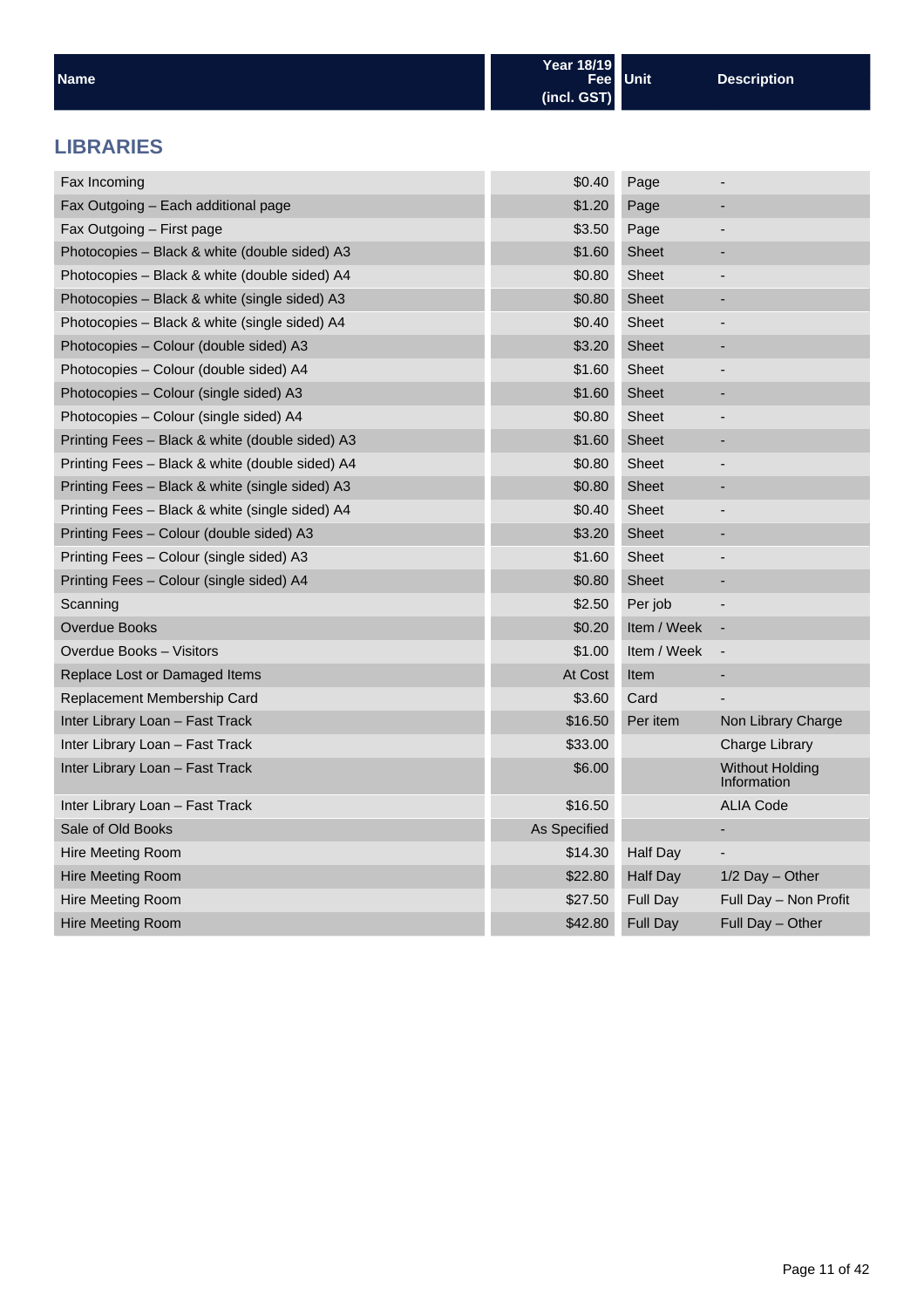## **BOGGABRI CARAVAN PARK**

These fees are to be read in conjunction with the Terms and Conditions for operation of the Boggabri Caravan Park.

| Daily Site Fee (for 2 People)                                        | \$26.50  |       |                                                                                                              |
|----------------------------------------------------------------------|----------|-------|--------------------------------------------------------------------------------------------------------------|
| Daily Site Fee – Each Additional Person (< 16 yrs of age)            | \$8.50   |       |                                                                                                              |
| Daily Site Fee - Each Additional Person (> 16 yrs of age)            | \$10.50  |       |                                                                                                              |
| Weekly Site Fee (for 2 People)                                       | \$132.00 |       |                                                                                                              |
| Weekly Site Fee - Each Additional Person (< 16 yrs of age)           | \$42.00  |       |                                                                                                              |
| Weekly Site Fee - Each Additional Person (> 16 yrs of age)           | \$53.00  |       |                                                                                                              |
| Daily Long Term Sites (for 2 People)                                 | \$21.50  |       | <b>Metered Separately</b>                                                                                    |
| Daily Long Term Sites - Each Additional Person (< 16 yrs of age)     | \$6.50   |       | <b>Metered Separately</b>                                                                                    |
| Daily Long Term Sites – Each Additional Person (> 16 yrs of age)     | \$8.50   |       | <b>Metered Separately</b>                                                                                    |
| Weekly Long Term Sites (for 2 People)                                | \$105.00 |       | <b>Metered Separately</b>                                                                                    |
| Weekly Long Term Sites - Each Additional Person (< 16 yrs of<br>age) | \$32.00  |       | <b>Metered Separately</b>                                                                                    |
| Weekly Long Term Sites - Each Additional Person (> 16 yrs of<br>age) | \$42.00  |       | <b>Metered Separately</b>                                                                                    |
| Amenities Building Key Deposit                                       | \$53.00  | Key   |                                                                                                              |
| 1 Bedroom Cabin - Daily (for 2 People)                               | \$78.50  |       | Linen not included                                                                                           |
| 1 Bedroom Cabin - Weekly (for 2 People)                              | \$472.00 |       | Linen not included                                                                                           |
| 1 Bedroom Cabin - Each Additional Person per Day                     | \$21.00  | Night | Linen not included                                                                                           |
| 1 Bedroom Cabin - Minimum Deposit                                    | \$53.00  |       |                                                                                                              |
| 2 Bedroom Cabin - Daily (for 2 People)                               | \$105.00 |       | Linen not included                                                                                           |
| 2 Bedroom Cabin - Weekly (for 2 People)                              | \$620.00 |       | Linen not included                                                                                           |
| 2 Bedroom Cabin - Each Additional Person per Day                     | \$21.00  | Night | Linen not included                                                                                           |
| 2 Bedroom Cabin - Minimum Deposit                                    | \$53.00  |       |                                                                                                              |
| Extra Cabin Cleaning Fee                                             | \$42.00  | Hour  | If required - Cabins<br>are cleaned weekly -<br>no charge unless units<br>are left untidy on<br>cleaning day |
| Lost Cabin Key Replacement Fee                                       | \$53.00  | Key   |                                                                                                              |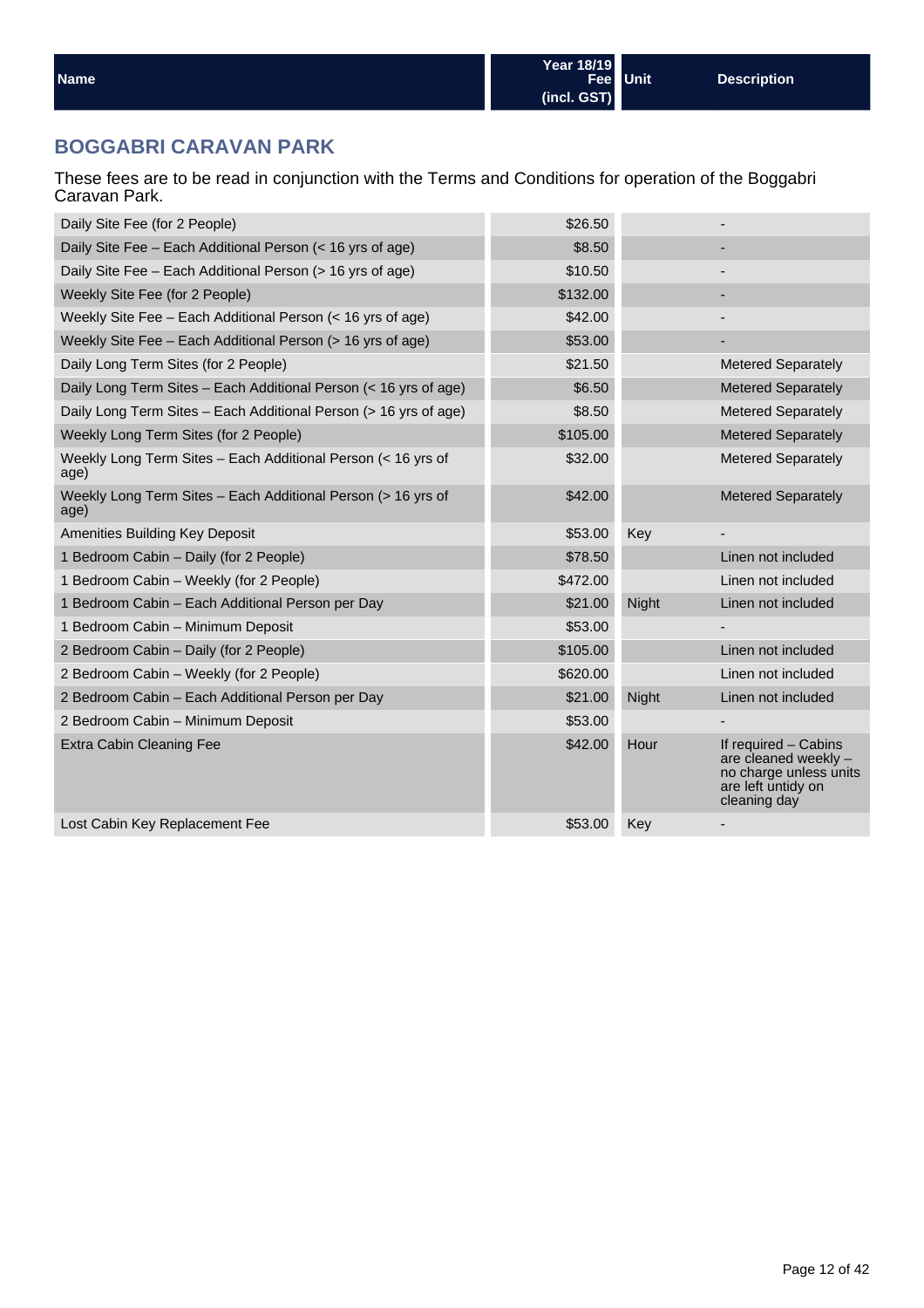| Name | Year 18/19<br>Fee Unit<br>(incl. GST) |  | <b>Description</b> |  |
|------|---------------------------------------|--|--------------------|--|
|------|---------------------------------------|--|--------------------|--|

## **THE CROSSING THEATRE**

Concessional discounts can be applicable to complying organisations as per Council's Concessional Use Policy.

General Manager delegated the authority to negotiate all fees relating to The Crossing Theatre.

| Cinema data projector & screen hire        | \$360.00   | Per day                         |                                                                    |
|--------------------------------------------|------------|---------------------------------|--------------------------------------------------------------------|
| <b>Ushering services</b>                   | \$70.00    | Per hour,<br>minimum 3<br>hrs   |                                                                    |
| <b>Auditorium Hire</b>                     | \$1,280.00 |                                 |                                                                    |
| Riverside Room Hire                        | \$392.00   |                                 |                                                                    |
| <b>Exhibition Room Hire</b>                | \$347.00   |                                 |                                                                    |
| <b>Gallery Lounge Hire</b>                 | \$286.00   |                                 |                                                                    |
| Cinema 1                                   | \$357.00   |                                 | Seats 159 people                                                   |
| Cinema <sub>2</sub>                        | \$332.00   |                                 | Seats 80 people                                                    |
| <b>Band Room Hire</b>                      | As Quoted  |                                 | Limited availability                                               |
| <b>Entire Building Hire</b>                | As Quoted  | Day                             |                                                                    |
| <b>Bar Hire</b>                            | As Quoted  |                                 | -                                                                  |
| <b>Stage Only Hire</b>                     | As Quoted  |                                 | -                                                                  |
| Kitchen Hire                               | As Quoted  |                                 | $\overline{\phantom{a}}$                                           |
| Green Room Hire                            | \$459.00   |                                 |                                                                    |
| <b>Cleaning Fee</b>                        | \$69.00    | Hour                            |                                                                    |
| Labour - Technicians                       | \$75.00    | Per hour $-$<br>minimum<br>4hrs | Applies to all setup,<br>operating and<br>packdown<br>requirements |
| Labour - Set up & general labour           | \$70.00    | per hour                        | Setup, packdown and<br>general labour                              |
| Table Hire (trestle or banquet round)      | \$18.50    | Per table                       | <b>Trestle or Banquet</b><br>round                                 |
| Laundry                                    | \$16.50    | Table                           |                                                                    |
| Piano - KAWAI RX7 (Grand Piano)            | \$285.00   | Day                             |                                                                    |
| <b>Baby Grand Piano Hire</b>               | \$255.00   | Day                             | Including tuning fee                                               |
| Radio Microphone / Cable Microphone        | \$84.00    | Each / Day                      | ٠                                                                  |
| Lectern & Cable Microphone                 | \$84.00    | Day                             |                                                                    |
| <b>Standard Lighting Rig</b>               | \$867.00   | Day                             | -                                                                  |
| PA System                                  | \$250.00   | Day                             |                                                                    |
| Data Projector & Screen hire               | \$225.00   | Day                             |                                                                    |
| Data Projector Screen Only                 | \$51.00    | Day                             |                                                                    |
| Porta Stage                                | \$50.00    | Day                             | \$50 per piece of stage<br>with 9 pieces available<br>for use.     |
| Laptop                                     | \$66.00    | Day                             |                                                                    |
| DVD / Blu-Ray Player                       | \$46.00    | Day                             |                                                                    |
| 2 Way Radios                               | \$25.00    | Day                             |                                                                    |
| 32" LCD TV                                 | \$71.00    | Day                             |                                                                    |
| Data Projector, Screen and PA Package      | As Quoted  | Day                             | Cinemas only                                                       |
| Photocopying - See Council photocopying    | As Quoted  | <b>Sheet</b>                    | A4 and A3 - single<br>sided                                        |
| Table & Linen Package (non catered events) | \$18.00    | per table                       | Non catered events                                                 |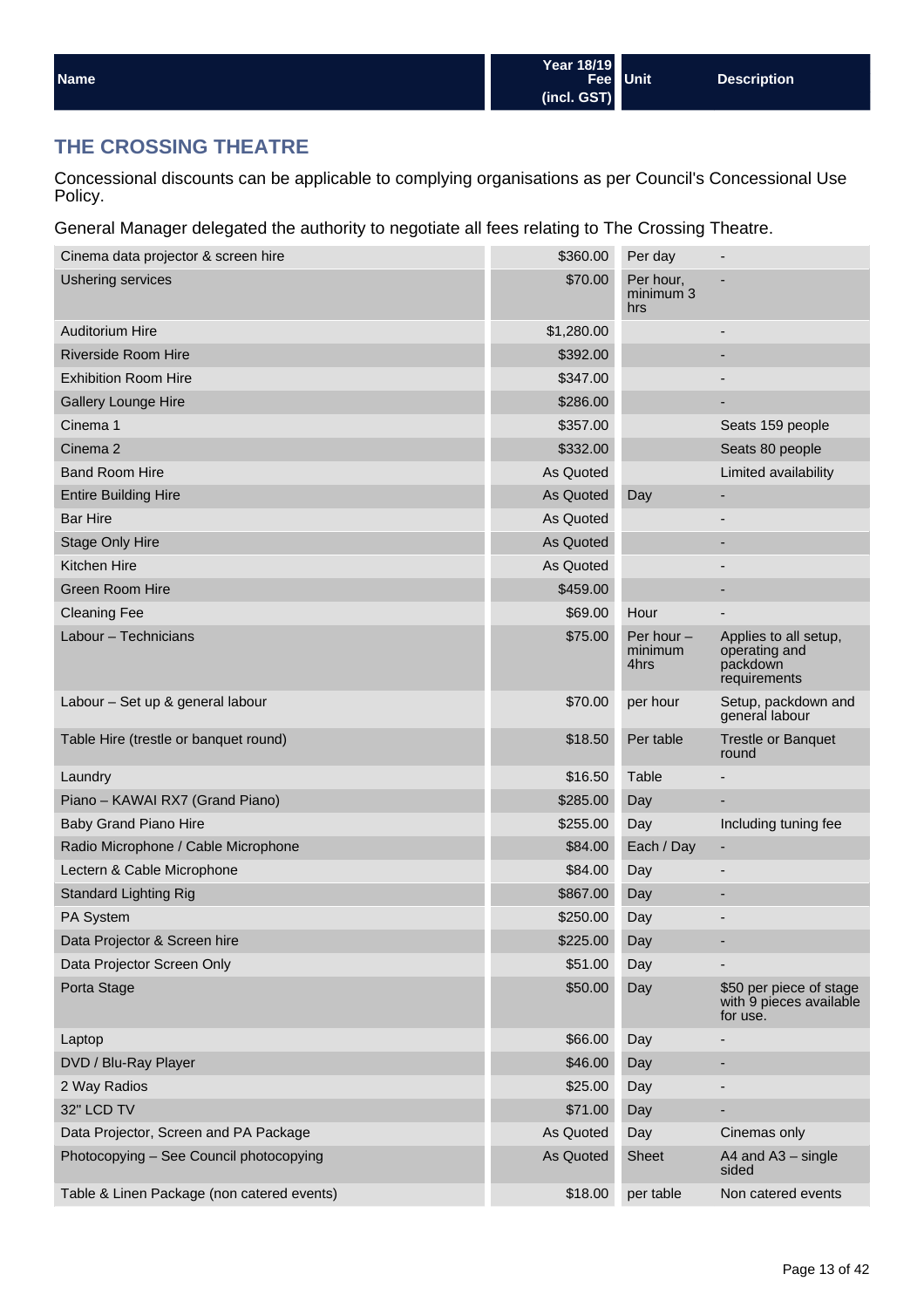| l Name | Year 18/19  | <b>Fee</b> Unit | Description |
|--------|-------------|-----------------|-------------|
|        | (incl. GST) |                 |             |

## **OTHER CORPORATE SERVICE FEES**

| Dishonoured Payment Processing Fee    | \$22.00      |                        |                                                                      |
|---------------------------------------|--------------|------------------------|----------------------------------------------------------------------|
| Debtor Account Overdue Interest Rate  | 7.50%        |                        | -                                                                    |
| <b>Direct Deposit Transaction Fee</b> | \$5.70       |                        | $\overline{\phantom{0}}$                                             |
| Non-Electronic Key                    | \$95.00      | Key                    | Key deposit -<br>refundable                                          |
| Electronic Cyber Key                  | \$201.00     | Key                    | Key deposit -<br>refundable                                          |
| <b>Book Sales</b>                     | As Quoted    |                        | -                                                                    |
| <b>Street Stall Key Deposit</b>       | \$10.00      |                        | $\overline{\phantom{0}}$                                             |
| <b>Fines and Prosecutions</b>         | As Specified |                        | -                                                                    |
| Overhead Projector Hire               | \$72.00      | Day                    | -                                                                    |
| <b>Hire of Council Chambers</b>       | \$125.00     | Day or part<br>thereof | Bookings to be<br>confirmed by Director<br><b>Corporate Services</b> |
| Hire of Committee Room                | \$125.00     | Day or part<br>thereof | Bookings to be<br>confirmed by Director<br><b>Corporate Services</b> |
| Hire of Interview Room                | \$65.00      | Day or part<br>thereof | Bookings to be<br>confirmed by Director<br><b>Corporate Services</b> |

## **GWABEGAR HALL**

| Day Time Usage                 | \$6.00  | Hour            | Maximum two hour<br>blocks                                    |
|--------------------------------|---------|-----------------|---------------------------------------------------------------|
| <b>Hall Hire for Functions</b> | \$52.00 | <b>Function</b> | -                                                             |
| Night Hire for Games           | \$12.00 | Hire            | $5.30$ pm $-9.30$ pm,<br>maximum 10 people                    |
| <b>Key Deposit</b>             | \$5.00  | Hire            | Refundable                                                    |
| <b>Cleaning Fee</b>            | \$65.00 | Hire            | Applied if hall or<br>amenities are left dirty<br>after usage |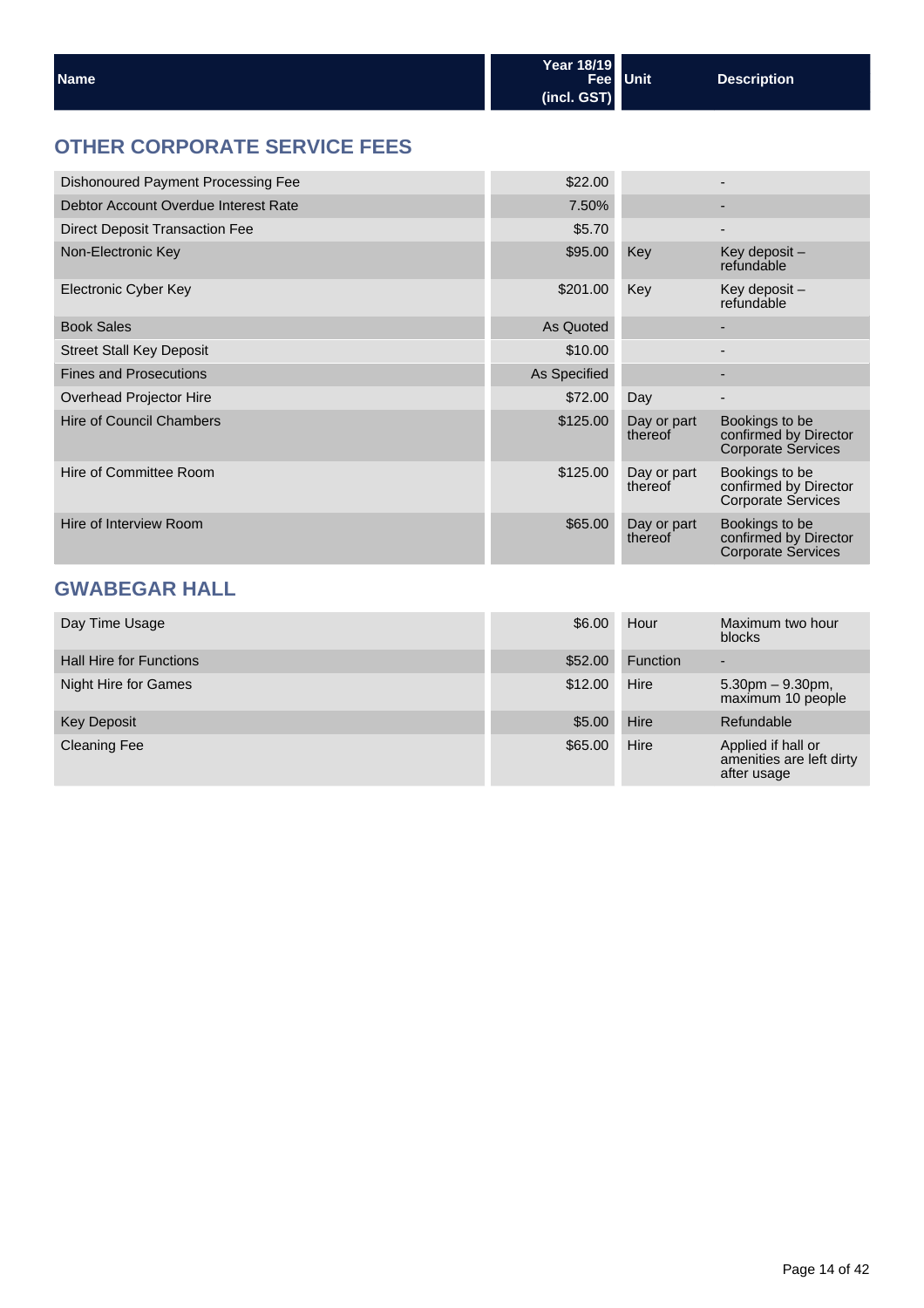| <b>Name</b>                                                               | Year 18/19<br><b>Fee</b><br>(incl. GST) | <b>Unit</b> | <b>Description</b>       |
|---------------------------------------------------------------------------|-----------------------------------------|-------------|--------------------------|
| <b>NARRABRI AIRPORT</b>                                                   |                                         |             |                          |
| Passenger Tax - RPT - per arriving / departing passenger                  | \$17.00                                 |             | $\overline{\phantom{0}}$ |
| Passenger Tax - Charter Operators - per arriving / departing<br>passenger | \$17.50                                 |             | $\overline{\phantom{0}}$ |
|                                                                           |                                         |             |                          |

| Parking Fees - Aircraft over 1,500kg               | \$12.50    | Aircraft / Day - |  |
|----------------------------------------------------|------------|------------------|--|
| Landing Fees $-$ Aircraft $<$ 1,500kg              | \$5.50     | Landing          |  |
| Landing Fees $-$ Aircraft 1,500kg to $<$ 5,000kg   | \$13.00    | Tonne            |  |
| Landing Fees $-$ Aircraft 5,000kg to $<$ 10,000kg  | \$15.50    | Tonne            |  |
| Landing Fees $-$ Aircraft 10,000kg to $<$ 20,000kg | \$17.50    | Tonne            |  |
| Landing Fees - Aircraft > 20,000kg                 | \$19.50    | Tonne            |  |
| Landing Fees - Helicopter                          | \$6.00     | Landing          |  |
| Landing Fees - Aircraft Freight and RPT            | \$13.50    | Landing          |  |
| Landing Fees - Touch and Go / Flight Training      | \$3.00     | Landing          |  |
| <b>Authority To Operate Hire Car Business</b>      | \$410.00   | Parking<br>Space |  |
| Hire Space - Counter - Temporary Car Hire Building | \$562.00   | Annum            |  |
| Hire Space - Counter - Terminal                    | \$5,463.00 | Annum            |  |
| Hire Space - Freight Charge - Terminal             | \$5,463.00 | Annum            |  |

## **DEVELOPMENT AND ECONOMIC GROWTH**

## **ANIMAL CONTROL – COMPANION ANIMALS**

RANGER CALL-OUT FEES – Where Council's Ranger is required to attend a call-out after their normal rostered working hours and it can be established who the responsible party is, Council may recover actual costs from the responsible party if the call-out is a result of negligence or the actions of a repeat offender.

| Impounding Fee                                    | \$55.00  |        |                          |
|---------------------------------------------------|----------|--------|--------------------------|
| Impounding Fee (Second or Subsequent)             | \$120.00 |        | ٠                        |
| Impounding Fee - Daily Sustenance                 | \$25.00  | Day    | -                        |
| Domestic Animal/Cat Trap - Deposit                | \$65.00  |        | -                        |
| Domestic Animal/Cat Trap - Weekly Hire Fee        | \$20.00  | Week   |                          |
| Microchip implanted by Council                    | \$20.00  | Animal |                          |
| Dangerous Dog Inspection                          | \$130.00 |        |                          |
| <b>Companion Animal Surrender</b>                 | \$150.00 | Animal | ۰                        |
| Dangerous Dog Signs                               | \$38.00  | Each   |                          |
| Registration - Desexed                            | \$57.00  | Animal | ٠                        |
| Registration - Under 6 months old, Not Desexed    | \$57.00  | Animal | $\overline{\phantom{0}}$ |
| Registration - Not Desexed                        | \$207.00 | Animal | ٠                        |
| Registration - Pensioner (animal must be desexed) | \$24.00  | Animal |                          |
| Registration - Accredited Breeders                | \$57.00  | Animal | ٠                        |
| Registration – Working Dog                        | Free     | Animal | -                        |
| Registration - Pound Adoption (Desexed)           | \$28.50  | Animal |                          |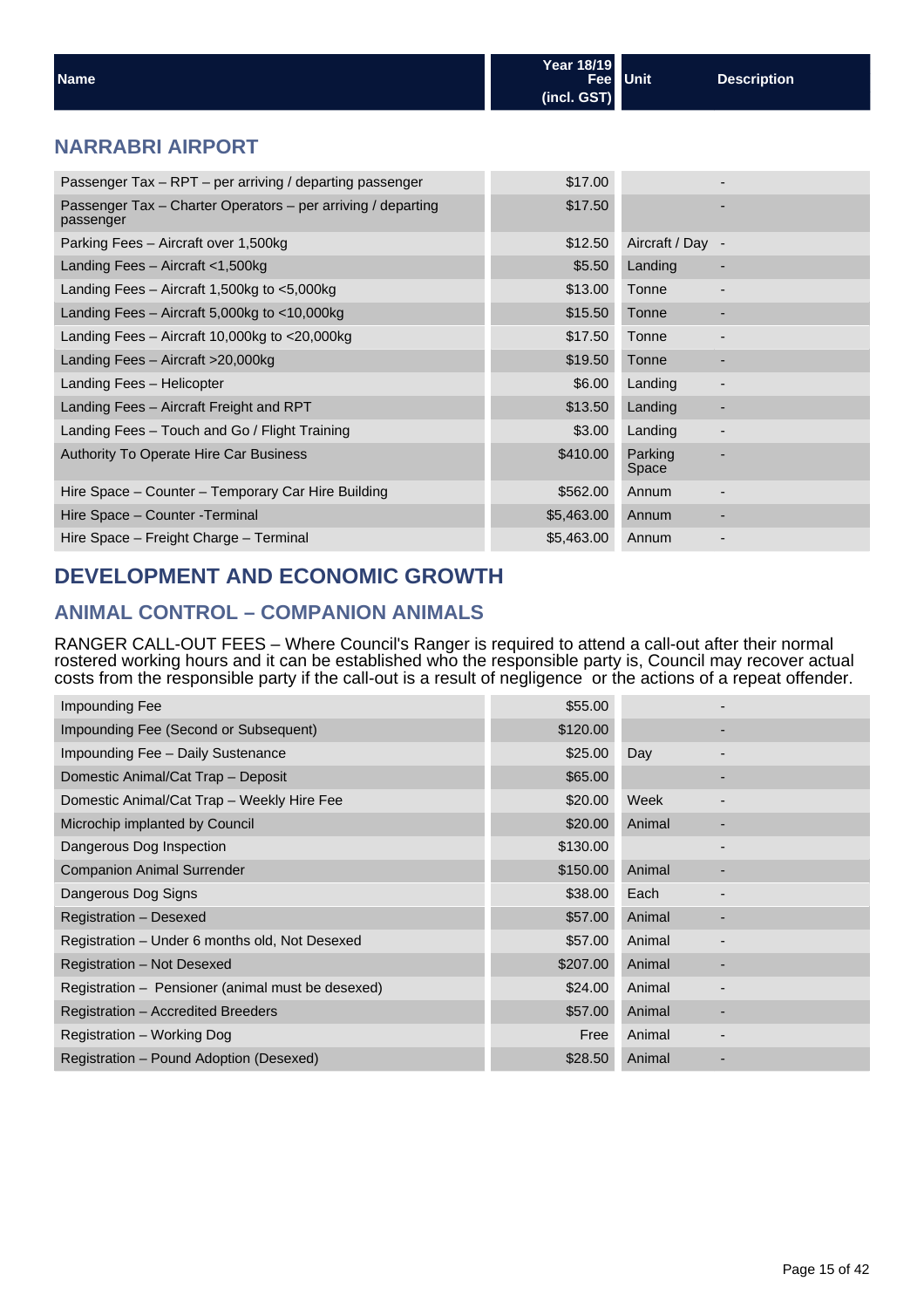| <b>Name</b> | Year 18/19                   | Fee Unit | <b>Description</b> |
|-------------|------------------------------|----------|--------------------|
|             | $\left  \right $ (incl. GST) |          |                    |

## **ANIMAL CONTROL – OTHER**

| Care of Impounded Stock                                         | At Cost | At Cost      | $\overline{\phantom{0}}$ |
|-----------------------------------------------------------------|---------|--------------|--------------------------|
| Serving Owner with Notice of Impounded Animal (Stock)           | \$70.00 | each         |                          |
| Transportation of Stock by Council (Contract Transport at Cost) | At cost | At cost      |                          |
| Impounding Fee for Sheep or Goats                               | \$20.00 | Animal / Day |                          |
| Impounding Fee for any other Hoofed Animals                     | \$45.00 | Animal / Day |                          |

## **IMPOUNDING – OTHER**

| Vehicles        | \$10.00 | Day | $\overline{\phantom{0}}$ |
|-----------------|---------|-----|--------------------------|
| <b>Articles</b> | \$5.00  | Day |                          |

## **CERTIFICATES**

| <b>Flood Information Certificate</b>                | \$133.00 |                    | -                                                                                                     |
|-----------------------------------------------------|----------|--------------------|-------------------------------------------------------------------------------------------------------|
| Section 149 (2) Certificate                         | \$53.00  | per<br>application |                                                                                                       |
| Section 149 (2+5) Certificate                       | \$133.00 | per<br>application | Includes $149(2)$<br>Certificate                                                                      |
| Drainage Diagram                                    | \$52.00  | per<br>application |                                                                                                       |
| Application for Burning Permit                      | \$31.00  |                    |                                                                                                       |
| Combined Outstanding Notices (735A) LGA (121ZP) EPA | \$72.00  | per<br>application | (121ZP) EPA Building<br>& Development<br>matters; (735A) LGA<br>clean up orders, dogs,<br>sewers etc. |
| Urgency Fee                                         | \$135.00 |                    | In Addition to Set Fee                                                                                |

## **BUILDING CERTIFICATES**

| Domestic (Class 1 & 10) EPA R260 (1a)                            | \$250.00                                                                                  | Per Dwelling                                 | For each dwelling<br>contained in the<br>building or in any other<br>building on the<br>allotment                                                                         |
|------------------------------------------------------------------|-------------------------------------------------------------------------------------------|----------------------------------------------|---------------------------------------------------------------------------------------------------------------------------------------------------------------------------|
| EPA R260 (1b) - (less than 200m2)                                | \$250.00                                                                                  | per<br>application                           | Floor area of building<br>or part thereof                                                                                                                                 |
| EPA R260 (1b) - (area greater than 200 m2 up to 2000 m2)         | \$250.00 plus an<br>additional<br>\$0.50/m2 over<br>200m2<br>Min. Fee:<br>\$250.00        | Floor area of<br>building or<br>part thereof | Floor area of building<br>or part thereof                                                                                                                                 |
| EPA R260 (1b) $-$ (for an area greater than 2000m2)              | \$1,165.00 plus an<br>additional<br>\$0.075/m2 over<br>2,000m2<br>Min. Fee:<br>\$1,165.00 | Floor area of<br>building or<br>part thereof | Floor area of building<br>or part thereof                                                                                                                                 |
| EPA R260 (1c) – Part of Building, external wall or no floor area | \$250.00                                                                                  | per<br>application                           | In the case where the<br>application relates to<br>part of a building and<br>that part consists of an<br>external wall only or<br>does not otherwise<br>have a floor area |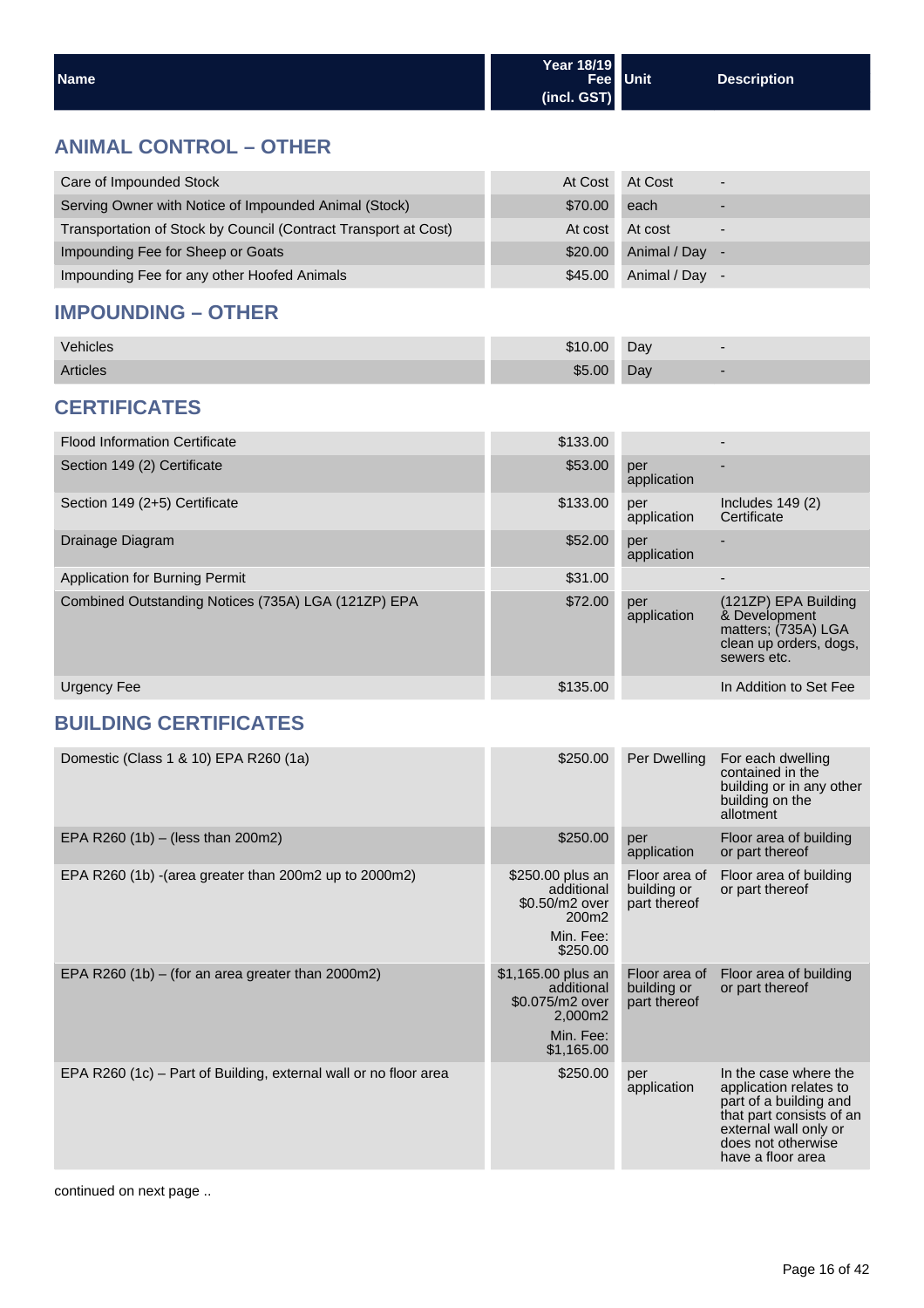| Name | Year 18/19  | Fee Unit | <b>Description</b> |
|------|-------------|----------|--------------------|
|      | (incl. GST) |          |                    |

#### **BUILDING CERTIFICATES** [continued]

| EPA R260 $(2)$ – Additional Inspection fee (capped at 1 insp fee) | \$90.00 |          | If more than one<br>inspection is required<br>before issuing a<br><b>Building Certificate,</b><br>Council may require<br>the payment of an<br>additional fee. |
|-------------------------------------------------------------------|---------|----------|---------------------------------------------------------------------------------------------------------------------------------------------------------------|
| Copy of Building Certificate – EPA 262 s149G (3)                  | \$13.00 | Copy     | Providing a copy of a<br><b>Building Certificate</b>                                                                                                          |
| Certified Copy of document, map or plan - EPA 262 s150 (2)        | \$53.00 | per Copy | Providing a certified<br>copy of a document,<br>map or plan                                                                                                   |

#### **BUILDING – OTHER**

| Planning Enquiry/Advice - Search and Written Reply                                 | \$160.00 | Per Hour          | $\overline{\phantom{a}}$ |
|------------------------------------------------------------------------------------|----------|-------------------|--------------------------|
| Inspections - Miscellaneous                                                        | \$135.00 | per<br>inspection |                          |
| <b>Mobile Hairdressers</b>                                                         | \$139.00 | Annual            |                          |
| Advertising Sign on Council Land Lease - Small (in addition to<br>application fee) | \$165,00 | yearly            |                          |
| Advertising Sign Lease on Council Land – Large (in addition to<br>application fee) | \$670.00 | yearly            |                          |

## **DEVELOPMENT – COMPLYING DEVELOPMENT & CONSTRUCTION CERTIFICATES**

Fees are payable on submission of the building application. The value of the building is the contract price or if there is no contract price, the value of the building as determined by Council. Fees are determined by applying the flat fee and adding the fee calculated in accordance with the relevant percentage. Inspection fees include, but are not limited to the following: Commencement, footings, reinforcement, frame, waterproofing and stormwater drainage.

| Complying Development Certificate (value up to \$5,000)         | \$85.00 plus<br>$0.55%$ of<br>Development<br>Value<br>Min. Fee: \$77.27      | per<br>application |
|-----------------------------------------------------------------|------------------------------------------------------------------------------|--------------------|
| Complying Development Certificate (value \$5,001 - \$100,000)   | \$112.50 plus<br>$0.38%$ of<br>Development<br>Value<br>Min. Fee:<br>\$102.27 |                    |
| Complying Development Certificate (value \$100,001 - \$250,000) | \$550.00 plus<br>$0.22%$ of<br>Development<br>Value<br>Min. Fee:<br>\$500.00 |                    |
| Complying Development Certificate (value more than \$250,000)   | \$950.00 plus<br>$0.11\%$ of<br>Development<br>Min. Fee:<br>\$863.64         |                    |
| Construction Certificate (value less than \$5,000)              | \$85.00 plus<br>$0.55%$ of<br>Construction<br>Value<br>Min. Fee: \$77.27     | ٠                  |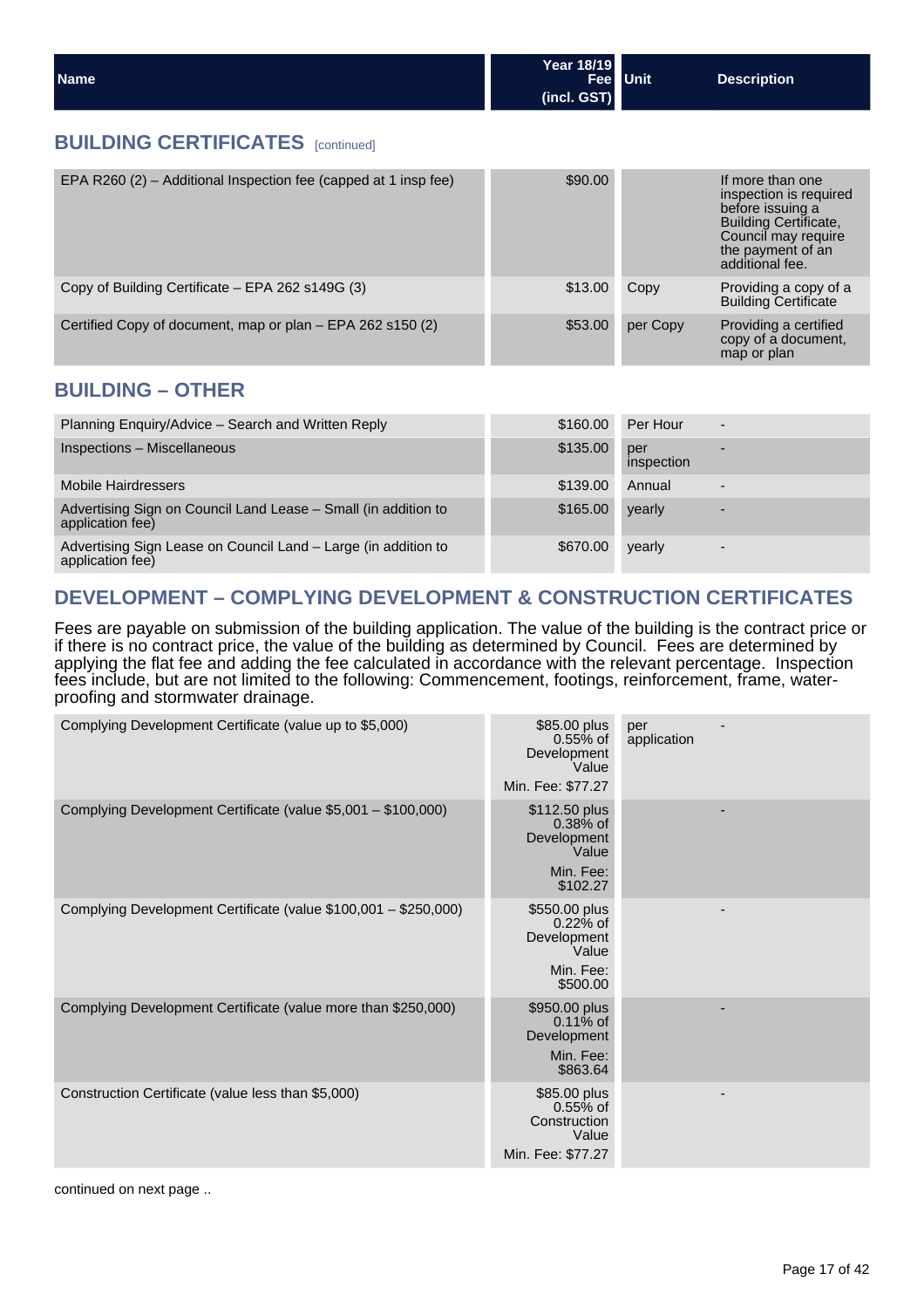## **DEVELOPMENT – COMPLYING DEVELOPMENT & CONSTRUCTION CERTIFICATES** [continued]

| Construction Certificate (valued \$5,001 - \$100,000)                       | $$112.50$ plus<br>$0.38%$ of<br>Construction<br>Value<br>Min. Fee:<br>\$102.27 | per<br>application |  |
|-----------------------------------------------------------------------------|--------------------------------------------------------------------------------|--------------------|--|
| Construction Certificate (valued \$100,001 - \$250,000)                     | \$550.00 plus<br>$0.22%$ of<br>Construction<br>Value<br>Min. Fee:<br>\$500.00  | per<br>application |  |
| Construction Certificate (value over \$250,000)                             | \$950.00 plus<br>$0.11\%$ of<br>Construction<br>Value<br>Min. Fee:<br>\$863.64 |                    |  |
| Compliance Certificate                                                      | \$210.00                                                                       |                    |  |
| Interim / Final Occupation Certificate                                      | \$135.00                                                                       |                    |  |
| Lodgement Fee Complying Development Certificate and Part 4A<br>Certificates | \$36.00                                                                        | per<br>lodgement   |  |
| Copy of any Certificate (not specifically listed elsewhere)                 | \$40.00                                                                        | per<br>certificate |  |
| <b>General Housing Specification Booklet</b>                                | \$15.00                                                                        | <b>Booklet</b>     |  |

#### **INSPECTIONS**

| <b>Inspection Fee</b>                                                                                 | \$135.00                                                      | per<br>inspection  |  |
|-------------------------------------------------------------------------------------------------------|---------------------------------------------------------------|--------------------|--|
| <b>Re-Inspection Fee</b>                                                                              | \$135.00                                                      | per<br>inspection  |  |
| PCA Inspection Package for class 1 & 10 buildings – CC issued by<br>$NSC$ (value $< $5,000$ )         | \$226.00                                                      | Per<br>Application |  |
| PCA Inspection Package for class 1 & 10 buildings - CC issued by<br>NSC (value \$5,000 - \$10,000)    | \$255.00                                                      | Per<br>Application |  |
| PCA Inspection Package for class 1 & 10 buildings – CC issued by<br>NSC (value \$10,001 - \$50,000)   | \$283.00                                                      | Per<br>Application |  |
| PCA Inspection Package for class 1 & 10 buildings – CC issued by<br>NSC (value \$50,001 - \$100,000)  | \$394.00                                                      | Per<br>Application |  |
| PCA Inspection Package for class 1 & 10 buildings – CC issued by<br>NSC (value \$100,001 - \$200,000) | \$496.00                                                      | Per<br>Application |  |
| PCA Inspection Package for class 1 & 10 buildings - CC issued by<br>NSC (value \$200,001 - \$400,000) | \$587.00                                                      | Per<br>Application |  |
| PCA Inspection Package for class 1 & 10 buildings – CC issued by<br>$NSC$ (value $> $400,000$ )       | 0.16% of contract<br>price per<br>application by<br>quotation | Per<br>Application |  |
| PCA Inspection Package for class 2-9 buildings - CC issued by<br>NSC (value < \$5,000)                | \$365.00                                                      | Per<br>Application |  |
| PCA Inspection Package for class 2-9 buildings – CC issued by<br>NSC (value \$5,000 - \$10,000)       | \$417.00                                                      | Per<br>Application |  |
| PCA Inspection Package for class 2-9 buildings - CC issued by<br>NSC (value \$10,001 - \$50,000)      | \$519.00                                                      | Per<br>Application |  |
| PCA Inspection Package for class 2-9 buildings – CC issued by<br>NSC (value \$50,001 - \$100,000)     | \$623.00                                                      | Per<br>Application |  |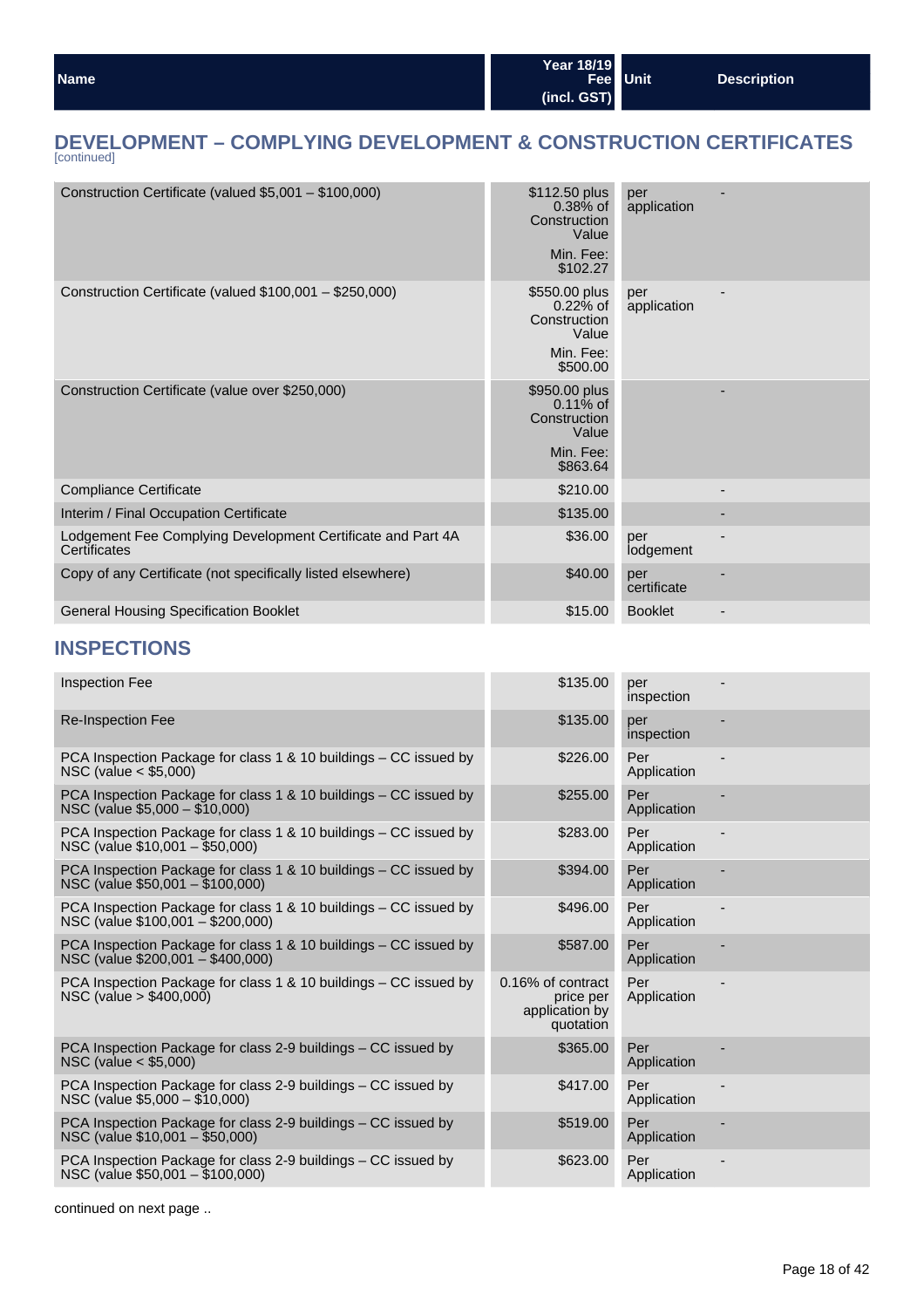| <b>Name</b> | Year 18/19  | Fee Unit | <b>Description</b> |
|-------------|-------------|----------|--------------------|
|             | (incl. GST) |          |                    |

## **INSPECTIONS** [continued]

| PCA Inspection Package for class 2-9 buildings – CC issued by<br>NSC (value \$100,001 - \$200,000)           | \$727.00                                                      | Per<br>Application |  |
|--------------------------------------------------------------------------------------------------------------|---------------------------------------------------------------|--------------------|--|
| PCA Inspection Package for class 2-9 buildings – CC issued by<br>NSC (value \$200,001 - \$400,000)           | \$779.00                                                      | Per<br>Application |  |
| PCA Inspection Package for class 2-9 buildings – CC issued by<br>$NSC$ (value $> $400,000$ )                 | 0.25% of contract<br>price per<br>application by<br>quotation | Per<br>Application |  |
| PCA Inspection Package – CC or CDC issued by Private Certifier<br>$\text{(value} < $5,000)$                  | \$506.00                                                      | Per<br>Application |  |
| PCA Inspection Package - CC or CDC issued by Private Certifier<br>$\left($ value \$5,000 - \$10,000)         | \$593.00                                                      | Per<br>Application |  |
| PCA Inspection Package – CC or CDC issued by Private Certifier<br>$(value $10,001 - $50,000)$                | \$880.00                                                      | Per<br>Application |  |
| PCA Inspection Package - CC or CDC issued by Private Certifier<br>$\frac{1}{2}$ (value \$50,001 - \$100,000) | \$1,186.00                                                    | Per<br>Application |  |
| PCA Inspection Package – CC or CDC issued by Private Certifier<br>$\left($ value \$100,001 - \$200,000)      | \$1,715.00                                                    | Per<br>Application |  |
| PCA Inspection Package – CC or CDC issued by Private Certifier<br>$(value $200,001 - $400,000)$              | \$1,984.00                                                    | Per<br>Application |  |
| PCA Inspection Package – CC or CDC issued by Private Certifier<br>$\text{(value} > $400,000)$                | 0.8% of contract<br>price per<br>application by<br>quotation  | Per<br>Application |  |

## **DEVELOPMENT APPLICATIONS**

| Erection of a Building, Carrying Out Works, Demolition (value less<br>\$5,000)         | \$110.00                                                                                                                                                                    |                    |
|----------------------------------------------------------------------------------------|-----------------------------------------------------------------------------------------------------------------------------------------------------------------------------|--------------------|
| Erection of a Building, Carrying Out Works, Demolition (value<br>$$5,001 - $50,000$    | \$170.00 plus an<br>additional \$3.00<br>for each $$1,000$<br>(or part of \$1,000)<br>of the estimated<br>cost<br>Min. Fee:<br>\$170.00                                     | per<br>application |
| Erection of a Building, Carrying Out Works, Demolition (value<br>$$50,001 - $250,000]$ | \$352.00 plus an<br>additional \$3.64<br>for each $$1.000$<br>(or part of \$1,000)<br>by which the<br>estimated cost<br>exceeds \$50,000<br>Min. Fee:<br>\$352.00           |                    |
| Erection of a Building, Carrying Out Works, Demolition (value<br>$$250,001 - $500,000$ | \$1,160.00 plus an<br>additional \$2.34<br>for each $$1,000$<br>(or part of $$1,000$ )<br>by which the<br>estimated cost<br>exceeds<br>\$250,000<br>Min. Fee:<br>\$1,160.00 | per<br>application |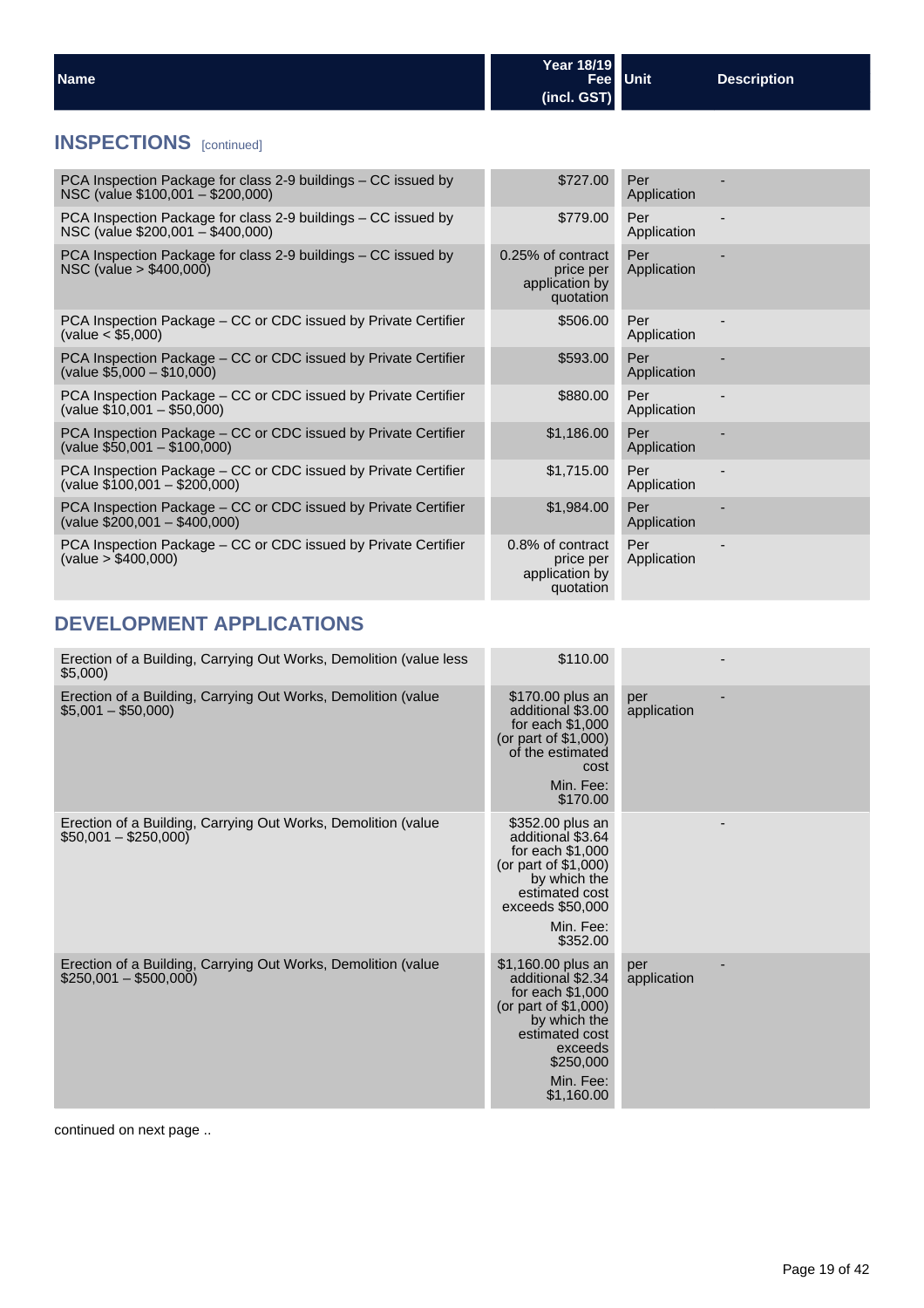| <b>Name</b> | Year 18/19<br>Fee Unit | Description |
|-------------|------------------------|-------------|
|             | (incl. GST)            |             |

| Erection of a Building, Carrying Out Works, Demolition (value<br>$$500,001 - $1,000,000$                                                                         | \$1,745.00 plus an<br>additional \$1.64<br>for each $$1,000$<br>(or part of \$1,000)<br>by which the<br>estimated cost<br>exceeds<br>\$500,000<br>Min. Fee:<br>\$1,745.00     | per<br>application |                                               |
|------------------------------------------------------------------------------------------------------------------------------------------------------------------|-------------------------------------------------------------------------------------------------------------------------------------------------------------------------------|--------------------|-----------------------------------------------|
| Erection of a Building, Carrying Out Works, Demolition (value<br>$$1,000,001 - $10,000,000]$                                                                     | \$2,615.00 plus an<br>additional \$1.44<br>for each \$1,000<br>(or part of \$1,000)<br>by which the<br>estimated cost<br>exceeds<br>\$1,000,000<br>Min. Fee:<br>\$2,615.00    | per<br>application |                                               |
| Erection of a Building, Carrying Out Works, Demolition (value over<br>\$10,000,000)                                                                              | \$15,875.00 plus<br>an additional<br>\$1.19 for each<br>\$1,000 (or part of<br>\$1,000) by which<br>the estimated<br>cost exceeds \$10<br>million<br>Min. Fee:<br>\$15,875.00 | per<br>application |                                               |
| Erection of a Dwelling House (less than \$100,000)                                                                                                               | \$455.00                                                                                                                                                                      | per<br>application |                                               |
| Use of Footpath - Dining                                                                                                                                         | \$125 admin fee<br>plus \$20.00 per<br>chair (annual<br>renewal fee)<br>Min. Fee:<br>\$125.00                                                                                 |                    | -                                             |
| Subdivision - Involving the opening of a road                                                                                                                    | \$665.00 plus<br>\$65.00 for each<br>additional lot<br>created<br>Min. Fee:<br>\$665.00                                                                                       | per<br>application |                                               |
| Subdivision - NOT Involving the opening of a road                                                                                                                | \$330.00 plus<br>\$53.00 for each<br>additional lot<br>created<br>Min. Fee:<br>\$330.00                                                                                       | per<br>application |                                               |
| <b>Strata Subdivision</b>                                                                                                                                        | \$330.00 plus<br>\$65.00 for each<br>additional lot<br>created<br>Min. Fee:<br>\$330.00                                                                                       | per<br>application |                                               |
| Other development work not involving the erection of a building, the<br>carrying out of work, the subdivision of land or the demolition of a<br>building or work | \$285.00                                                                                                                                                                      | per<br>application |                                               |
| Additional Fee for Designated Development (in addition to any<br>other fees payable)                                                                             | \$920.00                                                                                                                                                                      | per<br>application |                                               |
| Advertising of DA - a) Designated Development                                                                                                                    | \$2,220.00                                                                                                                                                                    |                    | In the case of a<br>designated<br>development |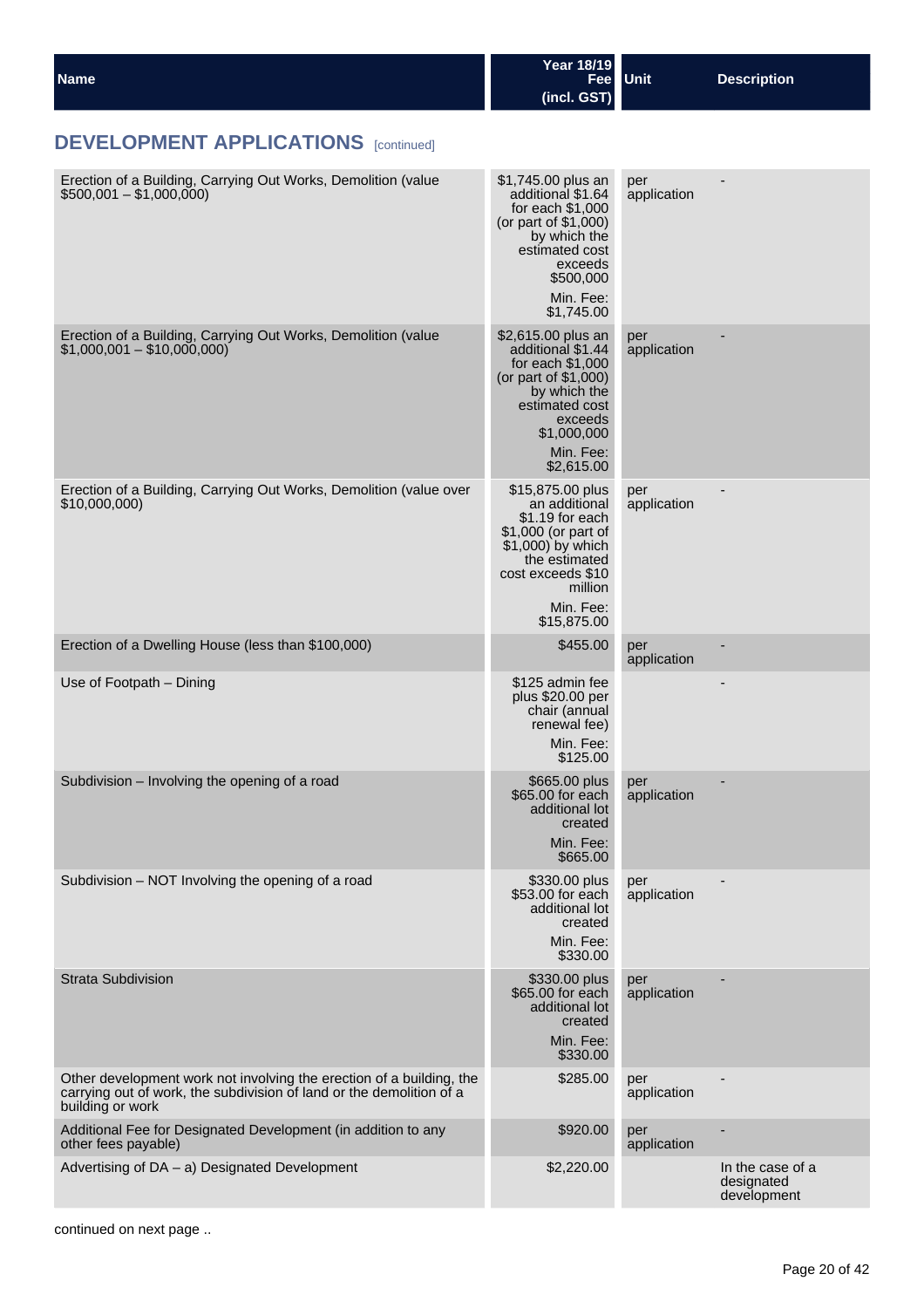| Name | Year 18/19  | Fee Unit | <b>Description</b> |
|------|-------------|----------|--------------------|
|      | (incl. GST) |          |                    |

| Advertising of DA - b) for Advertised development                                                                                                                                                                 | \$1,105.00                                                                                                                                                            | per<br>application | In the case of an<br>advertised<br>development                                                                                                          |
|-------------------------------------------------------------------------------------------------------------------------------------------------------------------------------------------------------------------|-----------------------------------------------------------------------------------------------------------------------------------------------------------------------|--------------------|---------------------------------------------------------------------------------------------------------------------------------------------------------|
| Advertising of $DA - c$ ) for Prohibited development                                                                                                                                                              | \$1,105.00                                                                                                                                                            |                    | In the case of a<br>prohibited<br>development                                                                                                           |
| Advertising of DA - In the case of development for which an<br>environmental planning instrument or development control plan<br>requires notice to be given otherwise not referred to in (a), (b) or (c)<br>above | \$1,105.00                                                                                                                                                            | per<br>application |                                                                                                                                                         |
| Additional Processing Fee - Development Requiring Concurrence                                                                                                                                                     | \$140.00                                                                                                                                                              | per<br>application |                                                                                                                                                         |
| Additional Fee to Concurrence Authority                                                                                                                                                                           | \$320.00                                                                                                                                                              | per<br>application |                                                                                                                                                         |
| Additional Processing Fee - Integrated Development<br>(Concurrence)                                                                                                                                               | \$140.00                                                                                                                                                              | per<br>application |                                                                                                                                                         |
| Additional fee to each Approval body - Integrated Development                                                                                                                                                     | \$320.00                                                                                                                                                              | per<br>application |                                                                                                                                                         |
| Development Application - Home Industry / Occupation                                                                                                                                                              | \$200.00                                                                                                                                                              |                    |                                                                                                                                                         |
| Review of a Determination $(1)$ – NO erection of building, carrying<br>out of work or demolition                                                                                                                  | 50% of the<br>original<br>development<br>application fee<br>charged                                                                                                   | per<br>application |                                                                                                                                                         |
| Review of a Determination (2) - Involving erection of dwelling<br>house under \$100,000                                                                                                                           | \$190.00                                                                                                                                                              | per<br>application | Where a development<br>application involves<br>the erection of a<br>dwelling house with an<br>estimated cost of<br>construction of<br>\$100,000 or less |
| Review Any Other Development Application (value less \$5,000)                                                                                                                                                     | \$55.00                                                                                                                                                               | per<br>application |                                                                                                                                                         |
| Review Any Other Development Application (value \$5,001 -<br>\$250,000                                                                                                                                            | \$85.00 plus an<br>additional \$1.50<br>for each \$1,000<br>(or part of \$1,000)<br>of the estimated<br>cost<br>Min. Fee: \$85.00                                     | per<br>application |                                                                                                                                                         |
| Review Any Other Development Application (value \$250,001 -<br>\$500,000)                                                                                                                                         | \$500.00 plus an<br>additional \$0.85<br>for each \$1,000<br>(or part of \$1,000)<br>by which the<br>estimated cost<br>exceeds<br>\$250,000<br>Min. Fee:<br>\$500.00  | per<br>application |                                                                                                                                                         |
| Review Any Other Development Application (value \$500,001 -<br>\$1,000,000)                                                                                                                                       | \$712.00 plus an<br>additional \$0.50<br>for each $$1,000$<br>(or part of \$1,000)<br>by which the<br>estimated cost<br>exceeds<br>\$500,000<br>Min. Fee:<br>\$712.00 | per<br>application |                                                                                                                                                         |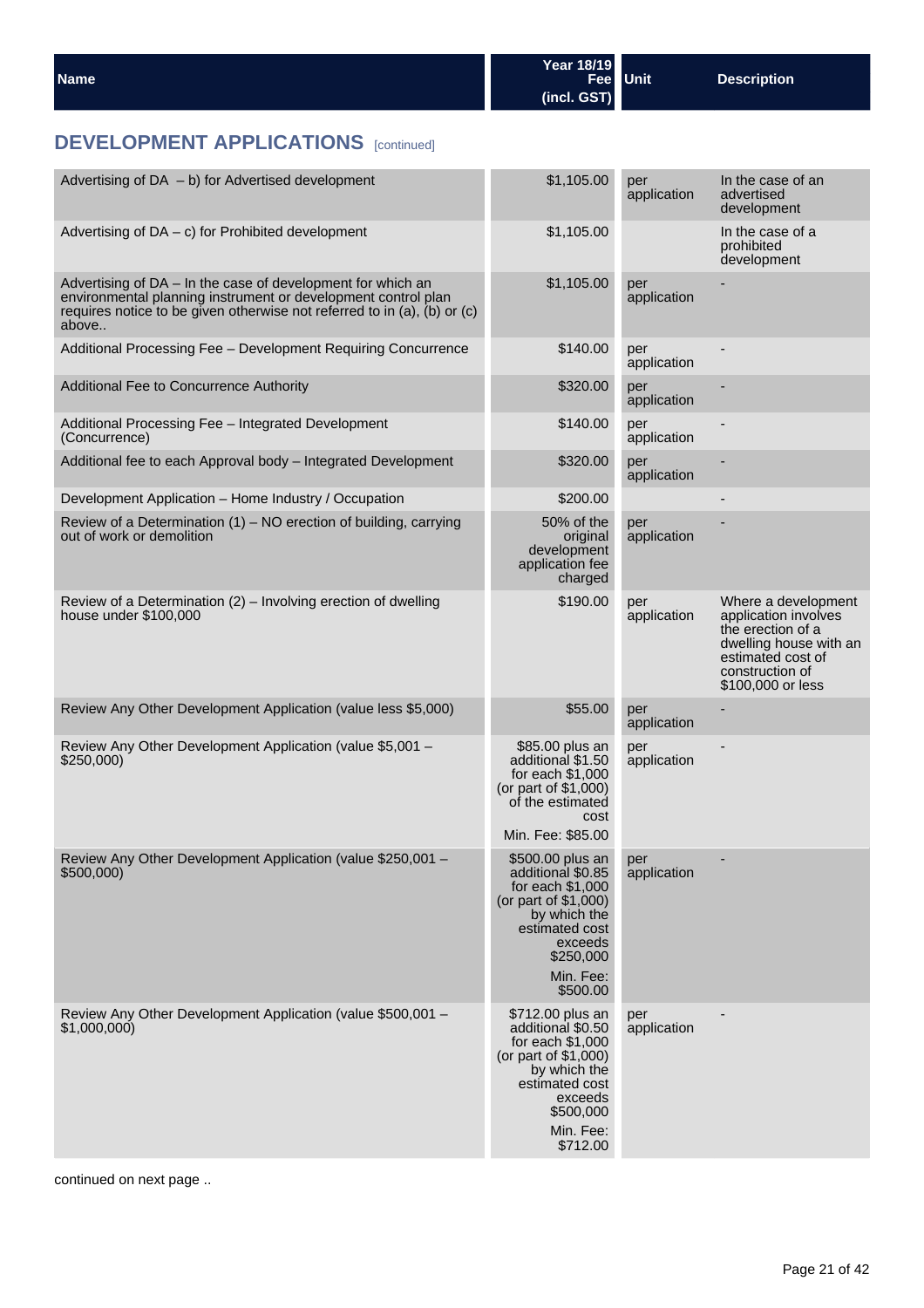| <b>Name</b> | Year 18/19<br>Fee Unit<br>(incl. GST) | <b>Description</b> |
|-------------|---------------------------------------|--------------------|
|             |                                       |                    |

| Review Any Other Development Application(value \$1,000,001 -<br>\$10,000,000                                                | \$987.00 plus an<br>additional \$0.40<br>for each \$1,000<br>(or part of \$1,000)<br>by which the<br>estimated cost<br>exceeds \$1<br>million<br>Min. Fee:<br>\$987.00      | per<br>application |  |
|-----------------------------------------------------------------------------------------------------------------------------|-----------------------------------------------------------------------------------------------------------------------------------------------------------------------------|--------------------|--|
| Review Any Other Development Application (value over<br>\$10,000,000                                                        | \$4,737.00 plus an<br>additional \$0.27<br>for each \$1,000<br>(or part of \$1,000)<br>by which the<br>estimated cost<br>exceeds \$10<br>million<br>Min. Fee:<br>\$4,737.00 | per<br>application |  |
| Review of a Decision to Reject a Development Application (est.<br>cost under \$100,000)                                     | \$55.00                                                                                                                                                                     | per<br>application |  |
| Review of a Decision to Reject a Development Application (est.<br>$cost$ \$100,001 - \$1,000,000)                           | \$150.00                                                                                                                                                                    |                    |  |
| Review of a Decision to Reject a Development Application (est.<br>cost over \$1 million)                                    | \$250.00                                                                                                                                                                    |                    |  |
| Modification of a Development Application Consent - s96(1)                                                                  | \$71.00                                                                                                                                                                     |                    |  |
| Modification of a Development Application Consent - s96(1) where<br>rectifying a Council error                              | \$0.00                                                                                                                                                                      |                    |  |
| Modification of a Development Application Consent - s96(1A) or<br>s96(AA) - Min Env Impact                                  |                                                                                                                                                                             | per<br>application |  |
| Modification of a Development Application Consent - s96(2) or<br>s96AA(1) - Not Min Env Impact                              | 50% of the<br>original fee                                                                                                                                                  | per<br>application |  |
| Modification of Consent – original application fee less \$100                                                               | 50% of the<br>original fee                                                                                                                                                  |                    |  |
| Modification of Consent - original fee over \$100 (NO erection of<br>building, carrying out of work or demolition involved) | 50% of the<br>original fee                                                                                                                                                  |                    |  |
| Modification of Consent – Involving erection of dwelling house est.<br>cost less \$100,000                                  | \$190.00                                                                                                                                                                    | per<br>application |  |
| Modification to any other DA (value less \$5,000)                                                                           | \$55.00                                                                                                                                                                     |                    |  |
| Modification to any other DA (value \$5,001 - \$250,000)                                                                    | \$85.00 plus an<br>additional \$1.50<br>for each $$1,000$<br>(or part of \$1,000)<br>of the estimated<br>cost<br>Min. Fee: \$85.00                                          | per<br>application |  |
| Modification to any other DA (value \$250,001 - \$500,000)                                                                  | \$500.00 plus an<br>additional \$0.85<br>for each $$1,000$<br>(or part of \$1,000)<br>by which the<br>estimated cost<br>exceeds<br>\$250,000<br>Min. Fee:<br>\$500.00       | per<br>application |  |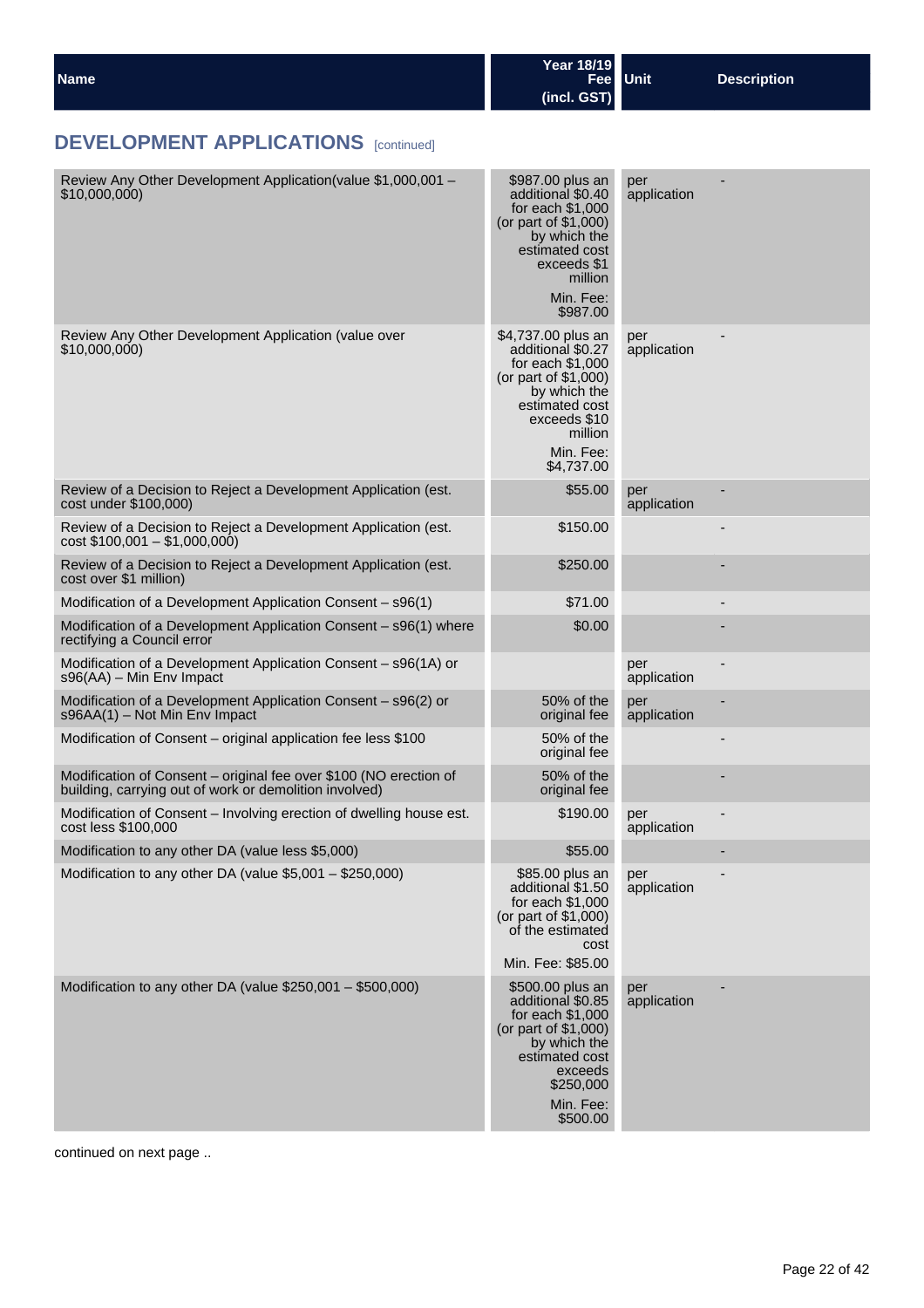| <b>Name</b> | Year 18/19<br>Fee Unit | <b>Description</b> |
|-------------|------------------------|--------------------|
|             | (incl. GST)            |                    |

| Modification to any other DA (value $$500,001 - $1,000,000$ )                                                                         | \$712.00 plus an                                                                                                                                                           | per                                     |                          |
|---------------------------------------------------------------------------------------------------------------------------------------|----------------------------------------------------------------------------------------------------------------------------------------------------------------------------|-----------------------------------------|--------------------------|
|                                                                                                                                       | additional \$0.50<br>for each \$1,000<br>(or part of \$1,000)<br>by which the<br>estimated cost<br>exceeds<br>\$500,000<br>Min. Fee:<br>\$712.00                           | application                             |                          |
| Modification to any other DA (value \$1,000,001 - \$10,000,000)                                                                       | \$987.00 plus an<br>additional \$0.40<br>for each \$1,000<br>(or part of \$1,000)<br>by which the<br>estimated cost<br>exceeds \$1<br>million<br>Min. Fee:<br>\$987.00     | per<br>application                      |                          |
| Modification to any other DA (value over \$10million)                                                                                 | \$4,737.00 plus an<br>additional \$0.27<br>for each \$1,000<br>(or part of \$1,000)<br>by which the<br>estimated cost<br>exceeds<br>\$10million<br>Min. Fee:<br>\$4,737.00 | per<br>application                      |                          |
| Additional fee payable for development to which Clause 115 (1A) -<br>Modification for residential apartment development under SEPP 65 | \$760.00                                                                                                                                                                   | in addition to<br>other fees<br>payable | $\overline{\phantom{a}}$ |
| Review of Determination of Modification under s96AB                                                                                   | 50% of the<br>original fee                                                                                                                                                 | per<br>application                      |                          |
| LEP Amendment / Rezoning Application - Major                                                                                          | \$7,416.00                                                                                                                                                                 | per<br>application                      |                          |
| LEP Amendment / Rezoning Application - Minor                                                                                          | \$3,914.00                                                                                                                                                                 | per<br>application                      |                          |
| Long Service Levy (LSPA 1986)                                                                                                         | 0.35% of cost of<br>all building work<br>for applications<br>over \$25,000                                                                                                 | as quoted                               |                          |
| Long Service Levy Commission                                                                                                          | \$19.80                                                                                                                                                                    |                                         |                          |
| Planning Reform Fund                                                                                                                  | 0.64% of CIV for<br>developments<br>over \$50,000                                                                                                                          |                                         |                          |
| Planning Reform Fund Commission                                                                                                       | \$5.00                                                                                                                                                                     |                                         |                          |
| Subdivision Certificate Application fee                                                                                               | \$125.00                                                                                                                                                                   | per<br>application                      |                          |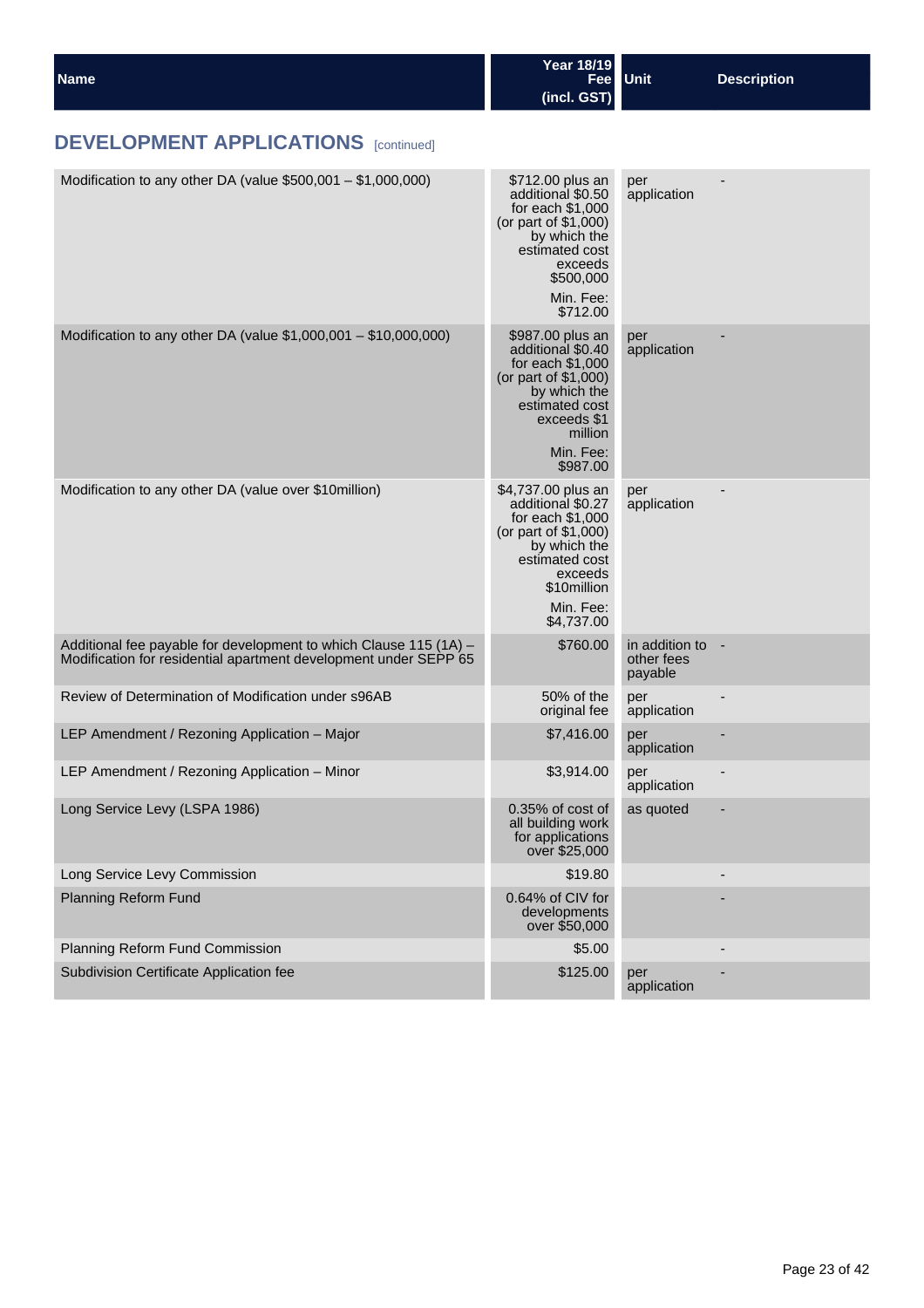## **DEVELOPMENT – LOCAL APPROVALS**

| Review Fee - 50% of Original Application                                                                                                                                          | As Quoted |                    |                                                                                                                                                                 |
|-----------------------------------------------------------------------------------------------------------------------------------------------------------------------------------|-----------|--------------------|-----------------------------------------------------------------------------------------------------------------------------------------------------------------|
| PART A: Structures or Places of Public Entertainment - Additional<br>Inspections                                                                                                  | \$135.00  |                    |                                                                                                                                                                 |
| A1 Install a manufactured home, moveable dwelling or associated<br>structure on land                                                                                              | \$412.00  | per<br>application | In addition to DA fees<br>payable                                                                                                                               |
| PART B: Water, Sewer or Drainage Work - B1 Carry out water<br>supply work                                                                                                         | \$128.00  | per<br>application | <b>B1 Carry out water</b><br>supply work                                                                                                                        |
| PART B: Water, Sewer or Drainage Work - B4 Carry out Sewerage<br>Supply Work                                                                                                      | \$190.00  | per<br>application |                                                                                                                                                                 |
| PART B: Water, Sewer or Drainage Work - B5 Carry out<br>Stormwater drainage work                                                                                                  | \$128.00  | per<br>application |                                                                                                                                                                 |
| PART B: Water, Sewer or Drainage Work - B1/4/5 Combined<br>application                                                                                                            | \$190.00  | per<br>application |                                                                                                                                                                 |
| PART B: Water, Sewer or Drainage Work - Additional Inspections                                                                                                                    | \$135.00  | per<br>inspection  | <b>Additional Inspections</b>                                                                                                                                   |
| PART C: Management of Waste - C1 For fee or reward, transport<br>waste over or under a public place                                                                               | \$190.00  | per<br>application | C1 for fee or reward,<br>transport waste over or<br>under a public place                                                                                        |
| PART C: Management of Waste - C2 Place waste in a public place                                                                                                                    | \$72.00   | per<br>application | C <sub>2</sub> place waste in a<br>public place                                                                                                                 |
| PART C: Management of Waste - C3 Place a waste storage<br>container in a public place                                                                                             | \$72.00   | per<br>application | C <sub>3</sub> place a waste<br>storage container in a<br>public place                                                                                          |
| PART C: Management of Waste – C5 Install, construct or alter a<br>waste treatment device or a human waste storage facility or a drain<br>connected to any such device or facility | \$250.00  | per<br>application | C5 install, construct or<br>alter a waste treatment<br>device or a human<br>waste storage facility<br>or a drain connected to<br>any such device or<br>facility |
| PART C: Management of Waste - C6 Operate a system of sewage<br>management (within the meaning of section 68A)                                                                     | \$60.00   | per<br>application | C6 Registration /<br>Approval to Operate<br>an Onsite Sewage<br><b>Management System</b>                                                                        |
| PART C: Management of Waste - Combined C5 & C6                                                                                                                                    | \$310.00  |                    |                                                                                                                                                                 |
| PART C: Management of Waste - Additional Inspections - not<br>related to Septic Systems (OSSM)                                                                                    | \$150.00  | per<br>inspection  | Where required                                                                                                                                                  |
| PART C: Management of Waste – Septic Inspection                                                                                                                                   | \$185.00  | per<br>inspection  |                                                                                                                                                                 |
| PART C: Management of Waste - Transfer of Approval to Operate                                                                                                                     | \$45.00   | per<br>application | $\overline{\phantom{a}}$                                                                                                                                        |
| PART D: Community Land - D1 Engage in Trade or Business                                                                                                                           | \$108.00  |                    |                                                                                                                                                                 |
| PART D: Community Land - D2 Direct or procure a theatrical,<br>musical or other entertainment for the public                                                                      | \$108.00  | per<br>application | D2 Direct or procure a<br>theatrical, musical or<br>other entertainment for<br>the public.                                                                      |
| PART D: Community Land - D3 Construct a temporary enclosure<br>for the purpose of entertainment                                                                                   | \$108.00  |                    | D <sub>3</sub> construct a<br>temporary enclosure<br>for the purpose of<br>entertainment                                                                        |
| PART D: Community Land - D4 For fee or reward, play a musical<br>instrument or sing                                                                                               | \$108.00  |                    | D4 for fee or reward,<br>play a musical<br>instrument or sing                                                                                                   |
| PART D: Community Land – D5 Set up, operate or use a<br>loudspeaker or sound amplifying device                                                                                    | \$108.00  |                    | D5 set up, operate or<br>use a loudspeaker or<br>amplifying device                                                                                              |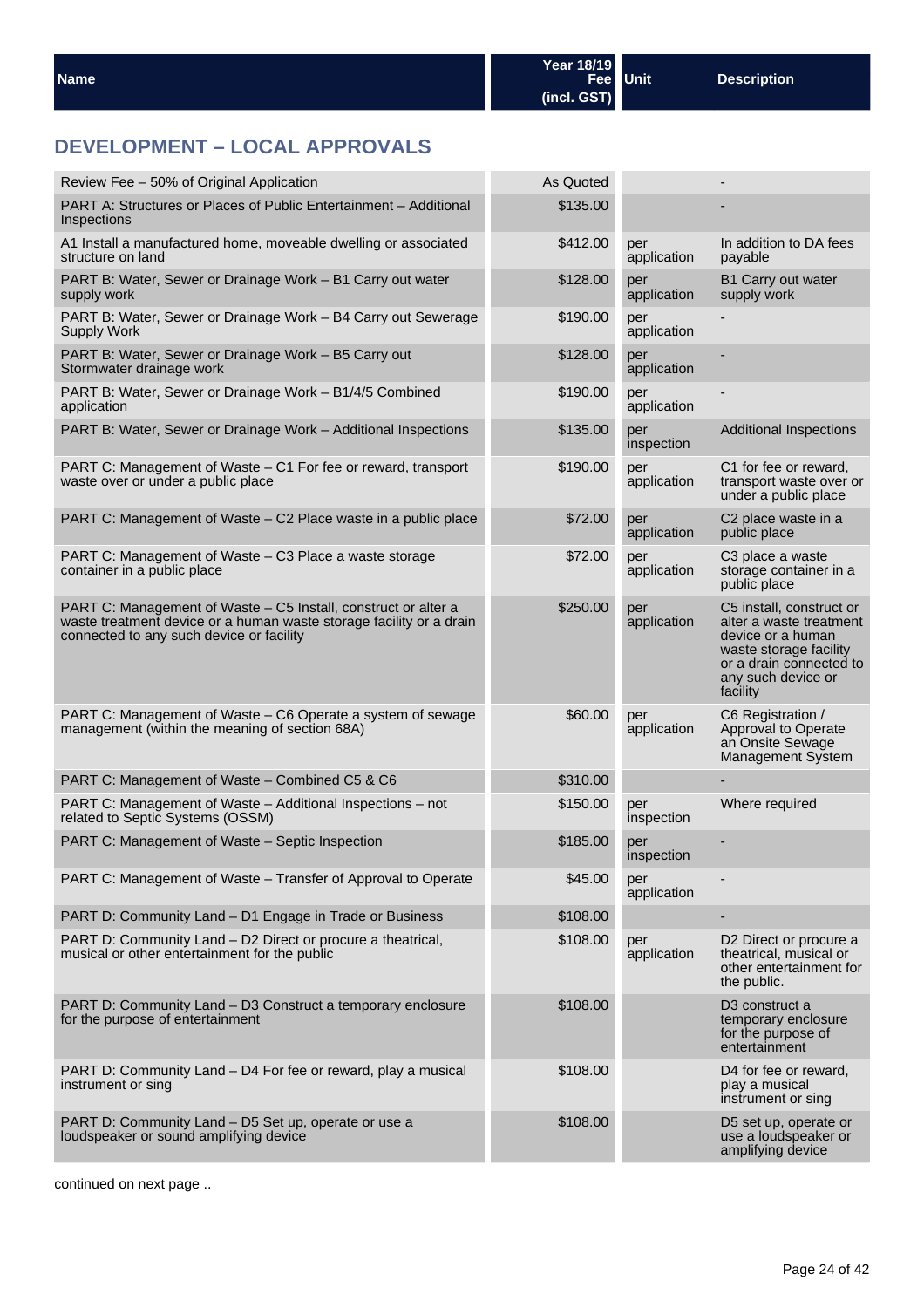| <b>Name</b> | Year 18/19<br>(incl. GST) | Fee Unit | <b>Description</b> |
|-------------|---------------------------|----------|--------------------|
|             |                           |          |                    |

## **DEVELOPMENT – LOCAL APPROVALS** [continued]

| PART D: Community Land – D6 Deliver a public address or hold a<br>religious service or public meeting                                                                                                                                                                        | \$108.00  |                      | D6 deliver a public<br>address or hold a<br>religious service or<br>public meeting                                                                                                                  |
|------------------------------------------------------------------------------------------------------------------------------------------------------------------------------------------------------------------------------------------------------------------------------|-----------|----------------------|-----------------------------------------------------------------------------------------------------------------------------------------------------------------------------------------------------|
| PART E: Public Roads - E1 Swing or hoist goods across or over<br>any part of a public road by means of a lift, hoist or tackle projecting<br>over the footway                                                                                                                | \$128.00  |                      | E1 swing or hoist<br>goods across or over<br>any part of a public<br>road using a lift, hoist<br>or tackle projecting<br>over the footway                                                           |
| PART E: Public Roads – E2 Expose or allow to be exposed<br>(whether for sale or otherwise) any article in or on or so as to<br>overhang any part of the road or outside a shop window or doorway<br>abutting the road, or hang an article beneath an awning over the<br>road | \$128.00  |                      | E2 erect an advertising<br>structure over a public<br>road or allow any<br>article to overhang any<br>part of a road                                                                                |
| PART F: Other Activities – F1 Operate a public car park                                                                                                                                                                                                                      | \$190.00  |                      | F1 Operate a public<br>carpark                                                                                                                                                                      |
| PART F: Other Activities – F2 Operate a caravan park or camping<br>ground                                                                                                                                                                                                    | \$14.00   | per<br>site/annually | F2 operate a caravan<br>park or camping<br>ground                                                                                                                                                   |
| PART F: Other Activities – F3 Operate a manufactured home<br>estate                                                                                                                                                                                                          | \$14.00   | Annum                | F <sub>3</sub> operate a<br>manufactured home<br>estate                                                                                                                                             |
| PART F: Other Activities – F4 Install a domestic oil or solid fuel<br>heating appliance, other than a portable appliance                                                                                                                                                     | \$128.00  |                      | F4 install a domestic<br>oil or solid fuel heating<br>appliance, other than a<br>portable appliance                                                                                                 |
| PART F: Other Activities – F5 Install or operate amusement<br>devices                                                                                                                                                                                                        | \$190.00  |                      | F5 install or operate<br>amusement device                                                                                                                                                           |
| PART F: Other Activities – F7 Use a standing vehicle or any article<br>for the purpose of selling any article in a public place                                                                                                                                              | \$190.00  |                      | F7 use a standing<br>vehicle or any article<br>for the purpose of<br>selling any article in a<br>public place (fee can<br>be waived for<br>registered charity or<br>not for profit<br>organisation) |
| PART F: Other Activities – F10 Carry out an activity prescribed by<br>the regulations or an activity of a class or description prescribed by<br>the regulations                                                                                                              | As Quoted |                      | F <sub>10</sub> carry out an<br>activity prescribed by<br>the regulations or an<br>activity of a class or<br>description prescribed<br>by the regulations                                           |
| Sandwich board signs, mobile structures / merchandising display -<br>Permit                                                                                                                                                                                                  | \$10.00   |                      | Permit / Annual Sticker<br>Fee                                                                                                                                                                      |
| Sandwich board signs, mobile structures / merchandising display –<br>Impound                                                                                                                                                                                                 | \$65.00   |                      | Impound Fee for<br><b>Board without Current</b><br><b>Permit Sticker</b>                                                                                                                            |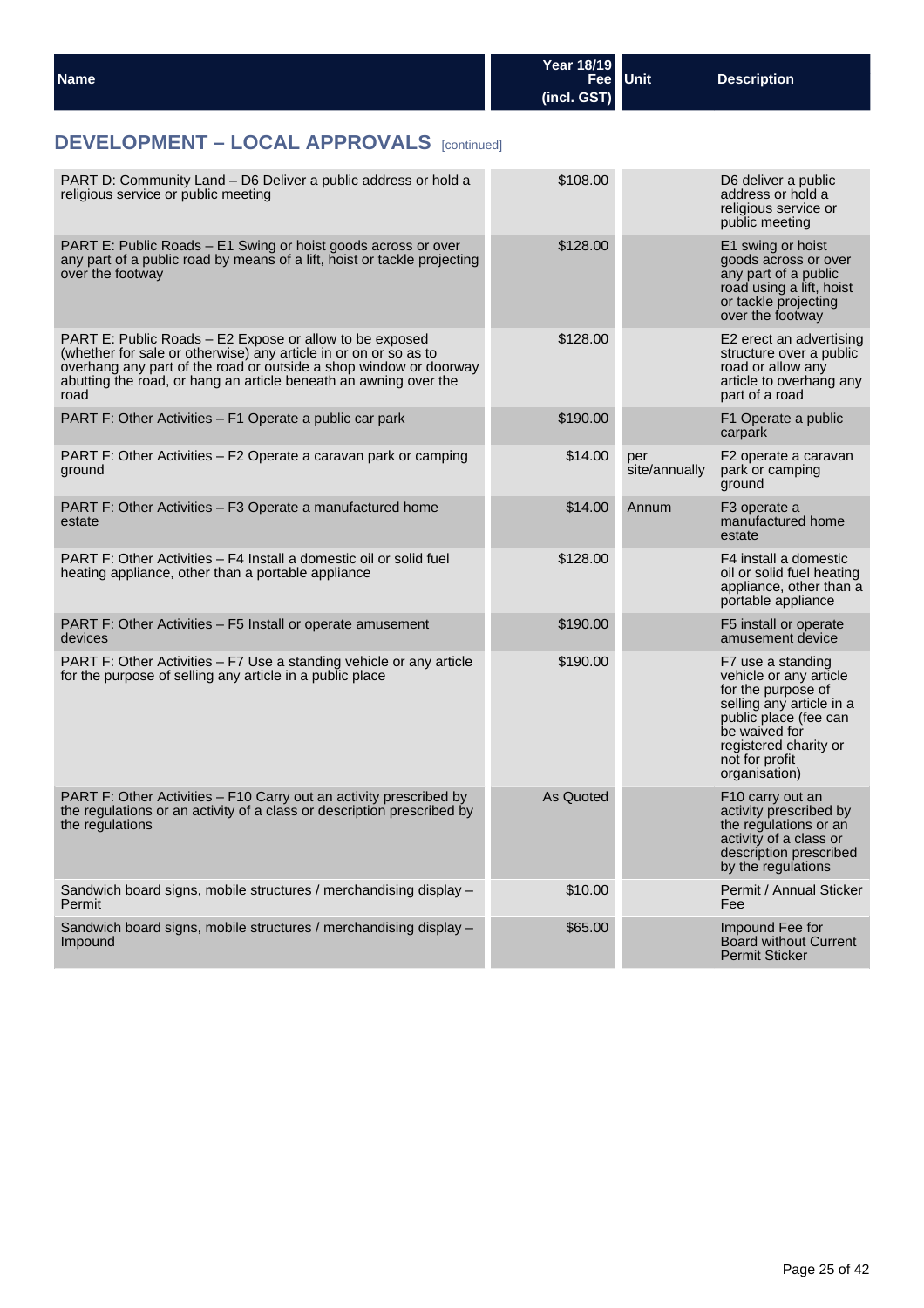| <b>Name</b> | <b>Year 18/19</b> | Fee Unit | Description |
|-------------|-------------------|----------|-------------|
|             | (incl. GST)       |          |             |

## **DEVELOPMENT – SECTION 94 CONTRIBUTIONS**

| Section 94 Contributions - Mines / Extractive                                         | \$0.31 per<br>Equivalent<br><b>Standard Axle</b><br>(ESA) per km of<br>haul road<br><b>OR</b><br>\$0.053 per tonne<br>of hauled material<br>per km of haul<br>road | Mines, extractive<br>industries and other<br>developments that<br>result in increased<br>numbers of laden<br>heavy vehicles using<br>Council's road network |
|---------------------------------------------------------------------------------------|--------------------------------------------------------------------------------------------------------------------------------------------------------------------|-------------------------------------------------------------------------------------------------------------------------------------------------------------|
| Section 94 Contributions - Urban Roads & Projects                                     | As quoted $-$ refer<br>to Narrabri Shire<br>Section 94<br><b>Contibutions Plan</b><br>2016                                                                         | Development on land<br>shown in the Schedule<br>of S94 Contributions<br>Plan fronting certain<br>unsealed or unformed<br>roads in towns &<br>villages       |
| Section 94A Contribution - Development value \$100,000 -<br>$$199,000 = 0.5\%$ of CIV | As Per Calculated<br>Fee                                                                                                                                           | Levied on<br>Development in<br>accordance with the<br>adopted s94A<br><b>Contribution Plans</b>                                                             |
| Section 94A Contribution - Development value over \$200,000 =<br>1% of CIV            | in accordance<br>with the adopted<br>s94A Contribution<br><b>Plans</b>                                                                                             | Levied on<br>Development in<br>accordance with the<br>adopted s94A<br><b>Contribution Plans</b>                                                             |

## **LIQUID TRADE WASTE**

| Application to Cancel a Liquid Trade Waste Service              | \$220.00   | Per<br>Application |                                              |
|-----------------------------------------------------------------|------------|--------------------|----------------------------------------------|
| Application Fee for Liquid Trade Waste (New Business or Device) | \$280.00   | per<br>application |                                              |
| <b>Additional Inspection Fee</b>                                | \$160.00   |                    |                                              |
| Cat 1 – NO Annual Charge (Application fee only)                 | \$0.00     |                    |                                              |
| Cat 1A Annual Charge                                            | \$120.00   | <b>Annual Fee</b>  | As per Councils Trade<br><b>Waste Policy</b> |
| Cat 1 Discharge without permit or not comply with conditions    | \$660.00   | Instance           |                                              |
| Cat 1 Exceed parameters by $<$ 20% or $<$ 0.5pH units           | \$680.00   | Instance           |                                              |
| Cat 1 Exceed parameters by $> 20\%$ or $> 0.5$ pH units         | \$980.00   | Instance           |                                              |
| Cat 2 Annual Charge                                             | \$188.00   |                    |                                              |
| Cat 2 Discharge without permit or not comply with conditions    | \$700.00   |                    |                                              |
| Cat 2 Exceed parameters by $<$ 20% or $<$ 0.5pH units           | \$750.00   |                    |                                              |
| Cat 2 Exceed parameters by $> 20\%$ or $> 0.5$ pH units         | \$1,500.00 |                    |                                              |
| Cat 3 Annual Charge                                             | \$553.00   |                    |                                              |
| Cat 3 Discharge without permit or not comply with conditions    | \$880.00   |                    |                                              |
| Cat 3 Exceed parameters by $<$ 20% or $<$ 0.5pH units           | \$1,100.00 |                    |                                              |
| Cat 3 Exceed parameters by $> 20\%$ or $> 0.5$ pH units         | \$3,060.00 |                    |                                              |
| Cat 3 Biochemical oxygen demand loading charge                  | \$2.00     | Kg                 |                                              |
| Cat 3 Loading charge for other parameters                       | As Quoted  |                    |                                              |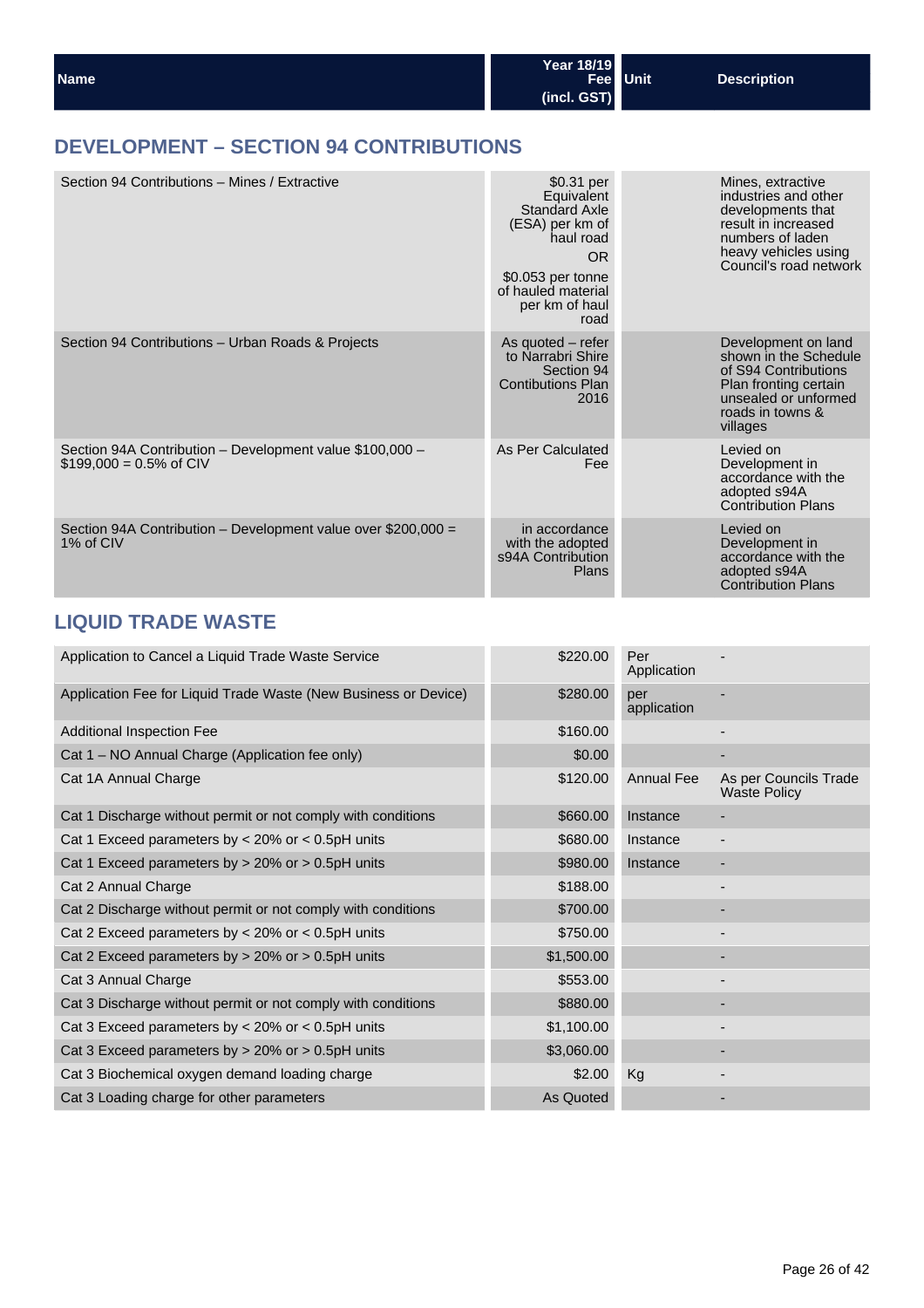| Name | Year 18/19  | Fee Unit | <b>Description</b> |
|------|-------------|----------|--------------------|
|      | (incl. GST) |          |                    |

## **PUBLIC HEALTH**

| Category 1 Administration | \$300.00 | Annum | This category includes<br>food premises that<br>meet the criteria of fast<br>choices (franchises of<br>more than 20 stores<br>per state, or 50 stores<br>nationally);<br>supermarket<br>franchises; and any<br>other premises that<br>handles Potentially<br><b>Hazardous Food</b><br>(PHF) and that<br>employs more than 15<br>FTE food handling<br>staff                                                                                                                                                                                                                                                                                                                          |
|---------------------------|----------|-------|-------------------------------------------------------------------------------------------------------------------------------------------------------------------------------------------------------------------------------------------------------------------------------------------------------------------------------------------------------------------------------------------------------------------------------------------------------------------------------------------------------------------------------------------------------------------------------------------------------------------------------------------------------------------------------------|
| Category 2 Administration | \$185.00 | Annum | This category includes<br>food premises that are<br>handling PHF at a<br>retail level including<br>cooking raw meat<br>products, having hot<br>and cold display (e.g.<br><b>Bain Maries)</b><br>Examples of this<br>category includes<br>restaurants, cafe's,<br>hotels (with attached<br>restaurants), sushi<br>bars, bakery's,<br>sandwich shops,<br>takeaway food shops,<br>corner shops doing<br>take away cooked<br>foods, and catering<br>operators                                                                                                                                                                                                                           |
| Category 3 Administration | \$100.00 | Annum | This category includes<br>food premises that are<br>involved with PHF at a<br>low risk level (no hot or<br>cold holding/display of<br>food, no raw to cooked<br>poultry, no complex<br>food processing, low<br>turn-over and<br>subsequently low risk).<br>Examples of this<br>category include<br>corner stores which<br>may make ready to eat<br>sandwiches (but do<br>not slice their own<br>meat products),<br>service stations<br>(without restaurants)<br>attached), cafes not<br>cooking food (e.g.<br>cake/coffee type<br>cafe's), Bed and<br>breakfast premises,<br>and motels without<br>restaurants attached<br>(low level production)<br>for example breakfasts<br>only |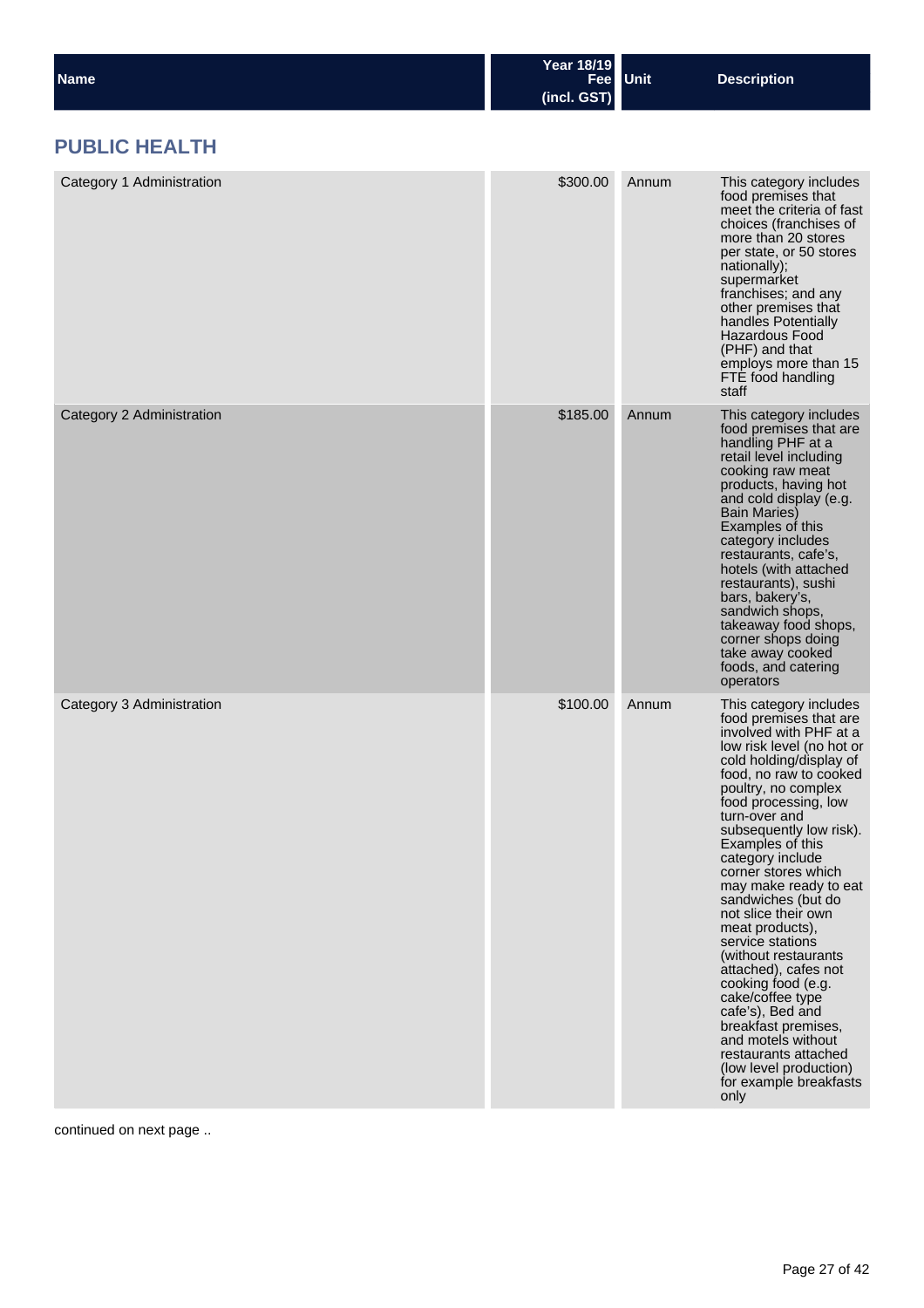| <b>Name</b> | Year 18/19<br>Fee Unit<br>(incl. GST) | Description |  |
|-------------|---------------------------------------|-------------|--|
|-------------|---------------------------------------|-------------|--|

## **PUBLIC HEALTH** [continued]

| Public Health or Food Inspection                 | \$140.00 | Hour          | Minimum charge of<br>\$70 when the<br>inspection lasts 30<br>minutes or less.<br>Inspections from 31 to<br>60 minutes will be<br>charged \$140.<br>Inspections longer<br>than 60 minutes incur<br>an additional \$140<br>charge. This charge<br>also applies to new<br>business inspections. |
|--------------------------------------------------|----------|---------------|----------------------------------------------------------------------------------------------------------------------------------------------------------------------------------------------------------------------------------------------------------------------------------------------|
| <b>Food Premises Improvement Notice</b>          | \$330.00 | <b>Notice</b> |                                                                                                                                                                                                                                                                                              |
| <b>Registration of New Business</b>              | \$60.00  | One-off       |                                                                                                                                                                                                                                                                                              |
| Alteration of Registration for Existing Business | \$30.00  | One-off       |                                                                                                                                                                                                                                                                                              |
| <b>Small Permit Application</b>                  | \$30.00  | Application   |                                                                                                                                                                                                                                                                                              |
| Fire Burning Permit for Urban Areas              | \$35.00  | Permit        | As per clean air<br>regulation act                                                                                                                                                                                                                                                           |

## **PRIVATE SWIMMING POOLS**

| Certificate of Compliance - Swimming Pool (includes 1st<br>inspection) | \$150.00 | per<br>application |  |
|------------------------------------------------------------------------|----------|--------------------|--|
| Swimming Pool Inspection – subsequent 2nd inspection                   | \$100.00 | per<br>application |  |
| Application for exemption from barrier (s22 Swimming Pools Act)        | \$70.00  | per<br>application |  |
| <b>Resuscitation Signs</b>                                             | \$38.00  |                    |  |
| Registration of a Swimming Pool on the NSW Swimming Pools<br>Register  | \$10.00  | per<br>application |  |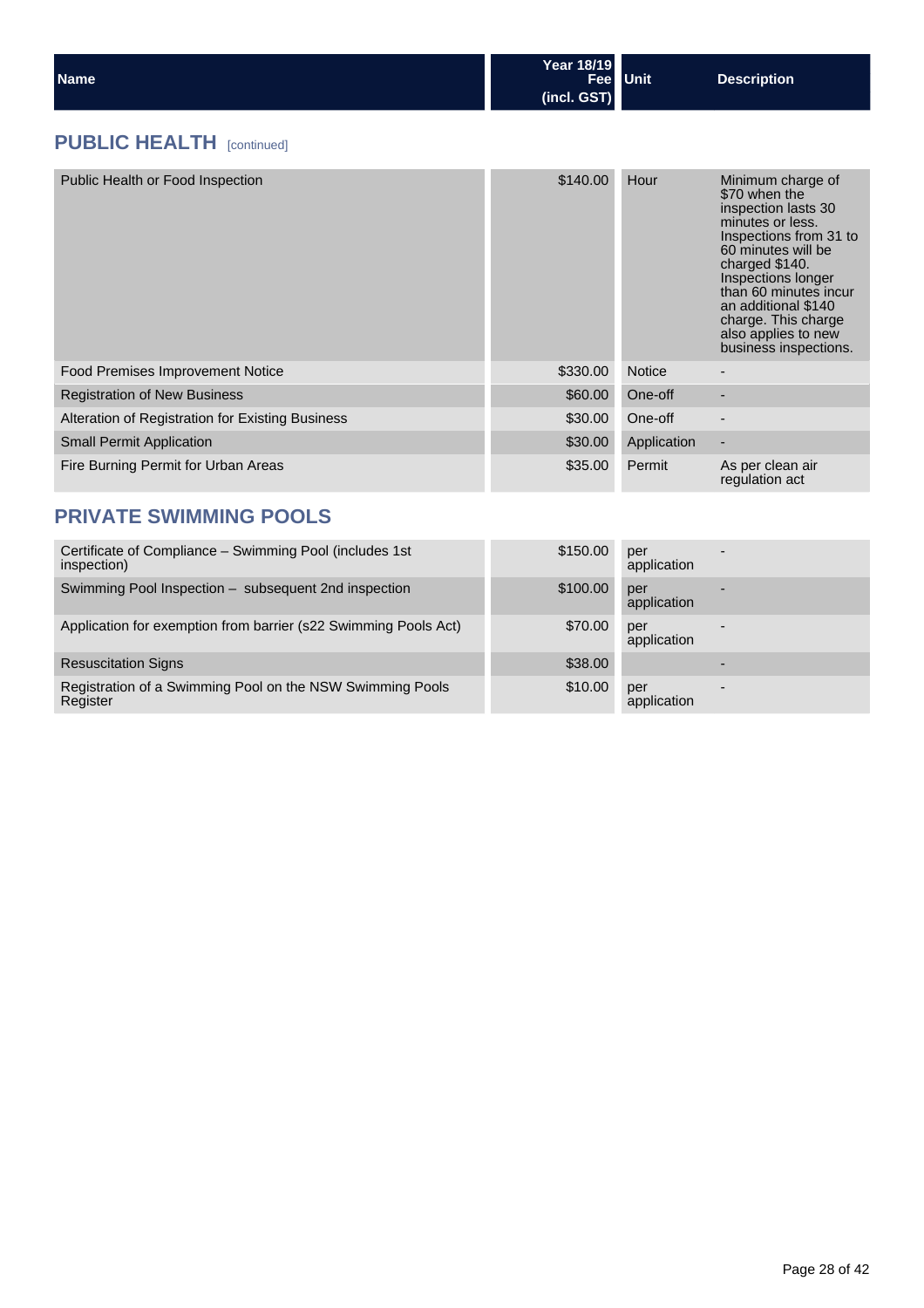| <b>Name</b> | Year 18/19<br>Fee Unit<br>(incl. GST) | <b>Description</b> |
|-------------|---------------------------------------|--------------------|
|             |                                       |                    |

## **SALEYARDS**

| Agents' Licence                                                   | \$1,895.00  | Annum      |                                                             |
|-------------------------------------------------------------------|-------------|------------|-------------------------------------------------------------|
| New Agents Permit                                                 | \$10,000.00 | One-off    | ٠                                                           |
| <b>Agents Kiosk</b>                                               | \$12.50     | Sale       | $\overline{\phantom{0}}$                                    |
| <b>Agents Operations</b>                                          | \$0.50      | Head       | ٠                                                           |
| Re-scanning Fee                                                   | \$9.50      | Head       | -                                                           |
| Saleyards Fees - Sheep                                            | \$1.00      | Head       | -                                                           |
| Saleyards Fees - Calves                                           | \$3.50      | Head       |                                                             |
| Saleyards Fees - Fat Cattle                                       | \$9.20      | Head       | ٠                                                           |
| Saleyards Fees - Store Cattle                                     | \$8.70      | Head       | $\overline{\phantom{a}}$                                    |
| Saleyards Fees - Passed-in Stock                                  | \$2.70      | Head       |                                                             |
| Saleyards Fees - Special Weighing                                 | \$5.50      | Head       | Outside of sale day                                         |
| Saleyards Fees - Use of Crush                                     | \$1.10      | Head       | Outside of sale day<br>service must be<br>booked in advance |
| Holding or Agistment Yard Fees - Use of Concrete Yards            | \$1.80      | Head / Day | Outside of sale day<br>service must be<br>booked in advance |
| Holding or Agistment Yard Fees – Use of Holding Pens              | \$0.80      | Head / Day | Outside of sale day<br>service must be<br>booked in advance |
| Holding or Agistment Yard Fees – Use of Sheep Yards               | \$0.60      | Head / Day | Outside of sale day<br>service must be<br>booked in advance |
| Disposal of Dead Stock - Large Animals (Cattle / Calves / Horses) | \$195.00    | Animal     |                                                             |
| Disposal of Dead Stock - Medium Animals (Sheep)                   | \$130.00    | Animal     |                                                             |

## **TRUCK WASH**

| Truck Wash Usage      | \$0.80      | Minute |  |
|-----------------------|-------------|--------|--|
| <b>Truck Wash Key</b> | \$55.00 Key |        |  |

## **TOURISM**

| Computer Printing Fees - A4 - Colour                                   | \$0.80  | Sheet        | A4 spot colour (double)<br>sided) |
|------------------------------------------------------------------------|---------|--------------|-----------------------------------|
| Fax Incoming                                                           | \$0.40  | Page         | ٠                                 |
| Fax Outgoing - Each additional page                                    | \$1.10  | Page         |                                   |
| Fax Outgoing – First page                                              | \$3.50  | Page         |                                   |
| Laminating $-$ A3                                                      | \$11.00 | Sheet        |                                   |
| Laminating $-$ A4                                                      | \$5.70  | Sheet        |                                   |
| Laminating - Business Cards                                            | \$3.30  |              | $\overline{\phantom{0}}$          |
| Narrabri Shire Town Maps - colour (double sided pad maps)              | \$44.00 |              | ٠                                 |
| Narrabri Shire Town Maps A3 - black & white (double sided pad<br>maps) | \$28.00 |              |                                   |
| Photocopies - Colour (double sided) A4                                 | \$1.60  | Each         |                                   |
| Photocopies - Black & white (double sided) A4                          | \$0.80  | Sheet        |                                   |
| Photocopies – Black & white (single sided) A3                          | \$0.80  | <b>Sheet</b> | ٠                                 |
| Photocopies - Black & white (single sided) A4                          | \$0.40  | Sheet        |                                   |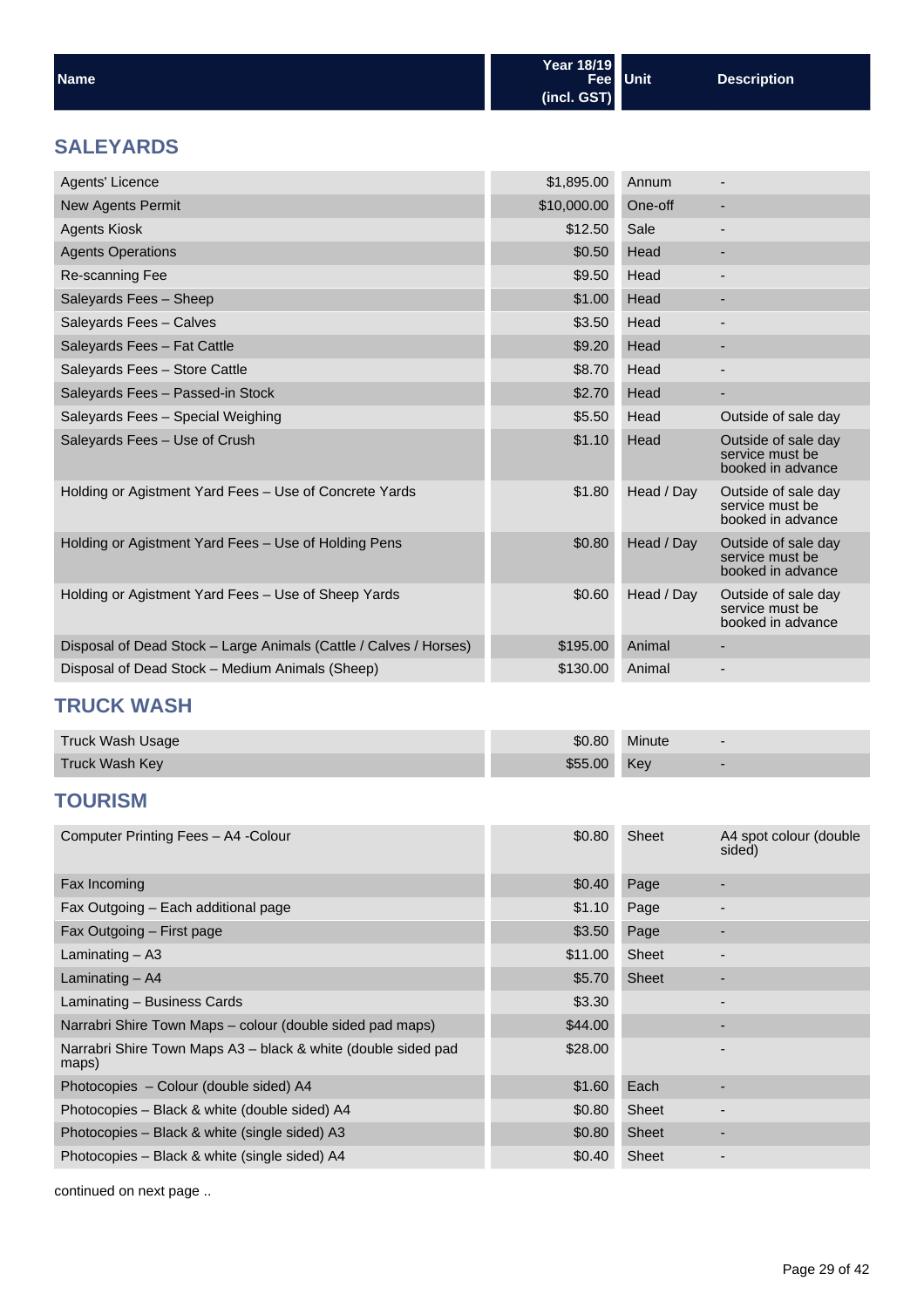| Name                                            | Year 18/19<br>(incl. GST) | Fee Unit     | <b>Description</b>                                                                                                                  |
|-------------------------------------------------|---------------------------|--------------|-------------------------------------------------------------------------------------------------------------------------------------|
| <b>TOURISM</b> [continued]                      |                           |              |                                                                                                                                     |
| Photocopies - Colour (double sided) A3          | \$3.20                    | <b>Sheet</b> | $\overline{\phantom{a}}$                                                                                                            |
| Photocopies – Colour (single sided) A3          | \$1.60                    | Sheet        |                                                                                                                                     |
| Photocopies - Colour (single sided) A4          | \$0.80                    | <b>Sheet</b> | ٠                                                                                                                                   |
| Printing Fees - Colour (double sided) A3        | \$3.20                    | Each         | $\overline{\phantom{a}}$                                                                                                            |
| Printing Fees - Colour (single sided) A3        | \$1.60                    | Each         | ٠                                                                                                                                   |
| Printing Fees - Black & white (double sided) A3 | \$1.60                    | Sheet        | A4 spot colour (single<br>sided)                                                                                                    |
| Printing Fees - Black & white (double sided) A4 | \$0.80                    | <b>Sheet</b> | A4 black & white<br>(double sided)                                                                                                  |
| Printing Fees - Black & white (single sided) A4 | \$0.40                    | Sheet        | A4 black & white<br>(single sided)                                                                                                  |
| Printing Fees - Colour (single sided) A4        | \$0.80                    | <b>Sheet</b> | Spot colour (single<br>sided) A3                                                                                                    |
| Scanning                                        | \$2.30                    | Per page     |                                                                                                                                     |
| <b>Tourism Event Administration Fee</b>         | \$55.00                   | per hour     | Secretarial services<br>associated with<br>Tourism event<br>assistance.<br>Secretarial services<br>associated with<br>Tourism event |

#### **BANNER ADVERTISING**

| <b>Advertising Rental Space</b> | \$26.00   | Banner /<br>Month | <b>Required Public</b><br>Liability Certificate of<br>Currency of minimum<br>\$20,000,000 |
|---------------------------------|-----------|-------------------|-------------------------------------------------------------------------------------------|
| Combined Hanging / Removal Fee  | As Quoted |                   | Narrabri, Wee Waa<br>and Boggabri                                                         |

## **WASTE DISPOSAL NARRABRI LANDFILL**

#### **GENERAL WASTE**

| Weighbridge Tickets - General Waste (Outside Narrabri Shire)                                                                                                  | \$180.00 | Tonne | Unsorted charges will<br>apply if general waste<br>contains wire, tyres,<br>hydraulic hoses,<br>tarpaulins, asbestos<br>and material that could<br>cause breakdown of<br>Council's plant. |
|---------------------------------------------------------------------------------------------------------------------------------------------------------------|----------|-------|-------------------------------------------------------------------------------------------------------------------------------------------------------------------------------------------|
| Weighbridge Tickets – General Waste (Within Narrabri Shire). Free<br>for Shire residents with household quantities. Proof of being a<br>resident is required. | \$135.00 | Tonne | Unsorted charges will<br>apply if general waste<br>contains wire, tyres,<br>hydraulic hoses,<br>tarpaulins, asbestos<br>and material that could<br>cause breakdown of<br>Council's plant. |
| Weighbridge Ticket - Unsorted General Waste                                                                                                                   | \$250.00 | Tonne | Not sorted -containing<br>wire, tyres, hydraulic<br>hoses, tarpaulins,<br>asbestos and material<br>that could cause<br>breakdown of<br>Council's plant.                                   |

assistance.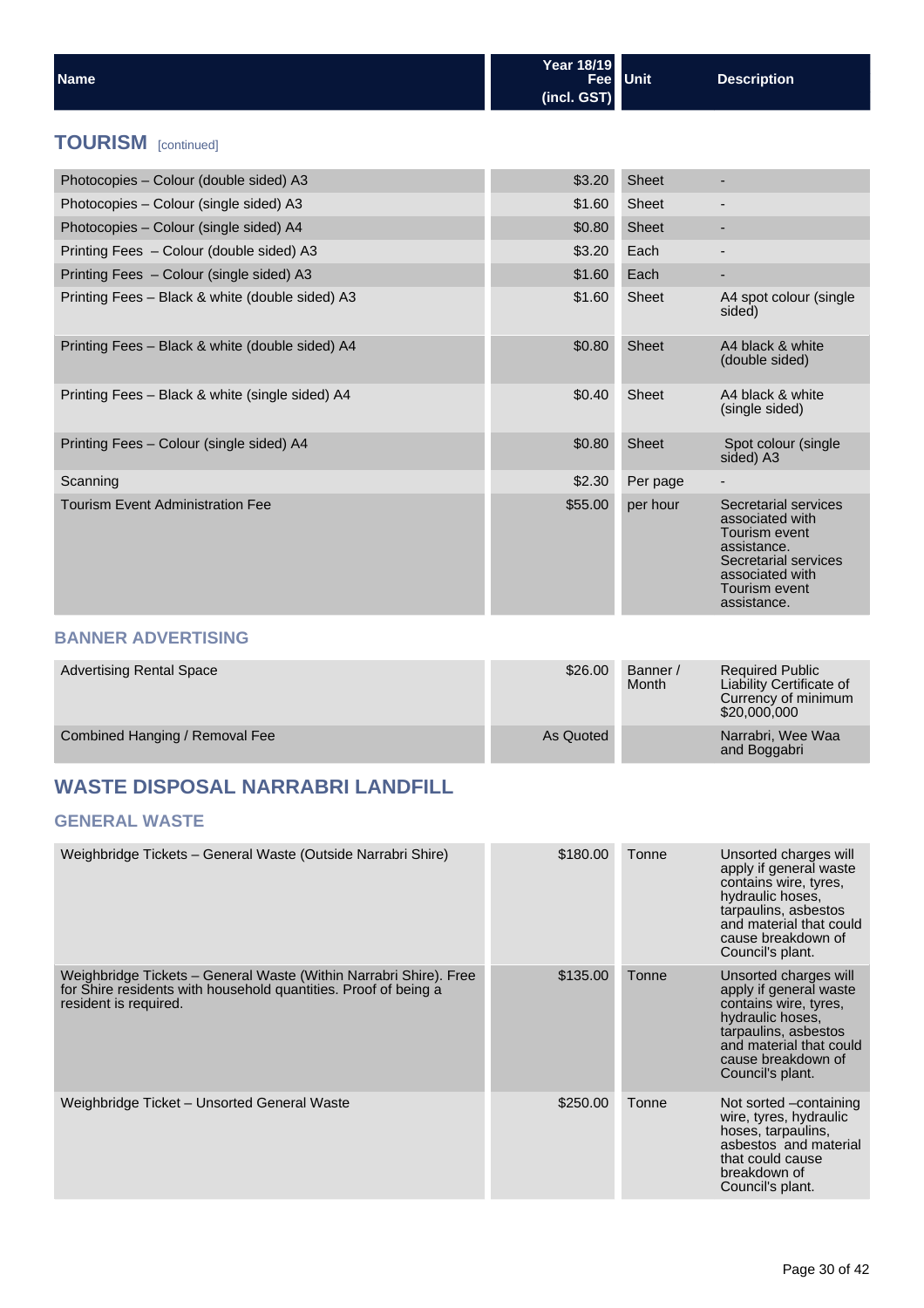| <b>Name</b>                                                               | 1 ear 1 o / 1 9<br><b>Fee</b><br>(incl. GST) | <b>Unit</b> | <b>Description</b>                                                                                                                                                                                                                                          |
|---------------------------------------------------------------------------|----------------------------------------------|-------------|-------------------------------------------------------------------------------------------------------------------------------------------------------------------------------------------------------------------------------------------------------------|
| <b>RECYCLABLES</b>                                                        |                                              |             |                                                                                                                                                                                                                                                             |
| Weighbridge Tickets - Drum Muster Drums                                   | Free                                         |             |                                                                                                                                                                                                                                                             |
| Weighbridge Tickets - Mixed Recyclables. Household Quantities<br>Only.    | Free                                         |             |                                                                                                                                                                                                                                                             |
| Weighbridge Tickets - Paper & Cardboard. Household Quantities<br>Only.    | Free                                         |             |                                                                                                                                                                                                                                                             |
| Weighbridge Tickets - Glass Containers. Household Quantities<br>Only.     | Free                                         |             | <b>Excluding window</b><br>glass and crockery                                                                                                                                                                                                               |
| Weighbridge Tickets - Scrap Metal Waste                                   | Free                                         |             | Includes other white<br>goods. Refrigerators<br>and Airconditioners<br>must be accompanied<br>by a de-gas certificate.<br>If not, charges apply.<br>For car disposal the<br>VIN number is<br>required. This must be<br>booked in one (1) day<br>in advance. |
| Weighbridge Tickets - Vehicle Batteries                                   | Free                                         |             |                                                                                                                                                                                                                                                             |
| Weighbridge Tickets - Electronic Equipment. Household Quantities<br>Only. | Free                                         |             | Includes computers,<br>printers, televisions,<br>telephones and<br>laptops.                                                                                                                                                                                 |
| Weighbridge Tickets - Used Motor Oil                                      | Free                                         |             |                                                                                                                                                                                                                                                             |
| Weighbridge Tickets - Clean Fill                                          | Free                                         |             | <b>Excavated Natural</b><br>Material or Virgin<br><b>Excavated Natural</b><br><b>Material</b><br>Must be tested by a<br>NATA certified<br>laboratory. Testing<br>results to be submitted<br>to Council five (5) days<br>prior to disposal.                  |

**Year 18/19**

## **OTHER WASTE. CHARGES APPLY FOR COMMERCIAL AND RESIDENTIAL USERS**

| Weighbridge Tickets - Construction / Demolition Waste (mixed)  | \$155.00 | Tonne |                                                                                                                                                    |
|----------------------------------------------------------------|----------|-------|----------------------------------------------------------------------------------------------------------------------------------------------------|
| Weighbridge Tickets - Cover Material                           | \$25.00  | Tonne | Not certified.<br><b>Excavated natural</b><br>material or fill not<br>contaminated.                                                                |
| Weighbridge Tickets - Contaminated Soil                        | \$190.00 | Tonne | Testing results to be<br>submitted to Council<br>one (1) week prior to<br>disposal.<br>Must be tested by a<br><b>NATA</b> certified<br>laboratory. |
| Weighbridge Tickets - Special Waste                            | \$190.00 | Tonne | Grains, tarps and<br>asbestos. For<br>asbestos, must notify<br>Council 4 days prior to<br>delivery.                                                |
| Weighbridge Tickets - Ducting                                  | \$566.00 | Tonne |                                                                                                                                                    |
| Weighbridge Tickets - Green Waste. Household Quantities Free.  | \$75.00  | Tonne |                                                                                                                                                    |
| Weighbridge Tickets – Clean Concrete & Masonry                 | \$87.00  | Tonne | Bricks, Concrete and<br>Tiles.                                                                                                                     |
| Weighbridge Tickets - Clean Timber. Household Quantities Free. | \$55.00  | Tonne |                                                                                                                                                    |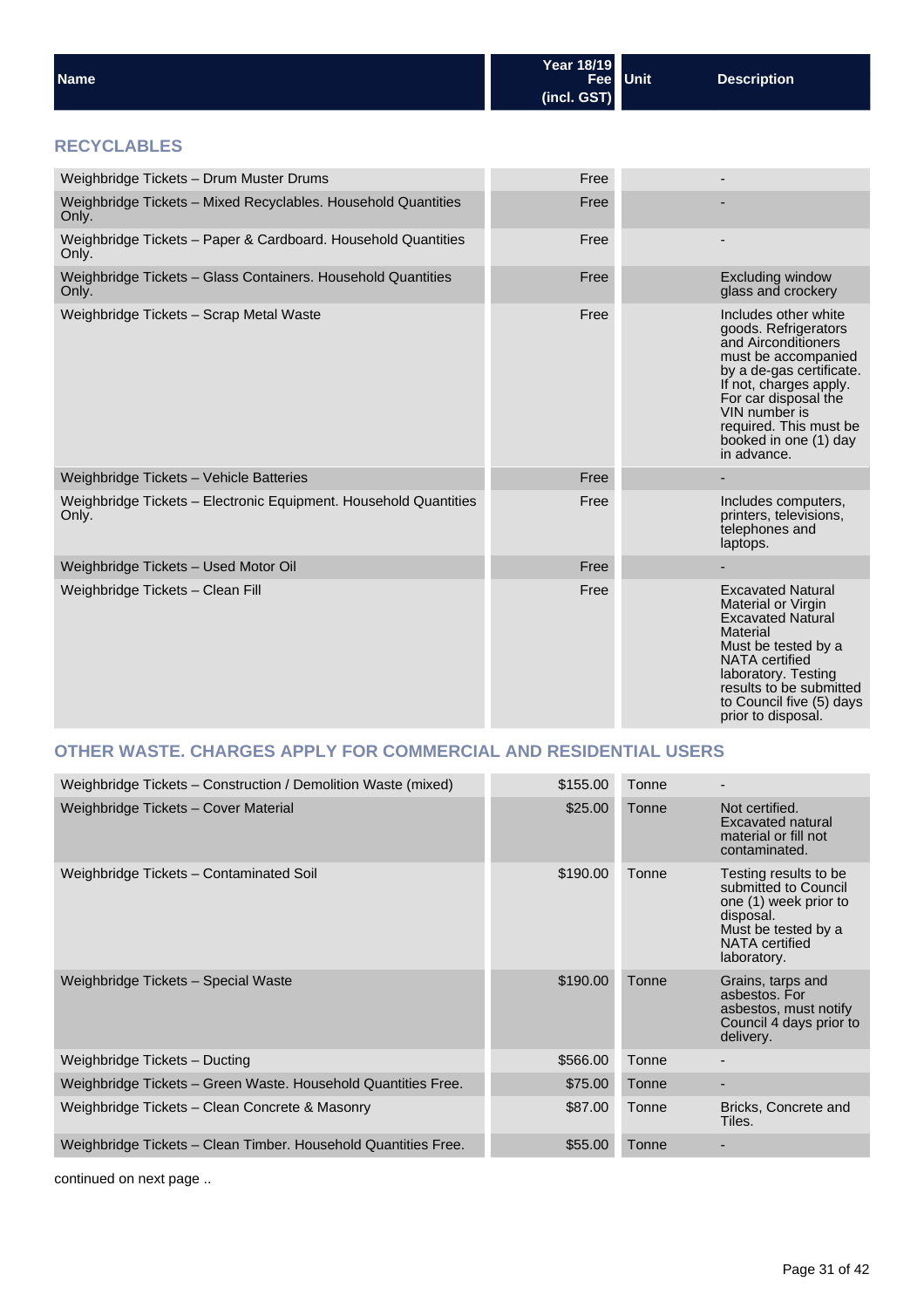#### **OTHER WASTE. CHARGES APPLY FOR COMMERCIAL AND RESIDENTIAL USERS** [continued]

| Weighbridge Tickets - Refrigerators and Airconditioners (not<br>degassed/no certificate) | \$40.00   | Item | Exempt – not-for-profit<br>welfare organisations.<br>including The<br>Salvation Army,<br>Lifeline and St. Vincent<br>de Paul Society. |
|------------------------------------------------------------------------------------------|-----------|------|---------------------------------------------------------------------------------------------------------------------------------------|
| Weighbridge Tickets - Disposal Dead Animal - Small                                       | \$10.00   | Each | Eg. Cat, Dog                                                                                                                          |
| Weighbridge Tickets - Disposal Dead Animal - Medium                                      | \$25.00   | Each | Eg. Sheep, Deer and<br>Pony.                                                                                                          |
| Weighbridge Tickets - Disposal Dead Animal - Large                                       | \$55.00   | Each | Eq. Cow, Horse                                                                                                                        |
| Other – Disposal of Chemicals                                                            | As Quoted |      | Arrangement to be<br>made prior to disposal.<br>Household quantities<br>only.                                                         |

#### **TYRES – CHARGES APPLY FOR COMMERCIAL AND RESIDENTIAL USERS**

#### For Commercial and Residential Disposal

| Tyres - Commercial Rubber                                         | \$300.00 | Tonne |                          |  |
|-------------------------------------------------------------------|----------|-------|--------------------------|--|
| Tyres - Motor Cycle, Quad Runner - clean                          | \$4.00   | Unit  |                          |  |
| Tyres – Motor Cycle, Quad Runner – with rim or dirty              | \$8.00   | Unit  |                          |  |
| Tyres - Car, Ute (not 4WD) clean                                  | \$6.00   | Unit  | ٠                        |  |
| Tyres – Car, Ute (not 4WD) with rims or dirty                     | \$10.00  | Unit  |                          |  |
| $Tyres - 4WD - clean$                                             | \$8.00   | Unit  | ٠                        |  |
| Tyres $-$ 4WD $-$ with rim or dirty                               | \$12.00  | Unit  | -                        |  |
| Tyres – Light Truck <16" clean                                    | \$16.00  | Unit  |                          |  |
| Tyres $-$ Light Truck $<$ 16" with rims or dirty                  | \$25.00  | Unit  | $\overline{\phantom{a}}$ |  |
| Tyres – Heavy Truck >16" clean                                    | \$50.00  | Unit  | ٠                        |  |
| Tyres – Heavy Truck $>16$ " with rim or dirty                     | \$100.00 | Unit  |                          |  |
| Tyres - Truck, Tractor - small up to 1.5 width clean              | \$90.00  | Unit  | ٠                        |  |
| Tyres – Truck, Tractor – large more than 1.5m clean               | \$150.00 | Unit  | $\overline{\phantom{a}}$ |  |
| Tyres – Truck, Tractor – small up to 1.5m width with rim or dirty | \$150.00 | Unit  |                          |  |
| Tyres – Truck, Tractor – large more than 1.5m with rim or dirty   | \$250.00 | Unit  |                          |  |
| Tyres - Commercial Rubber                                         | \$300.00 | Tonne |                          |  |

#### **SPECIAL EVENTS**

| Weekend & Public Holiday Call Out       | \$270.00 |                       |   |
|-----------------------------------------|----------|-----------------------|---|
| Weekend & Public Holiday Service        | \$6.00   | Bin per<br>collection | ۰ |
| Weekend and Public Holiday service fee  | \$6.00   | <b>Bin</b>            |   |
| Delivery and Removal                    | \$200.00 | Event                 |   |
| Weekend and Public Holiday call out fee | \$270.00 |                       |   |
| Service of 140L MSW bins                | \$10.00  | Bin per<br>collection |   |
| Service of Front-Lift Bins              | \$40.00  | Bin per<br>collection | ۰ |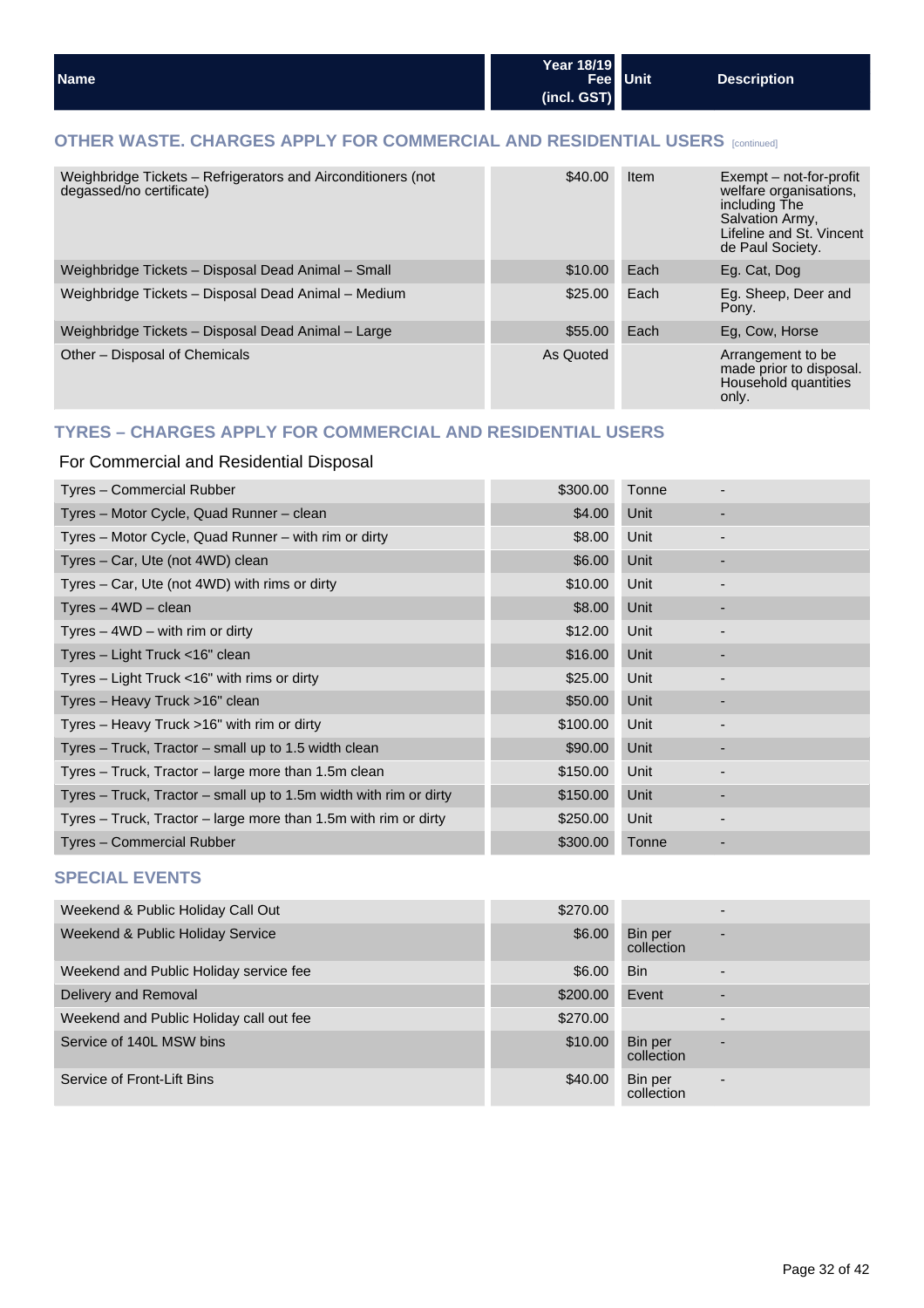## **WASTE DISPOSAL RURAL TRANSFER STATIONS**

#### **GENERAL WASTE**

| Small Vehicle Charges - Lawn Clipping        | Free    |         | -                        |  |
|----------------------------------------------|---------|---------|--------------------------|--|
| Small Vehicle Charges - Lawn Clipping        | Free    |         | -                        |  |
| Small Vehicle Charges - Car/Van/Wagon        | \$14.00 | Vehicle | $\overline{\phantom{0}}$ |  |
| Small Vehicle Charges - Utes/AWD/6*4 Trailer | \$28.00 | Vehicle | -                        |  |
| Small Vehicle Charges -> = 8*5 Trailer       | \$45.00 | Vehicle | $\overline{\phantom{0}}$ |  |
| Small Vehicle Charges -> = 10*5 Trailer      | \$51.00 | Vehicle | -                        |  |

#### **GREEN WASTE**

| Small Vehicle Charges - Lawn Clipping             | Free    |         | $\overline{\phantom{0}}$ |
|---------------------------------------------------|---------|---------|--------------------------|
| Small Vehicle Charges - Car/Van/Wagon             | \$10.00 | Vehicle | $\overline{\phantom{0}}$ |
| Small Vehicle Charges - Utes/AWD/6*4 Trailer      | \$17.00 | Vehicle | $\overline{\phantom{0}}$ |
| Small Vehicle Charges $\rightarrow$ = 8*5 Trailer | \$22.00 | Vehicle | $\overline{\phantom{0}}$ |
| Small Vehicle Charges -> = 10*5 Trailer           | \$27.00 | Vehicle | $\overline{\phantom{0}}$ |

#### **OTHER**

Note: Other types of waste, asbestos, construction and demolition waste and tyres must be disposed at Narrabri Landfill.

| <b>Bulk Waste</b>                              | Free | Household quantities<br>only. Include furniture<br>and mattresses.                                              |
|------------------------------------------------|------|-----------------------------------------------------------------------------------------------------------------|
| Degassed Fridges, Freezers and Airconditioners | Free | Items must be<br>accompanied by a de-<br>gas certificate. If not<br>they must be taken to<br>Narrabri landfill. |
| Electronic Waste (E-Waste)                     | Free | Includes computers,<br>printers, televisions,<br>telephones and<br>laptops.                                     |
| General Household Comingle Recycling           | Free | Small business and<br>household quantities<br>only.                                                             |
| <b>Scrap Metal</b>                             | Free |                                                                                                                 |
| <b>Used Machinary Oil</b>                      | Free |                                                                                                                 |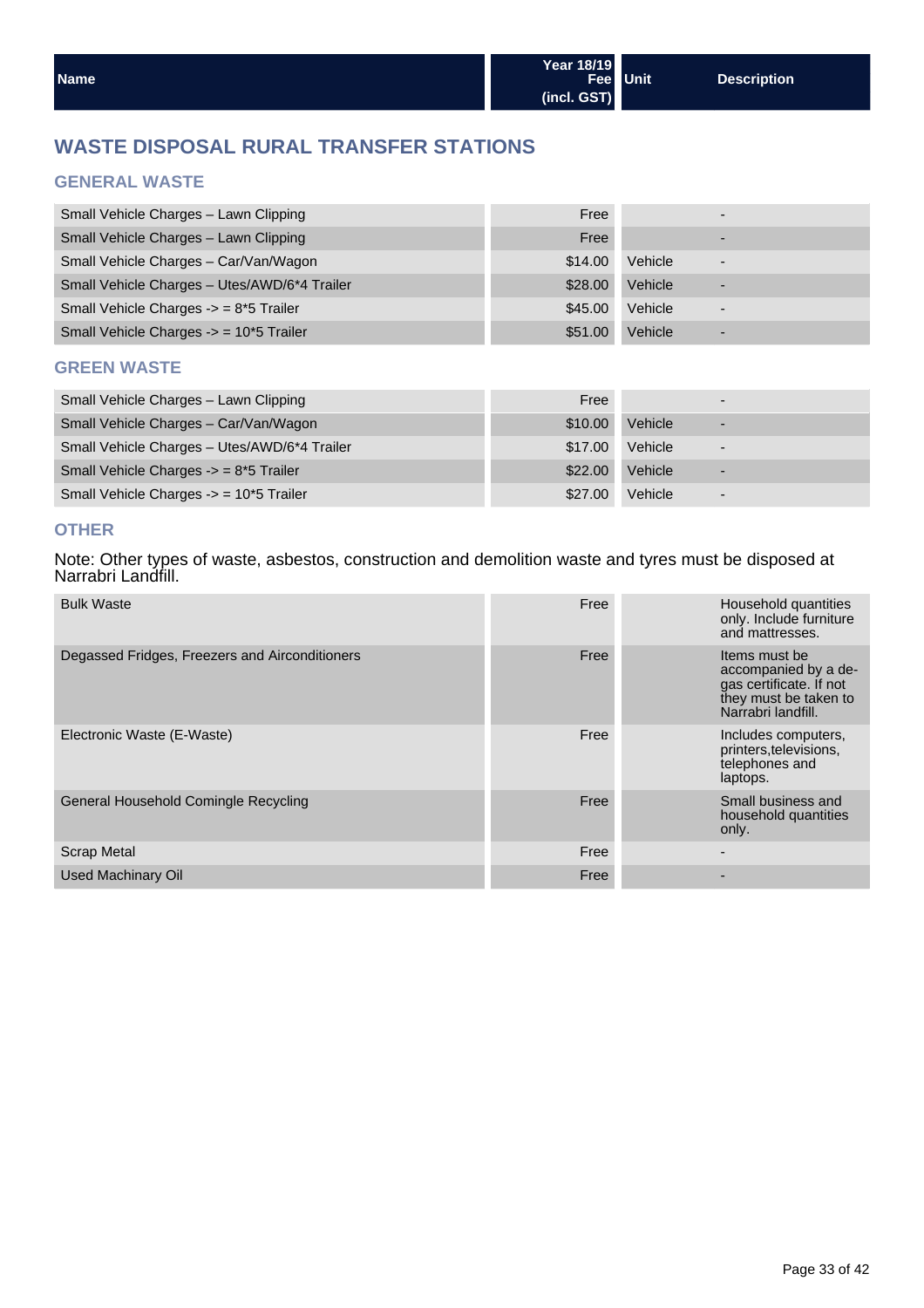#### **CEMETERIES**

#### **GENERAL (EXCLUDES LAWN CEMETERY)**

| \$52.00  | Transfer    | <b>Administration Fee</b>                                                          |
|----------|-------------|------------------------------------------------------------------------------------|
| \$52.00  | Hour        | Per hour after initial 30<br>minutes + Information<br>Cost                         |
| \$622,00 | <b>Plot</b> | $\overline{\phantom{a}}$                                                           |
| \$87.00  | Plot        | Columbarium Wall                                                                   |
| \$850.00 | Interment   | $\overline{\phantom{a}}$                                                           |
| \$320,00 | Interment   | Interment arranged by<br><b>Funeral Director</b>                                   |
| \$131.00 | Interment   | Columbarium Wall                                                                   |
| \$103.00 | Plot        | ۰                                                                                  |
| \$425.00 | Funeral     | Additional fee for pre-<br>arranged after hours.<br>weekends or public<br>holidays |
|          |             |                                                                                    |

#### **BOGGABRI LAWN CEMETERY**

Plinths and plaques are not included. A plinth must be purchased at the time of interment.

| Transfer of Right of Burial                                                         | \$52.00    | Transfer  | <b>Administration Fee</b>                                                          |
|-------------------------------------------------------------------------------------|------------|-----------|------------------------------------------------------------------------------------|
| Genealogy / historical search of cemetery records requiring more<br>than 30 minutes | \$52.00    | Hour      | Per hour after initial 30<br>minutes + Information<br>Cost                         |
| Adult / Child - Casket - Right of Burial / Plot Reservation                         | \$1,630.00 | Plot      | Double Depth                                                                       |
| Adult / Child - Ashes - Right of Burial / Plot Reservation                          | \$87.00    | Plot      | Columbarium Wall                                                                   |
| Adult – Casket – Burial Permit including excavation (First<br>Interment)            | \$1,052.00 | Interment | Adults $($ > 12 years of<br>age)                                                   |
| Adult – Casket – Burial Permit including excavation (Second<br>Interment)           | \$850.00   | Interment | Adults (> 12 years of<br>age)                                                      |
| Child - Casket - Burial Permit including excavation                                 | \$490.00   | Interment | Child $(< 12$ years of<br>age)                                                     |
| Adult / Child - Ashes - Burial Permit                                               | \$131.00   | Interment | Columbarium Wall                                                                   |
| After Hours Fee                                                                     | \$425.00   | Funeral   | Additional fee for pre-<br>arranged after hours.<br>weekends or public<br>holidays |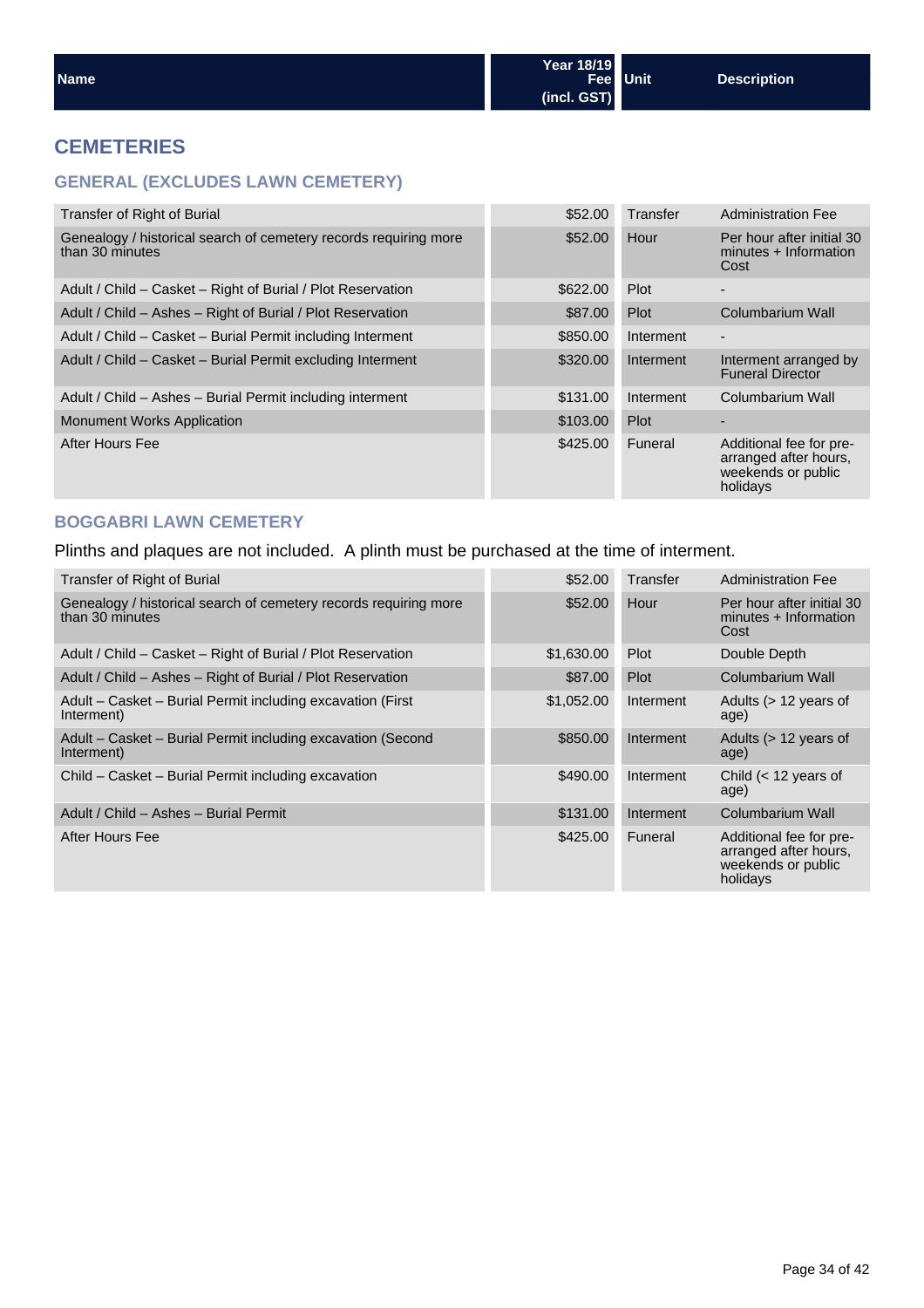#### **NARRABRI LAWN CEMETERY**

Plinths and plaques are not included. A plinth must be purchased at the time of interment.

| <b>Transfer of Right of Burial</b>                                                  | \$52.00    | Transfer  | <b>Administration Fee</b>                                                          |
|-------------------------------------------------------------------------------------|------------|-----------|------------------------------------------------------------------------------------|
| Genealogy / historical search of cemetery records requiring more<br>than 30 minutes | \$52.00    | Hour      | Per hour after initial 30<br>minutes + Information<br>Cost                         |
| Adult - Casket - Right of Burial / Plot Reservation                                 | \$2,102.00 | Plot      | Double Depth                                                                       |
| Child - Casket - Right of Burial / Plot Reservation                                 | \$1,051.00 | Plot      | Double Depth                                                                       |
| Adult / Child - Ashes - Right of Burial / Plot Reservation -<br>Columbarium Wall    | \$87.00    | Plot      |                                                                                    |
| Adult / Child - Ashes - Right of Burial - Memorial Garden                           | \$775.01   | Plot      |                                                                                    |
| Adult – Casket – Burial Permit including excavation (First<br>Interment)            | \$1,195.00 | Interment | Adults (> 12 years of<br>age)                                                      |
| Adult - Casket - Burial Permit including excavation (Second<br>Interment)           | \$849.00   | Interment | Adults (> 12 years of<br>age)                                                      |
| Child - Casket - Burial Permit including excavation                                 | \$721.00   | Interment | Child $(< 12$ years of<br>age)                                                     |
| Adult / Child - Ashes - Burial Permit -                                             | \$133.00   | Interment | Columbarium wall or<br>existing Grave                                              |
| Adult / Child - Ashes - Burial Permit - Memorial Garden (First<br>Interment)        | \$133.00   | Interment |                                                                                    |
| Adult / Child - Ashes - Burial Permit - Memorial Garden (Second<br>Interment)       | \$133.00   | Interment |                                                                                    |
| After Hours Fee                                                                     | \$425.00   | Funeral   | Additional fee for pre-<br>arranged after hours,<br>weekends or public<br>holidays |

#### **PLINTHS AND VASES**

| Plinth - Black Granite       | \$903.00 | Plinth | Vases purchased<br>seperately                                              |
|------------------------------|----------|--------|----------------------------------------------------------------------------|
| Plinth - Dark Grey Granite   | \$866.00 | Plinth | Vases purchased<br>seperately                                              |
| Plinth - Light Grey          | \$526.00 | Plinth | Vases purchased<br>seperately                                              |
| Plinth - Concrete            | \$213.00 | Plinth | Vases purchased<br>seperately                                              |
| Gold Vase                    | \$42.00  | Vase   | Vases sold in sets of<br>two                                               |
| <b>Silver Vase</b>           | \$42.00  | Vase   | Vases sold in sets of<br>two                                               |
| <b>Black Vase</b>            | \$42.00  | Vase   | Vases sold in sets of<br>two                                               |
| Concrete Plinth Painting Kit | \$26.00  | Each   | Includes water<br>container,<br>scraper/steel wool,<br>paint, brush, wipes |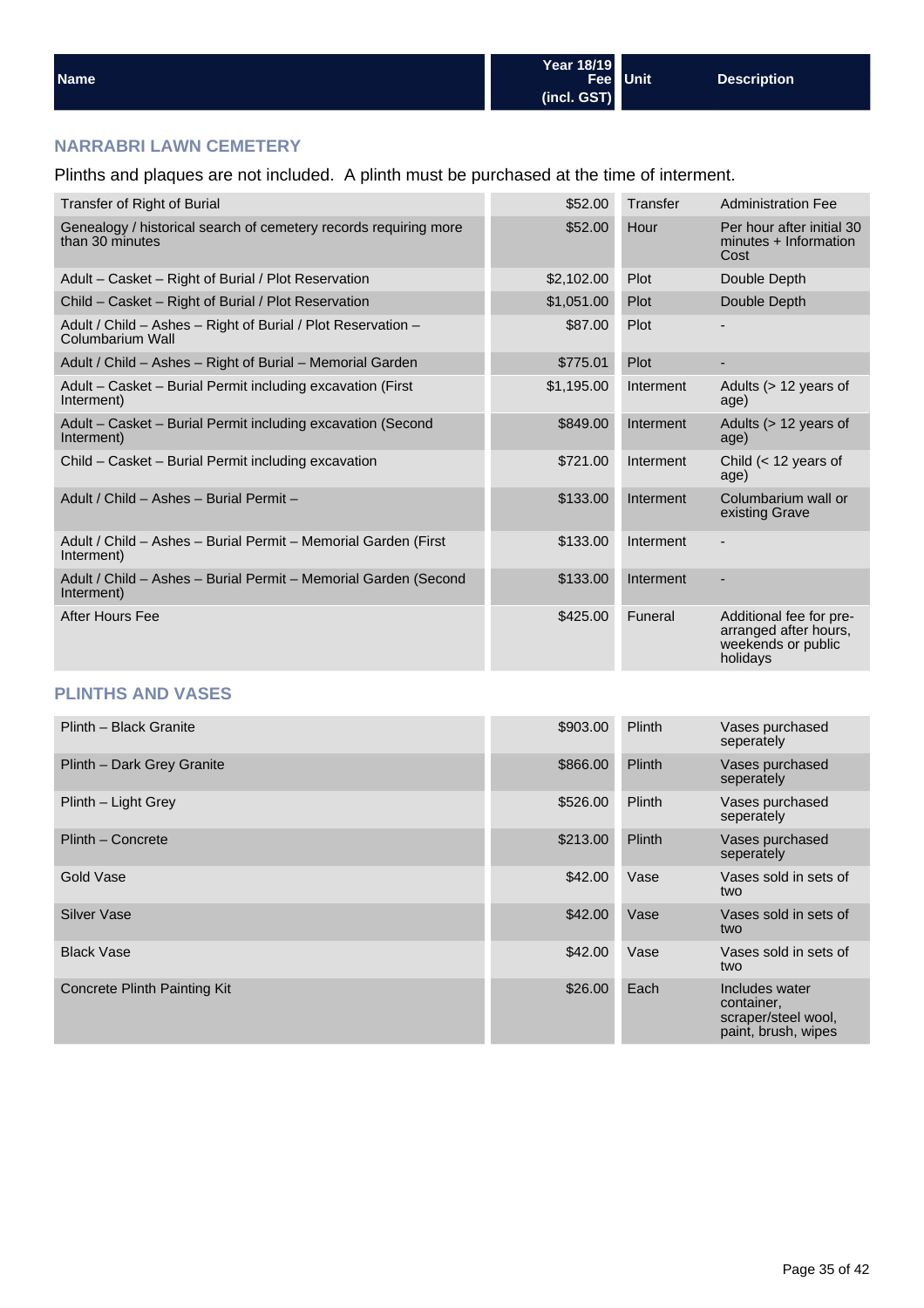## **COMMUNITY FACILITIES**

#### **PUBLIC PARKS AND EVENTS**

| Cleaning deposit for major events – refundable after full clean up<br>and restoration     | \$310.00                                             |                                    | Refundable bond<br>required. Damage to<br>Council facilities will be<br>charged. |
|-------------------------------------------------------------------------------------------|------------------------------------------------------|------------------------------------|----------------------------------------------------------------------------------|
| Large Event Booking and Usage Fee                                                         | \$155.00                                             | Park / Day<br>(or part<br>thereof) | Over 500 attendees                                                               |
| Small Event Booking and Usage Fee                                                         | \$105.00                                             | Park / Day<br>(or part<br>thereof) | Under 500 attendees                                                              |
| Council staff assistance for events during business hours                                 | \$47.00                                              | Hour / Staff<br>Member             | Bump In / Bump Out                                                               |
| Council staff assistance for events after hours / weekends                                | \$93.00                                              | Hour / Staff<br>Member             | Minimum 4 hour call<br>out may be payable                                        |
| <b>Power Access</b>                                                                       | \$15.00                                              | Hour                               | <b>Public Parks</b>                                                              |
| Mowing Request for Events                                                                 | \$85.00                                              | Request                            | Per hour<br>Minimum fee or as<br>quoted                                          |
| Itinerant Traders and Fitness / Boot Camp Instructors                                     | \$31.00                                              | Day                                | Daily fee for<br>commercial trade in a<br>public park                            |
| <b>SPORTING FIELDS</b>                                                                    |                                                      |                                    |                                                                                  |
| Collins Park Oval $# 1 -$ Training Lights                                                 | \$27.00                                              | Hour                               | $\overline{\phantom{a}}$                                                         |
| Collins Park Oval # 1 - Competition Lights                                                | \$42.00                                              | Hour                               |                                                                                  |
| Hogan Oval $# 2$ – Training Lights                                                        | \$22.00                                              | Hour                               | $\overline{\phantom{a}}$                                                         |
| Hogan Oval # 2 - Competition Lights                                                       | \$36.00                                              | Hour                               |                                                                                  |
| Leitch Oval # 3 - Training Lights                                                         | \$11.00                                              | Hour                               | $\overline{\phantom{a}}$                                                         |
| Cook Oval, Wee Waa - Training Lights                                                      | \$11.00                                              | Hour                               |                                                                                  |
| Jubilee Oval, Boggabri - Lights                                                           | \$11.00                                              | Hour                               |                                                                                  |
| Dangar Park, Narrabri - Combined Netball / Basketball Courts -<br><b>Lighting Tower 1</b> | \$15.00                                              | Hour                               |                                                                                  |
| Dangar Park, Narrabri - Combined Netball / Basketball Courts -<br>Lighting Tower 2        | \$16.00                                              | Hour                               |                                                                                  |
| <b>Additional Field Line Marking</b>                                                      | \$360.00                                             | Field                              | Line marking at<br>commencement of<br>season provided free<br>of charge          |
| Storage Hire - without power                                                              | \$360.00                                             | Annum                              | Approximatelty 3m x<br>6m                                                        |
| Storage Hire – with power                                                                 | \$350.00 plus<br>meter read<br>Min. Fee:<br>\$350.00 | Annum                              | Annual Fee plus meter<br>read. Approximatelty<br>$3m \times 6m$                  |
| <b>Cleaning Fee</b>                                                                       | \$31.00                                              | Room                               | For toilets and change<br>rooms not cleaned<br>after training or<br>competition  |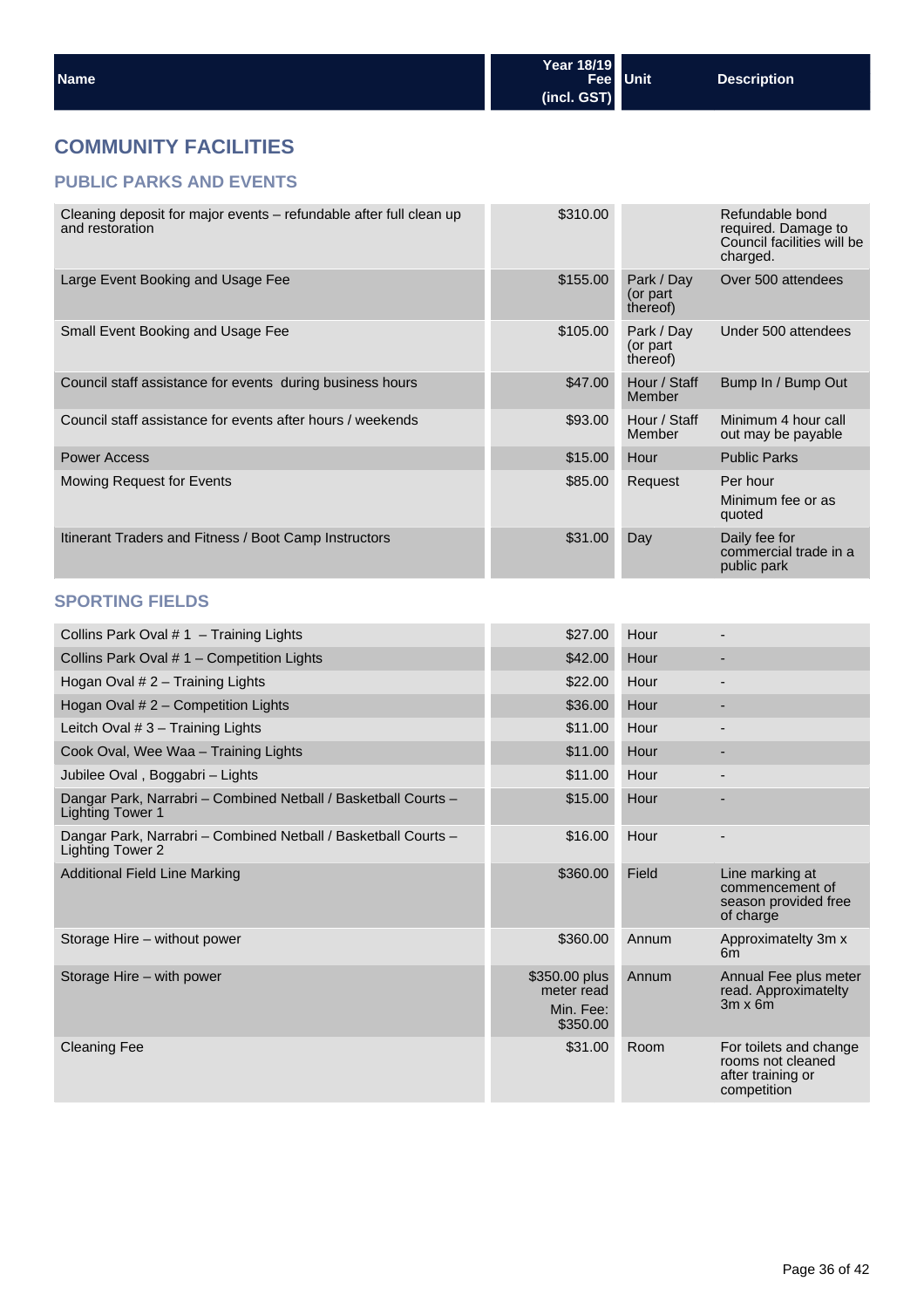| <b>Name</b> | Year 18/19  | Fee Unit | Description |
|-------------|-------------|----------|-------------|
|             | (incl. GST) |          |             |

#### **PILLIGA ARTESIAN BORE BATHS**

| Camping Fee | \$5.00 | Vehicle $\prime$<br><b>Night</b> | Primitive camping<br>ground adjacent to<br>Pilliga Artesian Bore<br><b>Baths</b> |
|-------------|--------|----------------------------------|----------------------------------------------------------------------------------|
|-------------|--------|----------------------------------|----------------------------------------------------------------------------------|

#### **PUBLIC SWIMMING POOLS**

#### **NARRABRI AQUATIC CENTRE**

| Single Entry - Child 2 years and under                 | Free                           | Child                |                                                                                                           |
|--------------------------------------------------------|--------------------------------|----------------------|-----------------------------------------------------------------------------------------------------------|
| Single Entry - Children (3-18 years) / Concession      | \$3.00                         | Child,<br>Concession | Concession on<br>presentation of<br><b>Pension Card</b>                                                   |
| Single Entry - Adults                                  | \$5.00                         | Adult                |                                                                                                           |
| Single Entry - Schools and approved groups             | \$3.00                         | Person               |                                                                                                           |
| Single Entry - School Teachers and Teachers Assistants | \$2.00                         | Person               |                                                                                                           |
| Season Fee - School Teachers and Teachers Assistants   | \$100.00                       | School               |                                                                                                           |
| Child / Concession 12 Month Pass - All Shire Pools     | \$190.00                       | Child,<br>Concession |                                                                                                           |
| Adult 12 Month Pass - All Shire Pools                  | \$300.00                       | Adult                |                                                                                                           |
| Family 12 Month Pass - All Shire Pools                 | \$550.00                       | Family               |                                                                                                           |
| Child / Concession 6 Month Pass                        | \$115.00                       | Child,<br>Concession | Purchased at any time<br>for use at all three<br>pools. Concession on<br>presentation of<br>Pension Card. |
| <b>Adult 6 Month Pass</b>                              | \$180.00                       | Adult                | Purchased at any time<br>for use at all three<br>pools.                                                   |
| Family 6 Month Pass                                    | \$350.00                       | Family               | Purchased at any time<br>for use at all three<br>pools. Family to be as<br>listed on Medicare<br>Card.    |
| Life Member 6 Month Pass                               | Free                           | Member               | Purchased at any time<br>for use at all three<br>pools. Non<br>Transferable.                              |
| Child / Concession 10 Entry Pass                       | \$25.00                        | Child,<br>Concession | 10 Entries.<br>Concession on<br>presentation of<br>Pension Card.                                          |
| Adult 10 Entry Pass                                    | \$45.00                        | Adult                | 10 Entries                                                                                                |
| <b>Spectator Fee</b>                                   | \$2.00                         |                      | Non-Swimming<br>Spectator<br>Non-Swimming<br>Spectator                                                    |
| Non-Swimming Spectator 10 Entry Pass                   | \$18.00                        | Person               | 10 Entries                                                                                                |
| Provision of LTS Instructor for School Swimming        | As Quoted<br>Min. Fee: \$40.00 | Instructor /<br>Hour |                                                                                                           |
| <b>Private Swimming Lessons</b>                        | As Quoted<br>Min. Fee: \$15.50 | Lesson plus<br>entry | Adult/Child/Concession<br>- 15 minute one on one<br>lesson                                                |
| Learn to Swim Classes                                  | As Quoted<br>Min. Fee: \$12.50 | Lesson plus<br>entry | Group - all levels                                                                                        |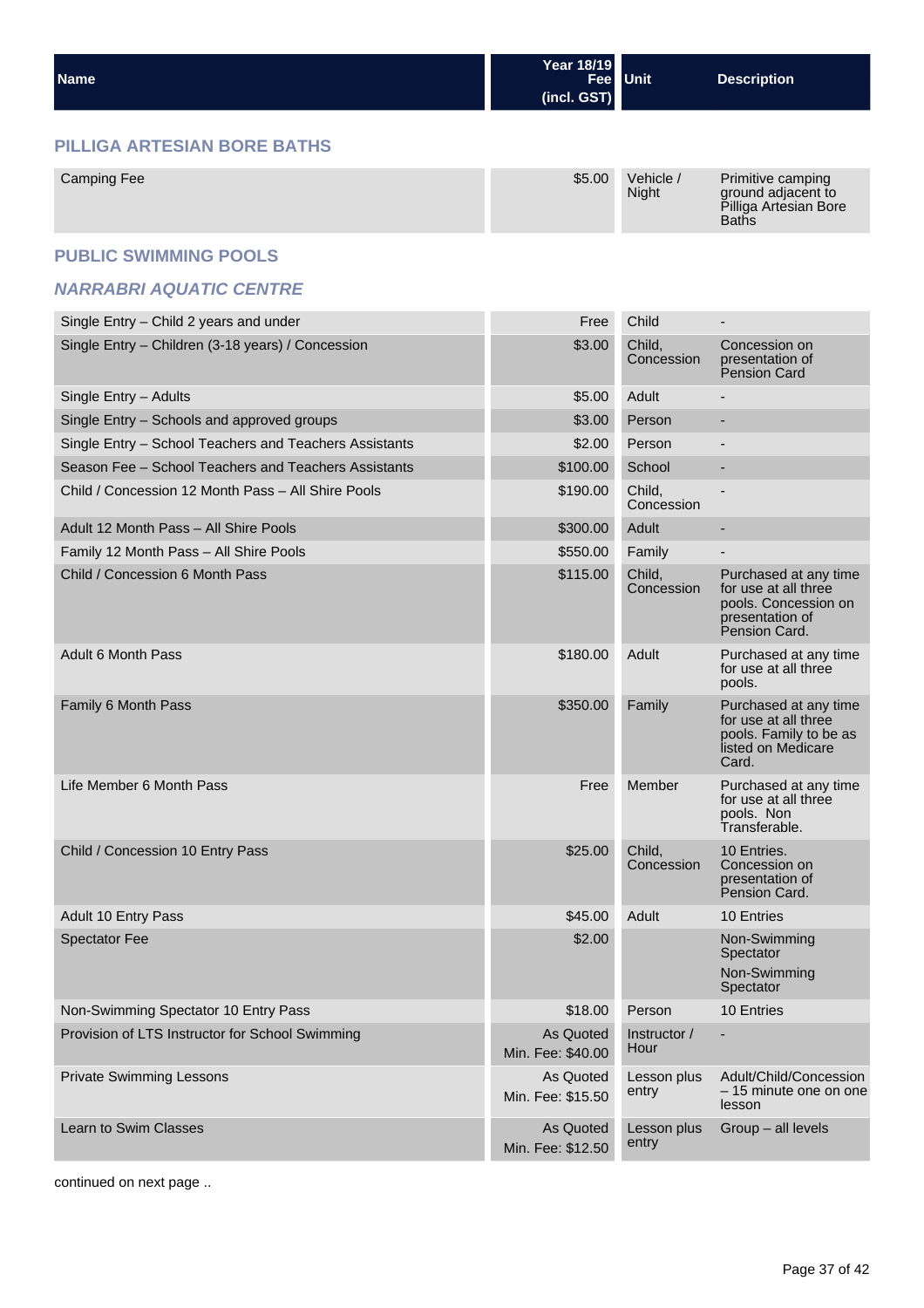| l Name | Year 18/19  | Fee Unit | <b>Description</b> |
|--------|-------------|----------|--------------------|
|        | (incl. GST) |          |                    |

## **NARRABRI AQUATIC CENTRE** [continued]

| <b>Squad Training</b>                                    | As Quoted<br>Min. Fee: \$4.55  | Session plus -<br>entry                                                               |                                                                                                                                                                                                                                                                                      |
|----------------------------------------------------------|--------------------------------|---------------------------------------------------------------------------------------|--------------------------------------------------------------------------------------------------------------------------------------------------------------------------------------------------------------------------------------------------------------------------------------|
| Intensive Holiday Program                                | As Quoted<br>Min. Fee: \$72.50 | <b>Block Fee</b>                                                                      | 5 day block $-5 \times 30$<br>minute group lessons                                                                                                                                                                                                                                   |
| Adult / Child / Concession Fitness Classes               | \$10.00                        | Person /<br>Class plus<br>entry fee                                                   | Concession on<br>presentation of<br><b>Pension Card</b>                                                                                                                                                                                                                              |
| Adult / Child / Concession Fitness Classes 10 Class Pass | \$90.00                        | Person                                                                                | Concession on<br>presentation of<br><b>Pension Card</b>                                                                                                                                                                                                                              |
| Lane Hire - 50m Pool                                     | \$20.00                        | Hour                                                                                  | Commercial                                                                                                                                                                                                                                                                           |
| Lane Hire - 25m Pool                                     | \$25.00                        | Hour                                                                                  | Commercial                                                                                                                                                                                                                                                                           |
| Lane Hire - Swim Club - 50m pool                         | \$500.00                       | One lane<br>free, second<br>lane fee per<br>calendar<br>month<br>use                  | Additional lanes and<br>hours at commercial<br>rates. Based on<br>summer use provided<br>by Swim Club –<br>regardless of October to March only<br>$-$ Mon to Fri (3.45pm)<br>to $6.00$ pm) and Wed $\&$<br>Thurs (6.00am to<br>$7.30am$ ) – (total of<br>14.25 additional<br>hrs/wk) |
| Lane Hire – Swim Club – 25m pool                         | \$250.00                       | One lane<br>free, second<br>lane fee per<br>calendar<br>month<br>regardless of<br>use | Additional lanes and<br>hours at commercial<br>rates. Based on winter<br>use provided by Swim<br>Club - April to Sept<br>only - Mon, Wed & Fri<br>$(4.00 \text{pm to } 5.30 \text{pm}) -$<br>(total of 4.5 additional<br>hrs/wk)                                                     |
| Multi-Purpose Room Hire – per hour                       | \$10.00                        | Hour                                                                                  |                                                                                                                                                                                                                                                                                      |
| Multi-Purpose Room Hire – per half day                   | \$30.00                        |                                                                                       | 3 Hour Block 3 hour blocks                                                                                                                                                                                                                                                           |
| Multi-Purpose Room Hire - per full day                   | \$70.00                        | Day                                                                                   | 8 hour blocks                                                                                                                                                                                                                                                                        |
| Other – Pool Hire Out of Hours                           | \$120.00                       | Hour                                                                                  | Minimum 2 hour<br>booking                                                                                                                                                                                                                                                            |
| Other - Pool Inflatable                                  | \$75.00                        | Hour                                                                                  | Minimum 2 hour<br>booking plus pool<br>booking (above)                                                                                                                                                                                                                               |
| Narrabri Aquatic Centre Event Fee                        | \$500.00                       |                                                                                       | \$500 per pool per day<br>+ entry minimum of 50<br>participants                                                                                                                                                                                                                      |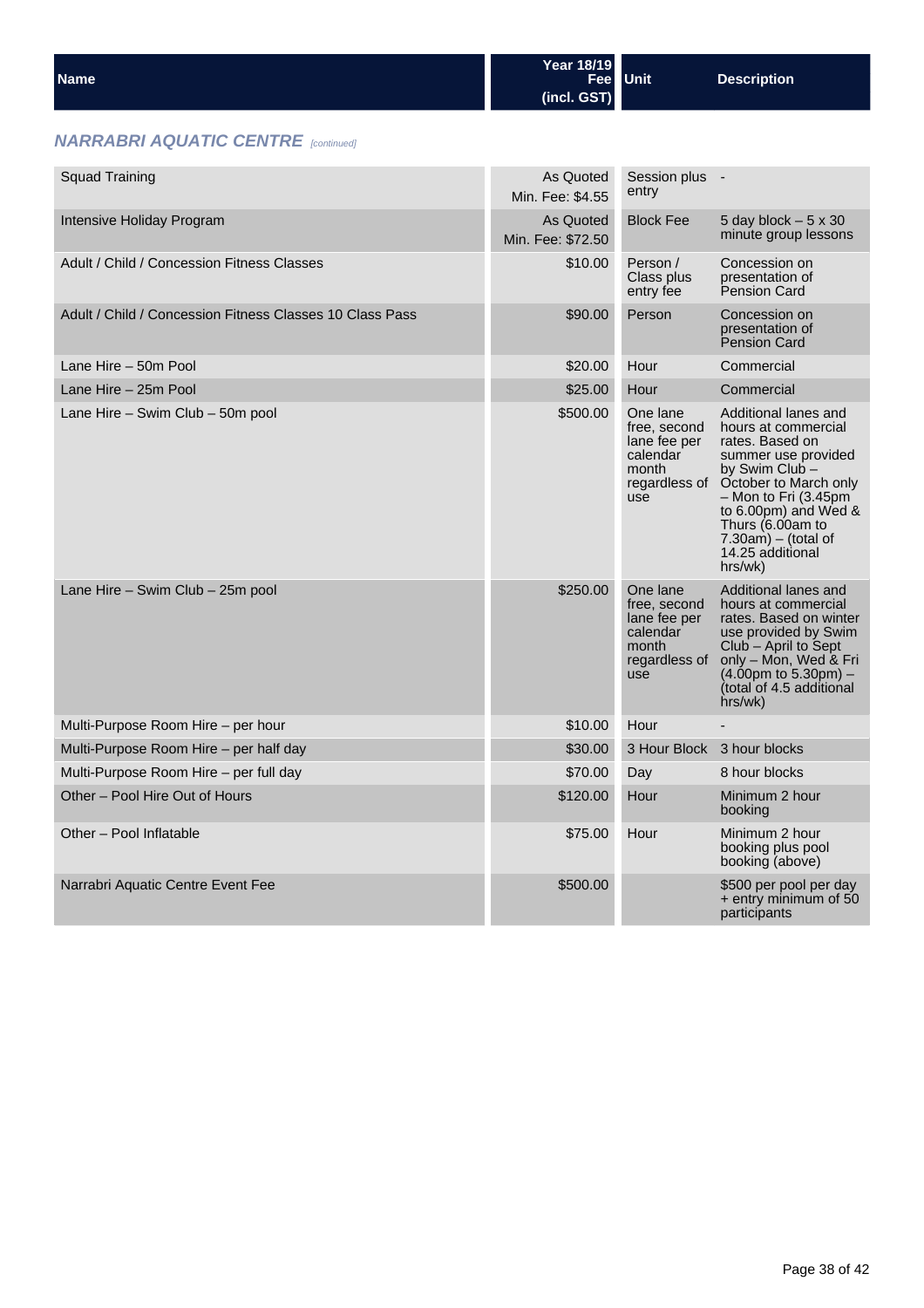| <b>Name</b> | Year 18/19          | Fee Unit | <b>Description</b> |
|-------------|---------------------|----------|--------------------|
|             | $ $ (incl. GST) $ $ |          |                    |

#### **WEE WAA AND BOGGABRI POOLS**

| Single Entry - Child 2 years and under                   | Free                           | Child                               | $\qquad \qquad \blacksquare$                                                                |
|----------------------------------------------------------|--------------------------------|-------------------------------------|---------------------------------------------------------------------------------------------|
| Single Entry - Children (3-18 years) / Concession        | \$2.00                         | Child,<br>Concession                | Concession on<br>presentation of<br>Pension Card                                            |
| Single Entry - Adults                                    | \$3.50                         | Adult                               |                                                                                             |
| Single Entry - Schools and approved groups               | \$2.00                         | Person                              |                                                                                             |
| Single Entry - School Teachers and Teachers Assistants   | \$2.00                         | Person                              | $\blacksquare$                                                                              |
| Season Fee - School Teachers and Teachers Assistants     | \$100.00                       | School                              | -                                                                                           |
| Single Entry - Family                                    | \$10.00                        | Family                              | Family to be as listed<br>on Medicare Card.                                                 |
| Child / Concession 6 Month Pass                          | \$83.00                        | Child,<br>Concession                | Purchased before 31<br>December.<br>Concession on<br>presentation of<br><b>Pension Card</b> |
| <b>Adult 6 Month Pass</b>                                | \$140.00                       | Adult                               | Purchased before 31<br>December                                                             |
| Family 6 Month Pass                                      | \$350.00                       | Family                              | Purchased before 31<br>December. Family to<br>be as listed on<br>Medicare Card.             |
| Life Member 6 Month Pass                                 | Free                           | Member                              | Purchased before 31<br>December, Non<br>Transferable                                        |
| Child / Concession Half Season Pass                      | \$40.00                        | Child,<br>Concession                | Purchased after 31<br>December.<br>Concession on<br>presentation of<br><b>Pension Card</b>  |
| <b>Adult Half Season Pass</b>                            | \$70.00                        | Adult                               | Purchased after 31<br>December                                                              |
| <b>Family Half Season Pass</b>                           | \$200.00                       | Family                              | Purchased after 31<br>December. Family to<br>be as listed on<br>Medicare Card.              |
| Child / Concession 10 Entry Pass                         | \$18.00                        | Child,<br>Concession                | 10 Entries.<br>Concession on<br>presentation of<br>Pension Card.                            |
| Adult 10 Entry Pass                                      | \$30.00                        | Adult                               | 10 Entries                                                                                  |
| <b>Spectator Fee</b>                                     | \$2.00                         |                                     | Non-Swimming<br>Spectator                                                                   |
| Non-Swimming Spectator 10 Entry Pass                     | \$18.00                        | Person                              | 10 Entries                                                                                  |
| Learn to Swim Classes                                    | As Quoted<br>Min. Fee: \$11.36 | Lesson plus<br>entry                | $\overline{\phantom{m}}$                                                                    |
| <b>Squad Training</b>                                    | As Quoted                      | Session plus -<br>entry             |                                                                                             |
| Intensive Holiday Program - 5 Day Blocks                 | As Quoted                      | Each                                |                                                                                             |
| Intensive Holiday Program - 10 Day Blocks                | As Quoted                      | Each                                | ٠                                                                                           |
| Adult / Child / Concession Fitness Classes               | As Quoted                      | Person /<br>Class plus<br>entry fee |                                                                                             |
| Adult / Child / Concession Fitness Classes 10 Class Pass | As Quoted                      | Person                              | ٠                                                                                           |
| Lane Hire - 33m Pool - Business                          | \$15.00                        | Hour                                |                                                                                             |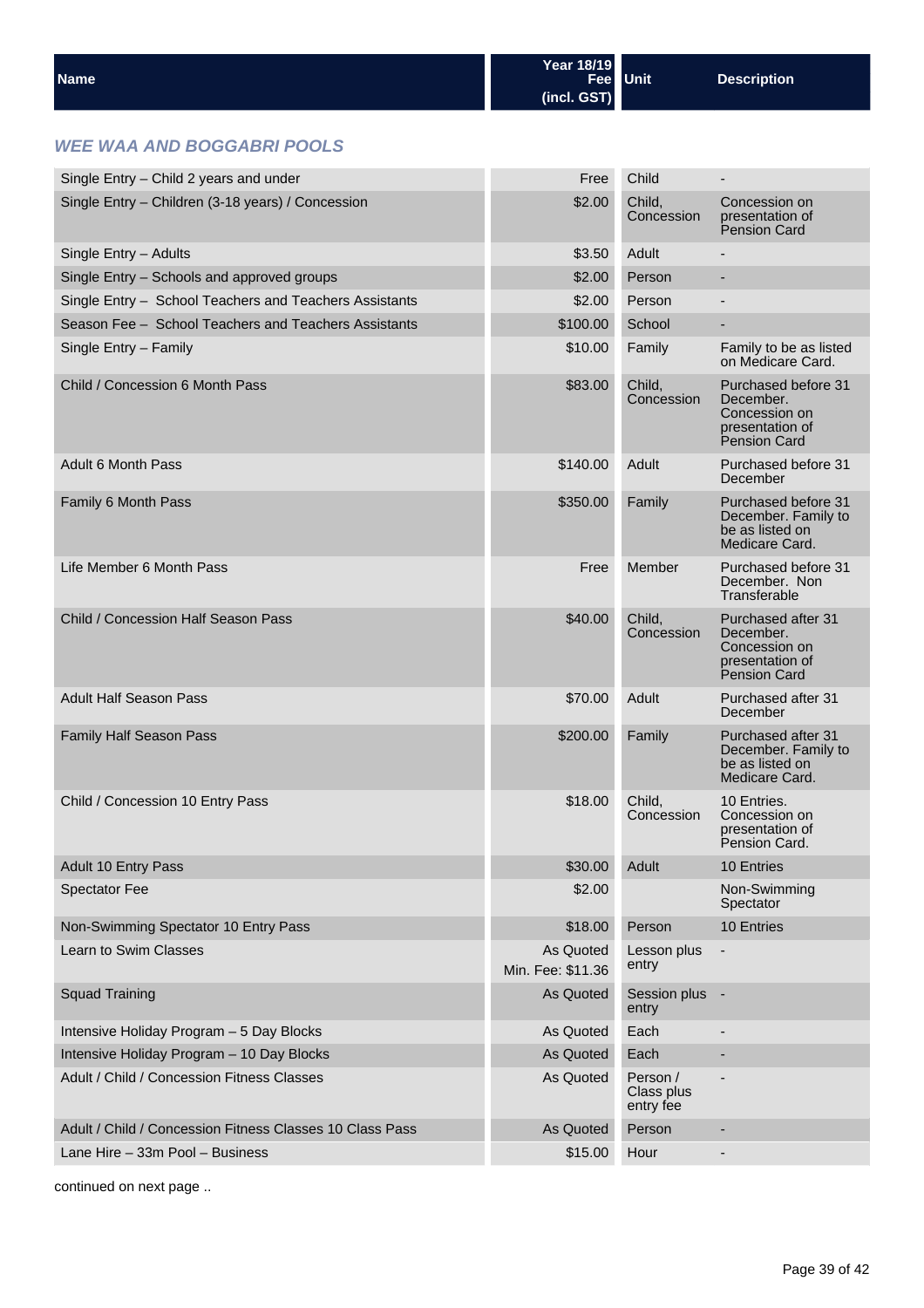| <b>Name</b> | Year 18/19<br>Fee Unit | <b>Description</b> |
|-------------|------------------------|--------------------|
|             | (incl. GST)            |                    |

#### **WEE WAA AND BOGGABRI POOLS** [continued]

| Lane Hire - 33m Pool - Swimming Club | \$250.00 | One lane<br>free, second<br>lane fee per<br>calendar<br>month<br>regardless of<br>use | ٠                                                      |
|--------------------------------------|----------|---------------------------------------------------------------------------------------|--------------------------------------------------------|
| Other - Phone Call at Pool           | \$1.00   | Each                                                                                  | $\overline{\phantom{a}}$                               |
| Other - Pool Hire Out of Hours       | \$120.00 | Hour                                                                                  | Minimum 2 hour<br>booking                              |
| Other - Inflatable Hire              | \$75.00  | Hour                                                                                  | Minimum 2 hour<br>booking plus pool<br>booking (above) |

## **LABOUR HIRE SERVICES**

| <b>Labour Hire Services</b> | By Agreement |  |
|-----------------------------|--------------|--|
|                             |              |  |

## **INFRASTRUCTURE DELIVERY**

## **GENERAL INSPECTIONS**

| Section 138 Inspection                                                    | \$150.00   |           |                                                                                             |
|---------------------------------------------------------------------------|------------|-----------|---------------------------------------------------------------------------------------------|
| Pipeline Under Road - Application Only                                    | \$22.00    |           |                                                                                             |
| Pipeline Under Road - Inspection - Rural                                  | \$319.00   |           | for a maximum of 2<br>inspections                                                           |
| Pipeline Under Road - Inspection - Urban                                  | \$266.00   |           | for a maximum of 2<br>inspections                                                           |
| Pipeline Under Road - Additional Inspection                               | \$150.00   |           |                                                                                             |
| Gates & Grids on Public Road - Application Only                           | \$21.00    |           |                                                                                             |
| Gates & Grids on Public Road - Inspection                                 | \$319.00   |           | for a maximum of 2<br>inspections                                                           |
| Gates & Grids on Public Road - Additional Inspection                      | \$150.00   |           |                                                                                             |
| Gates & Grids on Public Road - Removal Bond - refunded to<br>remover      | \$530.00   |           |                                                                                             |
| Gates & Grids on Public Road - Removal of grid on unsealed<br>public road | \$2,585.00 |           |                                                                                             |
| Gates & Grids on Public Road - Removal of grid on sealed public<br>road   | \$3,409.00 |           |                                                                                             |
| Driveway / Culvert Access - Application Only                              | \$21.00    |           |                                                                                             |
| Driveway / Culvert Access - Inspection - Rural                            | \$319.00   |           | Where there is no<br>established kerb and<br>guttering<br>for a maximum of 2<br>inspections |
| Driveway / Culvert Access - Inspection - Urban                            | \$266.00   |           | Where there is<br>establised kerb and<br>guttering<br>for a maximum of 2<br>inspections     |
| Driveway / Culvet Access - Additional Inspection                          | \$150.00   |           |                                                                                             |
| <b>Concrete Footpath Construction</b>                                     | As Quoted  | Per Metre |                                                                                             |
| Concrete Kerb & Gutter Construction                                       | As Quoted  | Per Metre |                                                                                             |
| Concrete Kerb & Gutter Construction - Additional Inspection               | \$150.00   |           |                                                                                             |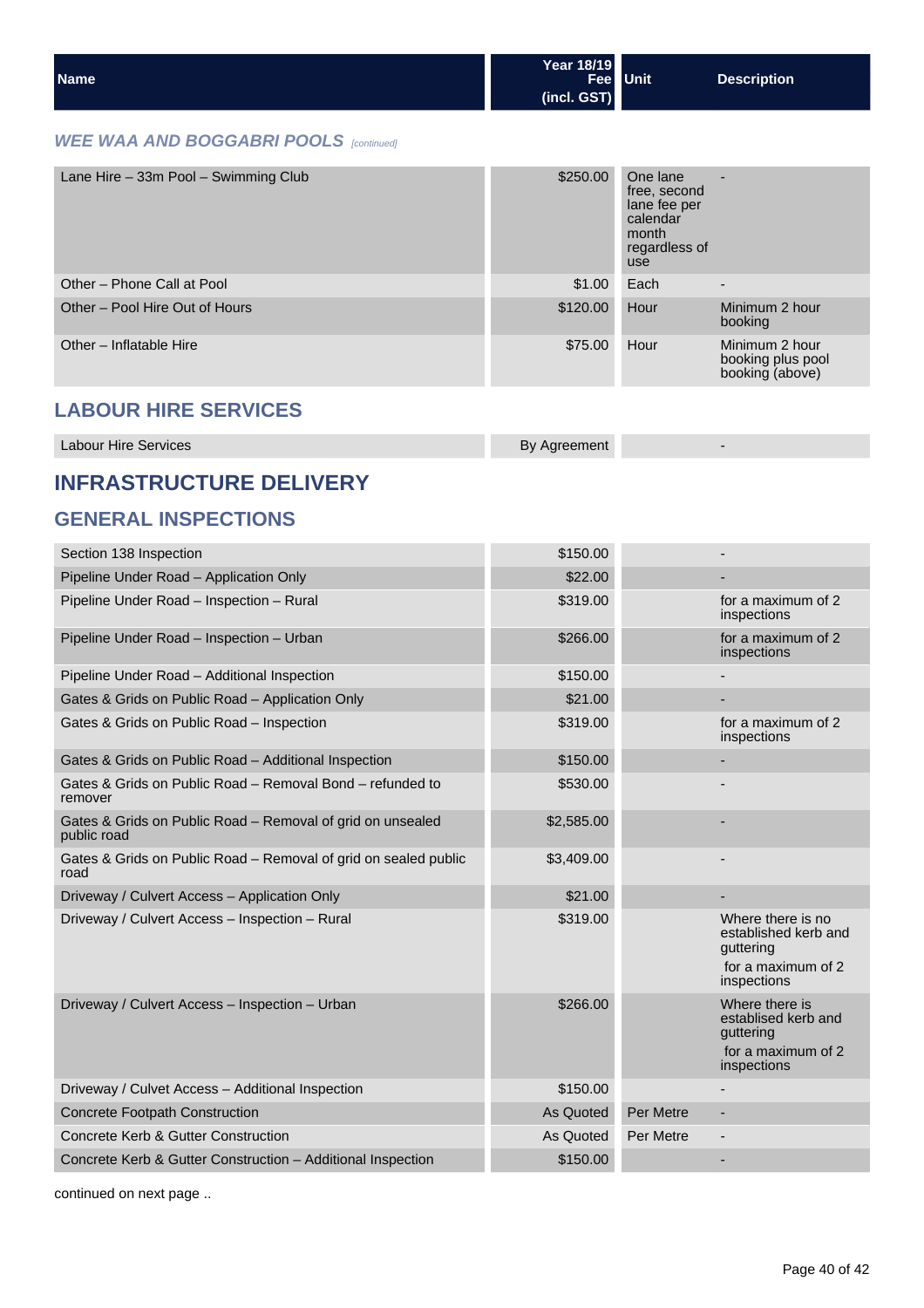| l Name | Year 18/19<br>Fee Unit | <b>Description</b> |
|--------|------------------------|--------------------|
|        | (incl. GST)            |                    |

## **GENERAL INSPECTIONS** [continued]

| Development Design Specification                                  | \$74.00    |            |   |
|-------------------------------------------------------------------|------------|------------|---|
| Sub-Division Inspections $-$ < \$100,000 (minimum 3 inspections)  | \$922.00   |            |   |
| Sub-Division Inspections $-$ > \$100,000 (minimum 10 inspections) | \$3,080,00 |            |   |
| Sub-Division Inspections - Additional inspections                 | \$319.00   | Inspection | - |

## **GENERAL – OTHER**

| Application for temporary lifting of alcohol free zones | \$103.00  |  |
|---------------------------------------------------------|-----------|--|
| <b>Contractor Deposits</b>                              | As Quoted |  |

## **GENERAL – PHOTOCOPYING,TENDER / CONTRACT DOCUMENTS / DRAWINGS**

## **GENERAL – TENDER DOCUMENT FEES**

### **PRIVATE WORKS**

| <b>Plant Hire</b>           | As Quoted             | Full cost recovery        |
|-----------------------------|-----------------------|---------------------------|
| <b>Roadwork Supervision</b> | As Quoted             | Full cost recovery        |
| Slashing                    | As Quoted             | $\overline{\phantom{0}}$  |
|                             | Min. Fee:<br>\$100.00 |                           |
| <b>Emulsion</b>             | As Quoted             | Sold to RMS only<br>Litre |

## **WATER SUPPLY SERVICES**

#### **WATER – CONNECTION (INCLUDES METER)**

| Connection - 20mm Service                           | \$2,150.00 |  |
|-----------------------------------------------------|------------|--|
| Connection - 25mm Service                           | \$2,401.50 |  |
| Connection - 32mm Service                           | \$2,654.50 |  |
| Connection - 40mm Service                           | \$3,779.50 |  |
| Connection - 50mm Service                           | \$5,133.00 |  |
| Connection - >50mm Service                          | As Quoted  |  |
| Installation of a Water Flow Restrictor             | \$366.00   |  |
| Supply and Install an Underground Plastic Meter Pit | \$451.00   |  |
| <b>WATER - DISCONNECTION</b>                        |            |  |

## Disconnection \$600.00